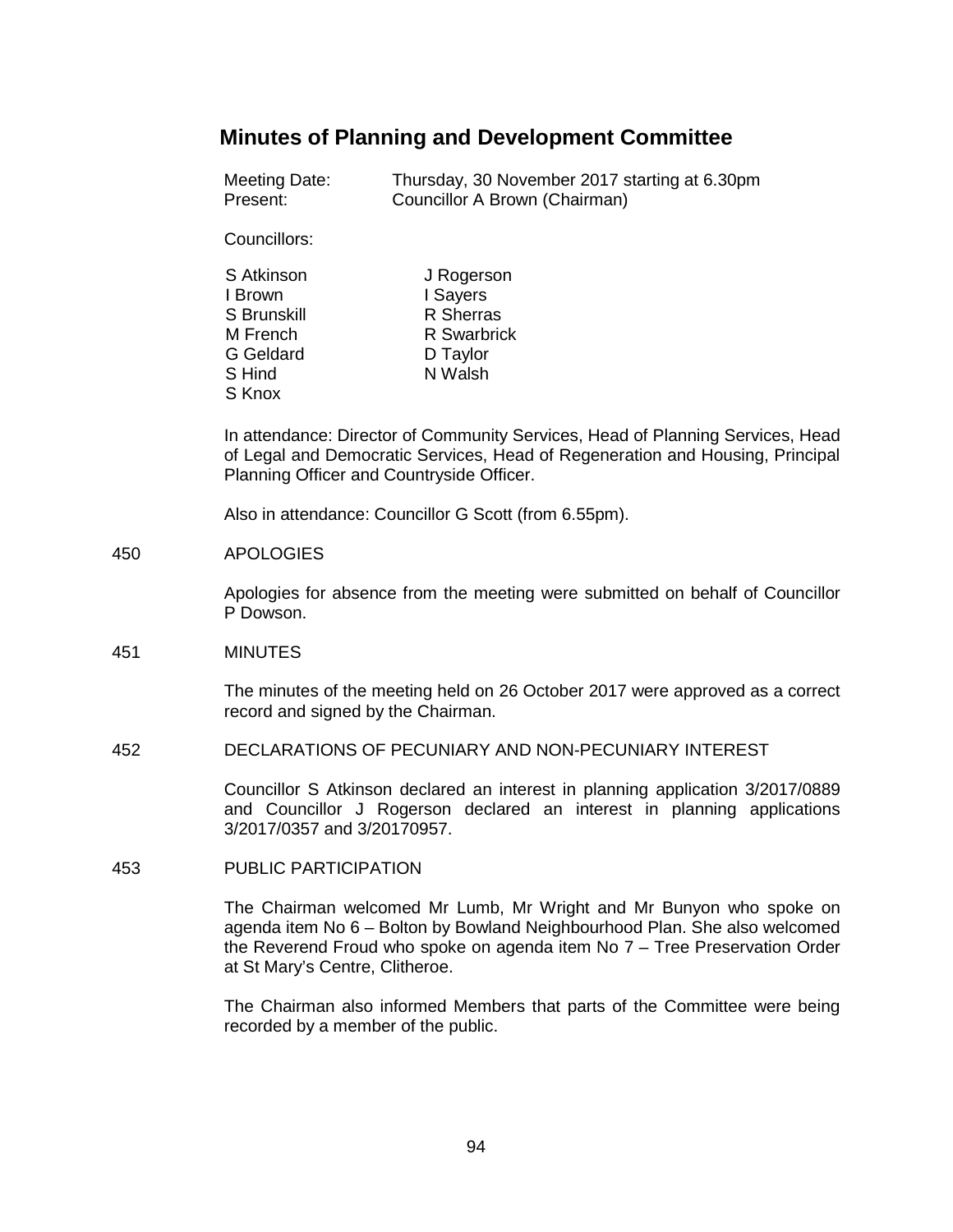- 454 PLANNING APPLICATIONS UNDER THE TOWN AND COUNTRY PLANNING ACT 1990:
	- 1. APPLICATION REF: 3/2017/0184 GRID REF: SD 374353 441579

DEVELOPMENT DESCRIPTION:

ERECTION OF 10 DWELLINGS AND ASSOCIATED WORKS AT LAND OFF WILKIN SQUARE, CLITHEROE.

APPROVED subject to the following conditions:

1. The development must be begun no later than the expiration of three years beginning with the date of this permission.

REASON: Required to be imposed pursuant to Section 91 of the Town and Country Planning Act 1990 as amended by Section 51 of the Planning and Compulsory Purchase Act 2004.

2. Unless explicitly required by condition within this consent, the development hereby permitted shall be carried out in complete accordance with the proposals as detailed on drawings:

15.63/PL01 Rev: A - Proposed Site Plan 15.63/PL02 Rev: A - Proposed Floor Plans 15.63/PL03 Rev: A - Proposed Elevations 15.63/PL04 Rev: A – Proposed Sections

REASON: For the avoidance of doubt and to clarify which plans are relevant to the consent.

3. Precise specifications or samples of all external surfaces, including surfacing materials including details of the glazing and windows/door framing of the development hereby approved shall have been submitted to and approved by the Local Planning Authority before their use in the proposed development.

REASON: In order that the Local Planning Authority may ensure that the detailed design of the proposal is appropriate to the locality and to protect the character and appearance of the defined Conservation Area in accordance with Key Statement EN5 and Policies DMG1 and DME4 of the Ribble Valley Core Strategy.

4. Notwithstanding the submitted details, prior to the commencement of the development details at a scale of not less than 1:20 of the proposed boundary treatments/fencing, walling and any retaining walls shall have been submitted to and approved by the Local Planning Authority. The development shall be carried out in strict accordance with the approved details.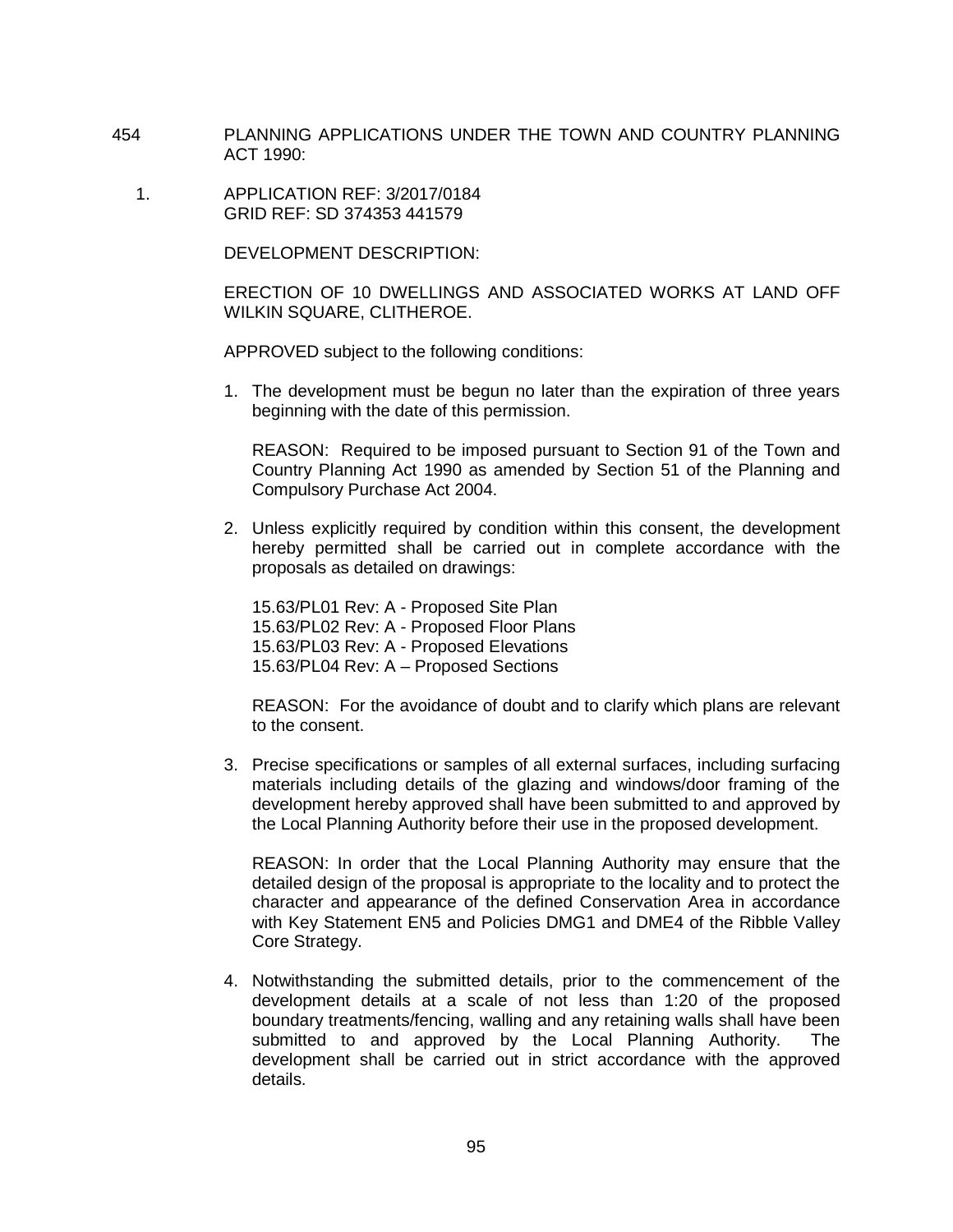REASON: In order that the Local Planning Authority may ensure that the detailed design of the proposal is appropriate to the locality and to protect the character and appearance of the defined Conservation Area in accordance with Key Statement EN5 and Policies DMG1 and DME4 of the Ribble Valley Core Strategy.

5. Notwithstanding the submitted details, no development, including any site preparation, demolition, scrub/hedgerow clearance or tree works/removal shall commence or be undertaken on site until full details of existing and proposed ground levels and proposed building finished floor levels (all relative to ground levels adjoining the site) shall be submitted to and approved in writing by the Local Planning Authority.

For the avoidance of doubt the submitted information shall include existing and proposed sections through the site including details of the height and scale and location of the proposed housing in relation to adjacent existing development/built form (where applicable). The details shall clearly show the eaves and ridge heights of the proposed building/dwelling(s) relative to the eaves and ridge heights of existing neighbouring development/built form. The development shall be carried out in strict accordance with the approved details.

REASON: In order that the Local Planning Authority may ensure that the proposal responds positively to the topography of the site and to ensure that the detailed design of the proposal is appropriate to the locality and to protect the character and appearance of the defined Conservation Area in accordance with Key Statement EN5 and Policies DMG1 and DME4 of the Ribble Valley Core Strategy.

6. Prior to the commencement of development a noise survey/assessment ensuring that the rating level of noise emanated from uses adjoining the site will not have an undue or detrimental impact on the residential amenities of future occupiers of the development shall be submitted to and agreed in writing by the Local Planning Authority. The assessment shall have been made in accordance with the current version of British Standard 4142 and the Planning Practice Guidance.

Should the assessment indicate that noise from uses adjacent the site is likely to adversely affect the residential amenities of future occupiers then the submitted information shall also be accompanied by a detailed scheme or precise details of any sound mitigation/attenuation measures that are required or recommended by the findings of the assessment/survey.

The approved sound mitigation/attenuation measures shall be implemented as part of the construction of the dwellings in strict accordance with the approved details prior to first occupation and thereafter retained. Thereafter a verification report, that demonstrates the approved details have been installed as agreed, shall be submitted to and agreed in writing by the Local Authority.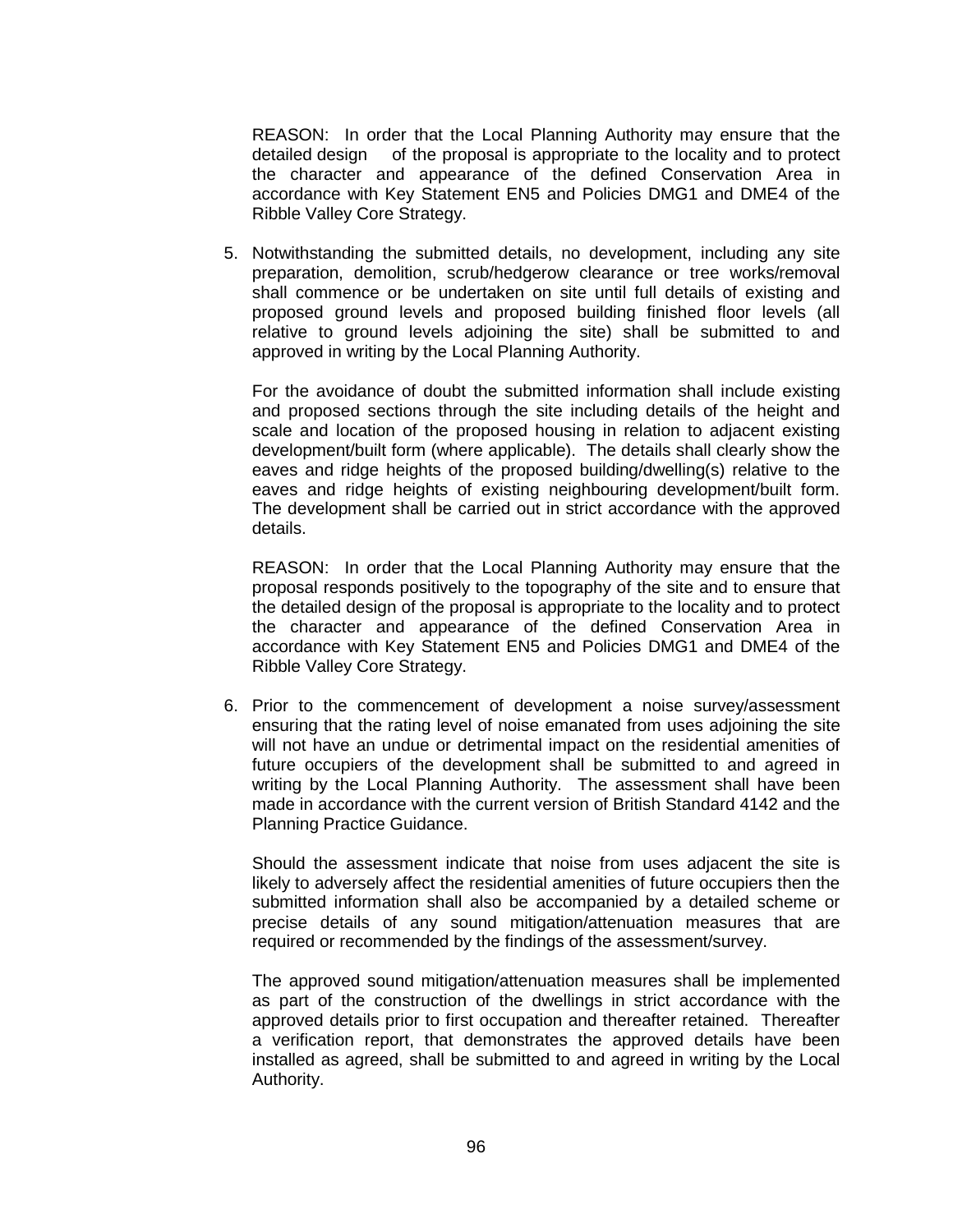REASON: In order that the Local Planning Authority may ensure that the activities associated with the proposal are appropriate to the locality and to protect the residential amenities of nearby residents/occupiers in accordance with Key Statement EN5 and Policies DMG1 and DME4 of the Ribble Valley Core Strategy.

7. Notwithstanding the submitted details, no development, including any site preparation, demolition, scrub/hedgerow clearance or tree works/removal shall commence or be undertaken on site until a scheme for the hard and soft landscaping of the site shall be submitted to and approved in writing by the local planning authority. The scheme shall indicate, as appropriate, the types and numbers of trees and shrubs, their distribution on site, those areas to be seeded, turfed, paved or hard landscaped, including details of any changes of level or landform and the types and specifications of all retaining structures (where applicable).

The approved soft landscaping scheme shall be implemented in the first planting season following occupation or use of the development unless otherwise agreed in writing, whether in whole or part and shall be maintained thereafter for a period of not less than 10 years to the satisfaction of the Local Planning Authority. This maintenance shall include the replacement of any tree or shrub which is removed, or dies, or is seriously damaged, or becomes seriously diseased, by a species of similar size to those originally planted.

REASON: To ensure the proposal is satisfactorily landscaped and appropriate to the locality in accordance with Key Statement EN5 and Policies DMG1 and DME4 of the Ribble Valley Core Strategy.

8. No development shall commence until details of the design, based on sustainable drainage principles, and implementation of an appropriate surface water sustainable drainage scheme have been submitted to and approved in writing by the local planning authority.

Those details shall include, as a minimum:

- a) Evidence of approval from United Utilities of permission to connect surface water drainage in to the 300mm diameter public United Utilities combined sewer within Highfield Rd, as stated in section 6.3.6 of the FRA, at the approved discharge rate.
- b) Any works required off-site to ensure adequate discharge of surface water without causing flooding or pollution (which should include refurbishment of existing culverts and headwalls or removal of unused culverts where relevant);

The scheme shall be implemented in accordance with the approved details prior to first occupation of any of the approved dwellings, or completion of the development, whichever is the sooner. Thereafter the drainage system shall be retained, managed and maintained in accordance with the approved details.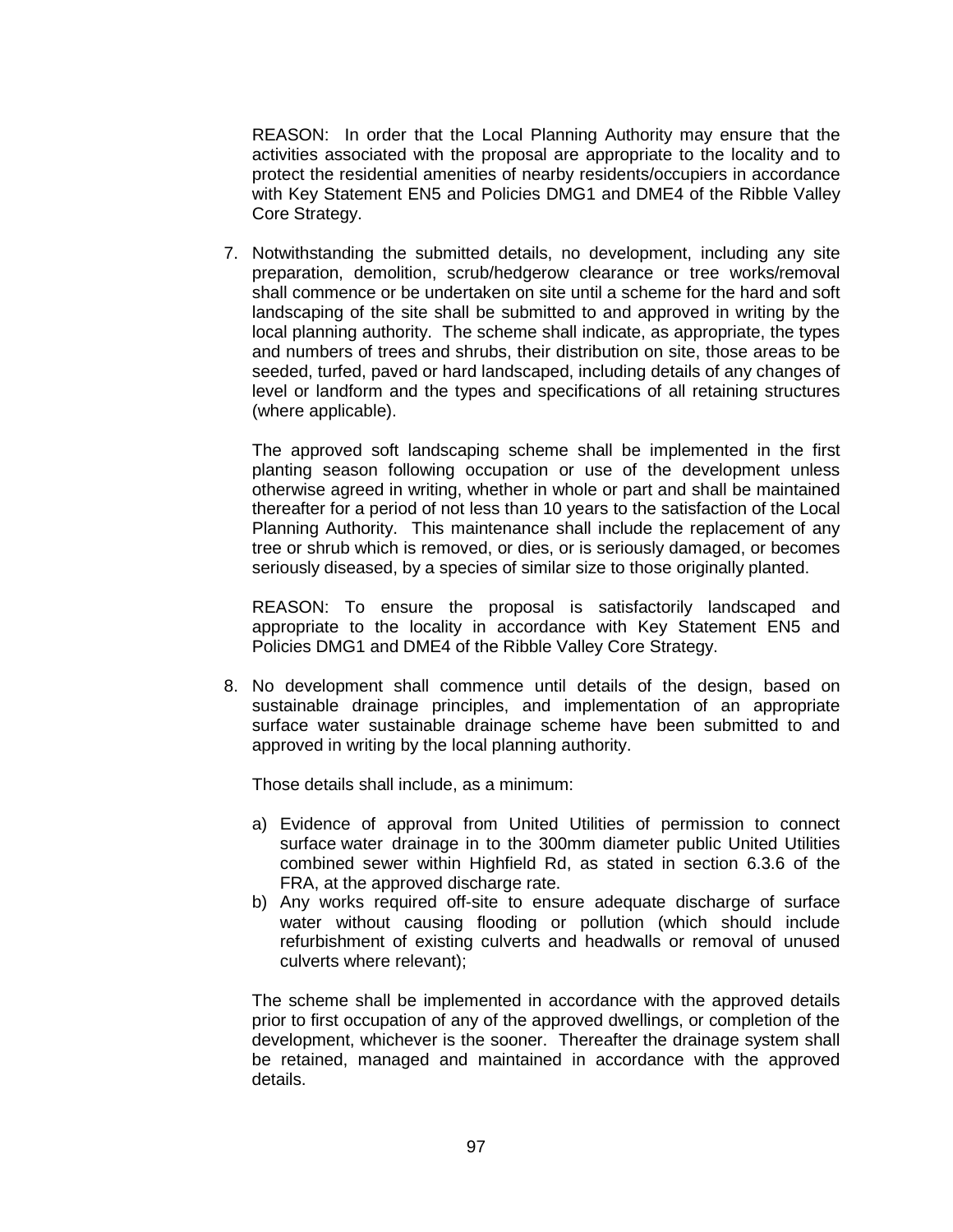REASON: To ensure that the proposed development can be adequately drained and to ensure that there is no flood risk on or off the site resulting from the proposed development in accordance with Policy DME6 of the Ribble Valley Core Strategy.

9. No development hereby permitted shall be occupied until the sustainable drainage scheme for the site has been completed in accordance with the submitted details. The sustainable drainage scheme shall be managed and maintained thereafter in accordance with the agreed management and maintenance plan.

REASON: To ensure that the drainage for the proposed development can be adequately maintained and to ensure that there is no flood risk on- or off-the site resulting from the proposed development or resulting from inadequate the maintenance of the sustainable drainage system in accordance with Policy DME6 of the Ribble Valley Core Strategy.

- 10. No development shall commence until details of an appropriate management and maintenance plan for the sustainable drainage system for the lifetime of the development have been submitted which, as a minimum, shall include:
	- a) The arrangements for adoption by an appropriate public body or statutory undertaker, management and maintenance by a Residents' Management Company
	- b) Arrangements concerning appropriate funding mechanisms for its ongoing maintenance of all elements of the sustainable drainage system (including mechanical components) and will include elements such as:
		- i. on-going inspections relating to performance and asset condition assessments
		- ii. operation costs for regular maintenance, remedial works and irregular maintenance caused by less sustainable limited life assets or any other arrangements to secure the operation of the surface water drainage scheme throughout its lifetime;
	- c) Means of access for maintenance and easements where applicable.

The plan shall be implemented in accordance with the approved details prior to first occupation of any of the approved dwellings, or completion of the development, whichever is the sooner. Thereafter the sustainable drainage system shall be managed and maintained in accordance with the approved details.

REASON: To ensure that appropriate and sufficient funding and maintenance mechanisms are put in place for the lifetime of the development, to reduce the flood risk to the development as a result of inadequate maintenance and to identify the responsible organisation/body/company/undertaker for the sustainable drainage system in accordance with Policy DME6 of the Ribble Valley Core Strategy.

11. The development hereby approved shall be carried out in strict accordance with the approved Flood Risk Assessment (FRA) (Ref: 2016-128 dated 30th January 2017) and the following mitigation measures detailed within the FRA: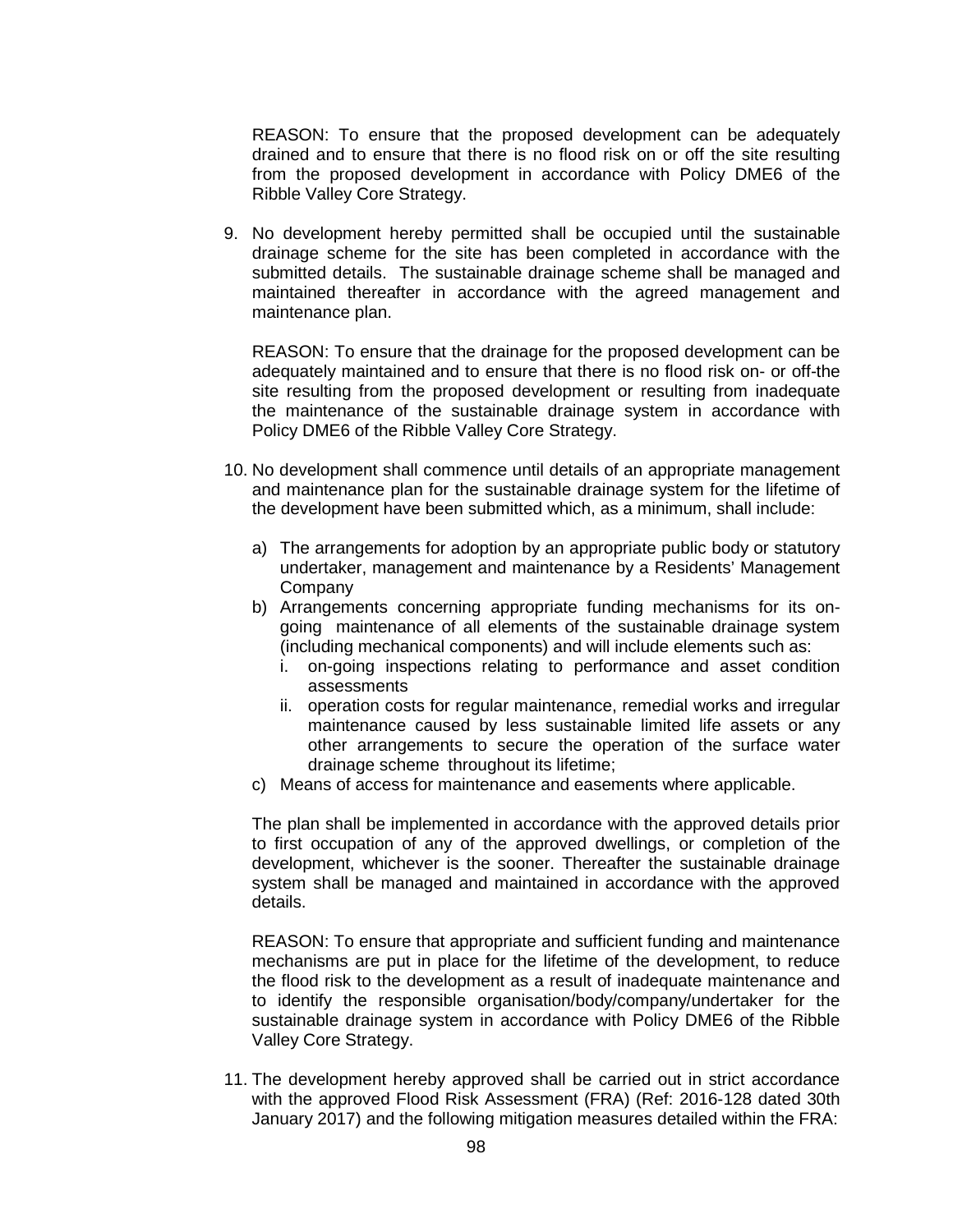- a) Finished floor levels are set no lower than 75.8m above Ordnance Datum (mAOD)
- b) Flood storage compensation of 13.25 cubic metres to be provided on site, details of which shall be provided prior to commencement of development.

The mitigation measures shall be fully implemented prior to occupation and subsequently in accordance with the timing/phasing arrangements embodied within the scheme, or within any other period as may subsequently be agreed, in writing, by the Local Planning Authority.

REASON: To reduce the risk of flooding to the proposed development and future occupants in accordance with Policy DME6 of the Ribble Valley Core Strategy.

12. The drainage for the development hereby approved, shall be carried out in accordance with the principles set out in the submitted Flood Risk Assessment (Ref No. 2016-128, dated 30/01/17) which was prepared by FRC Ltd. No surface water will be permitted to drain directly or indirectly into the public sewer.

Any variation to the discharge of foul shall be agreed in writing by the Local Planning Authority prior to the commencement of the development. The development shall be completed in accordance with the approved details.

REASON: To ensure a satisfactory form of development and to prevent an undue increase in surface water run-off and to reduce the risk of flooding in accordance with Policy DME6 of the Ribble Valley Core Strategy.

13. The parking areas hereby approved shall be surfaced and marked out in accordance with a scheme that shall first have been submitted to and agreed in writing by the Local Planning Authority. The agreed parking scheme shall be implemented and made available for use prior to first occupation of any of the dwellings hereby approved.

REASON: In order that the Local Planning Authority may ensure that adequate parking provision is provided on site and to ensure the proposal is appropriate to the locality and to protect the character and appearance of the defined Conservation Area in accordance with Key Statement EN5 and Policies DMG1, DMG3 and DME4 of the Ribble Valley Core Strategy.

14. Notwithstanding the submitted details, details of proposed cycle storage provision shall have been submitted to and approved by the Local Planning Authority prior to commencement of development. For the avoidance of doubt all proposed cycle storage shall be enclosed and lockable.

The development shall be carried out in strict accordance with the approved details and the approved details shall be made available for use prior to first occupation of the dwellings(s) hereby approved and shall be retained for use at all times thereafter.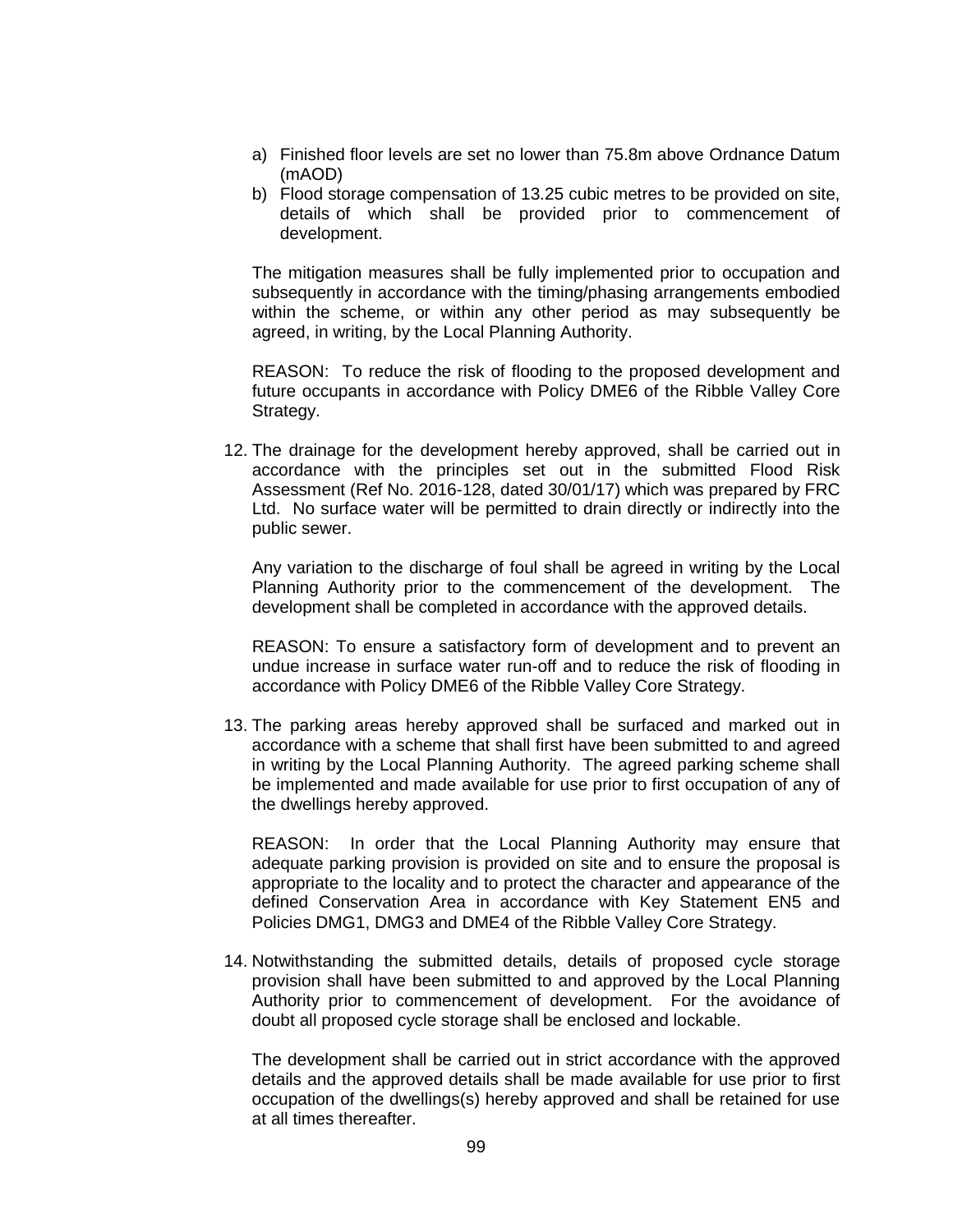REASON: In order that the Local Planning Authority may ensure that the development provides adequate provision that encourages the use of sustainable means of transport in accordance with Key Statement DMI1 and Policies DMG1 and DMG3 of the Ribble Valley Core Strategy.

15. Notwithstanding the provisions of the Town and Country Planning (General Permitted Development) (England) Order 2015 or any Order revoking and reenacting that Order, the dwellings hereby permitted shall not be altered or extended, no new windows shall be inserted, no alterations to the roof shall be undertaken and no buildings or structures shall be erected within the curtilage of the dwellings hereby approved unless planning permission has first been granted by the Local Planning Authority.

REASON: To enable the Local Planning Authority to exercise control over development which could materially harm the character and visual amenities of the immediate area in accordance with Policy DMG1 of the Ribble Valley Core Strategy.

(Mr Stanton spoke in favour of the above application. Mr Wallis spoke against the above application).

## 2. APPLICATION REF: 3/2017/0351 GRID REF: SD 377818 447230

## DEVELOPMENT DESCRIPTION:

APPLICATION FOR APPROVAL OF RESERVED MATTERS FOR 14 HOUSES, 3 BUNGALOWS AND A NEW ACCESS ROAD INCLUDING APPEARANCE, LANDSCAPING AND LAYOUT, FOLLOWING OUTLINE PLANNING PERMISSION 3/2013/0440. LAND TO THE REAR OF PENDLE STREET EAST, SABDEN.

APPROVED subject to the following conditions:

1. Unless explicitly required by condition within this consent, the development hereby approved shall be carried out in complete accordance with the proposals as detailed on drawings: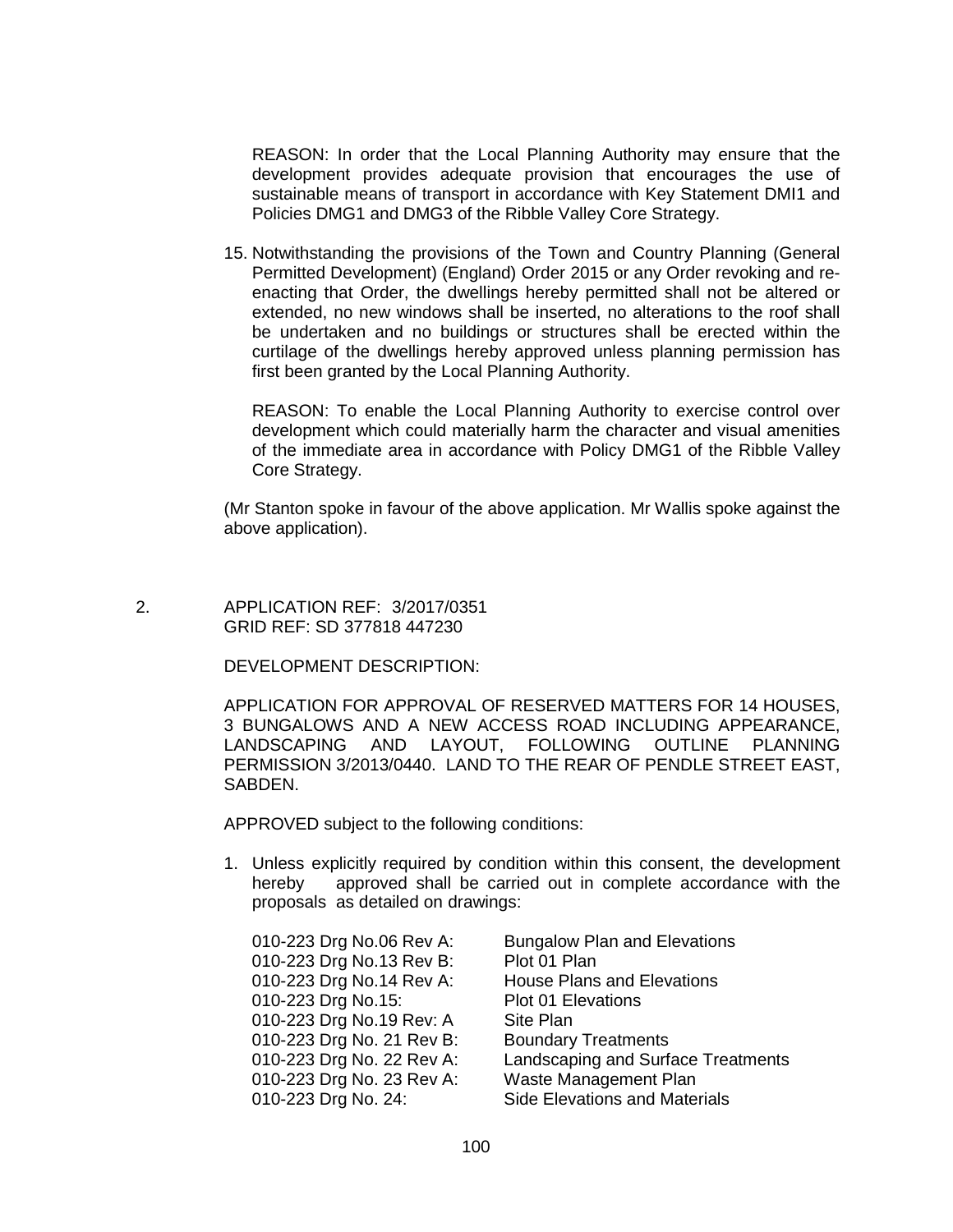REASON: For the avoidance of doubt and to clarify which plans are relevant to the consent.

2. Precise specifications or samples of all external surfaces, including surfacing materials including details of the window/door framing of the development hereby approved shall have been submitted to and approved by the Local Planning Authority before their use in the proposed development. The development shall be carried out in strict accordance with the approved details.

REASON: In order that the Local Planning Authority may ensure that the detailed design of the proposal is appropriate to the locality in accordance with Key Statements EN2 and EN5 and Policies DMG1 and DME4 of the Ribble Valley Core Strategy.

3. Notwithstanding the submitted details, prior to their installation, elevational details at a scale of not less than 1:20 of the proposed boundary treatments/fencing, walling and any retaining walls, including their location, shall have been submitted to and approved by the Local Planning Authority. For the avoidance of doubt the submitted details shall also include the precise nature of the bollards to be erected within the site adjacent Bridleway 16. The development shall be carried out in strict accordance with the approved details.

REASON: In order that the Local Planning Authority may ensure that the detailed design of the proposal is appropriate to the locality in accordance with Key Statements EN2 and EN5 and Policies DMG1 and DME4 of the Ribble Valley Core Strategy.

4. Notwithstanding the submitted details, no development, including any site preparation, demolition, scrub/hedgerow clearance or tree works/removal shall commence or be undertaken on site until full details of existing and proposed ground levels and proposed building finished floor levels (all relative to ground levels adjoining the site) shall be submitted to and approved in writing by the Local Planning Authority.

For the avoidance of doubt the submitted information shall include existing and proposed sections through the site including details of the height and scale and location of the proposed housing in relation to adjacent existing development/built form (where applicable). The details shall clearly show the eaves and ridge heights of the proposed building/dwelling(s) relative to the eaves and ridge heights of existing neighbouring development/built form. The development shall be carried out in strict accordance with the approved details.

REASON: In order that the Local Planning Authority may ensure that the proposal responds positively to the topography of the site and to ensure that the detailed design of the proposal is appropriate to the locality in accordance with Key Statements EN2 and EN5 and Policies DMG1 and DME4 of the Ribble Valley Core Strategy.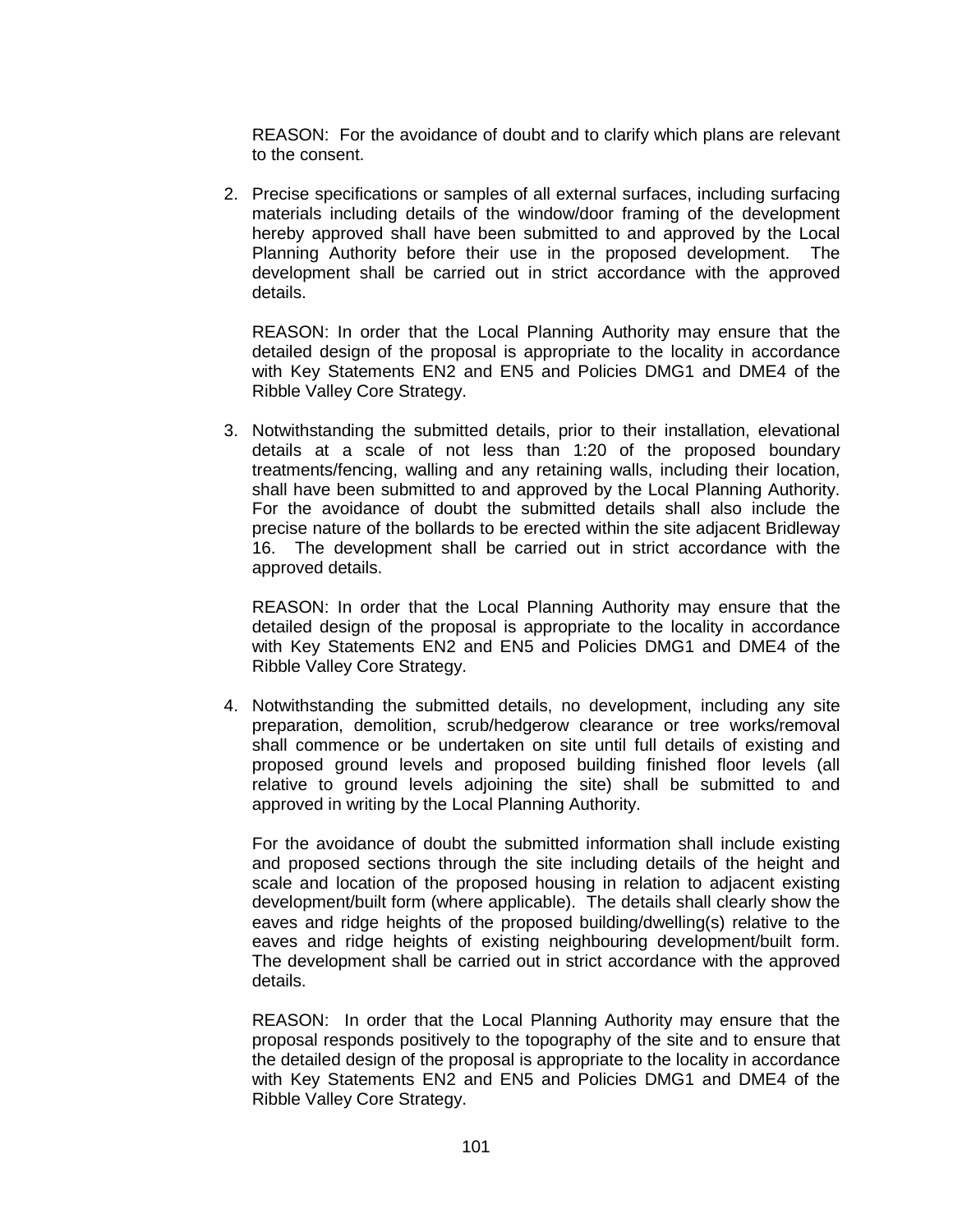5. The windows in the rear (east) elevation of the dwelling indicated as Plot 01 (Site Plan - Drg No. 19 Revision A) hereby approved shall be fitted with obscure glazing (which shall have an obscurity rating of not less than 4 on the Pilkington glass obscurity rating or equivalent scale) and shall be nonopening, unless the parts of the window which can be opened are more than 1.7 metres above the floor of the room in which the window is installed. The windows shall remain in that manner in perpetuity at all times unless otherwise agreed in writing by the Local Planning Authority.

REASON: To protect nearby residential amenity and to negate the potential impacts of the development in accordance with Policy DMG1 of the Ribble Valley Core Strategy.

6. Notwithstanding the submitted details, no development, including any site preparation, demolition, scrub/hedgerow clearance or tree works/removal shall commence or be undertaken on site until a scheme for the soft landscaping of the site shall be submitted to and approved in writing by the local planning authority. The scheme shall indicate, as appropriate, the types and numbers of trees and shrubs, their distribution on site, those areas to be seeded, turfed, paved or hard landscaped, including details of any changes of level or landform and the types and specifications of all retaining structures (where applicable).

The approved soft landscaping scheme shall be implemented in the first planting season following occupation or use of the development unless otherwise agreed whether in whole or part and shall be maintained thereafter for a period of not less than 10 years to the satisfaction of the Local Planning Authority. This maintenance shall include the replacement of any tree or shrub which is removed, or dies, or is seriously damaged, or becomes seriously diseased, by a species of similar size to those originally planted.

REASON: To ensure the proposal is satisfactorily landscaped and appropriate to the locality in accordance with Key Statements EN2 and EN5 and Policies DMG1 and DME4 of the Ribble Valley Core Strategy.

7. The entirety of the parking areas and driveways hereby approved shall be surfaced and marked out in accordance with a scheme that shall first have been submitted to and agreed in writing by the Local Planning Authority. For the avoidance of doubt the agreed dedicated parking provision for 27 and 29 Pendle Street East (Site Plan - Drg No. 19 revision A) shall be implemented and made available for use prior to first occupation of any of the dwellings hereby approved and thereafter retained for use by numbers 27 and 29 Pendle Street east in perpetuity.

REASON: In order that the Local Planning Authority may ensure that adequate dedicated parking provision is provided on site to serve the dwellings hereby approved in accordance with Policies DMG1 and DMG3 of the Ribble Valley Core Strategy.

8. The refuse storage areas hereby approved shall be constructed and made available for use prior to first occupation of any of the dwellings to which they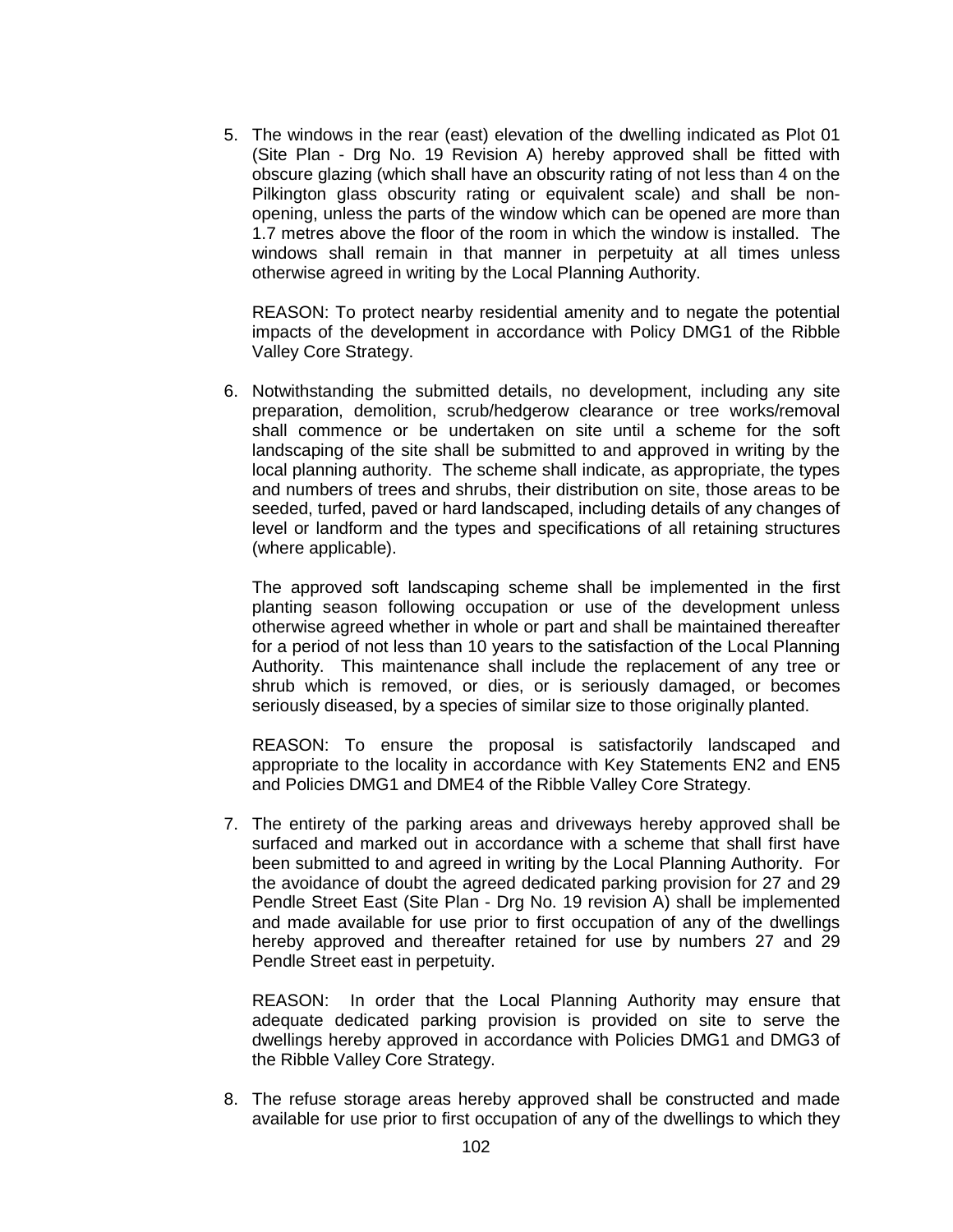are associated. The refuse storage provision shall be retained as such in perpetuity unless otherwise agreed in writing by the Local Planning Authority.

REASON: In order that the Local Planning Authority may ensure that adequate dedicated refuse storage provision is provided on site to serve the dwellings hereby approved in accordance with Policy DMG1 of the Ribble Valley Core Strategy.

9. Notwithstanding the submitted details, no development, including any site preparation, demolition, scrub/hedgerow clearance or tree works/removal shall commence or be undertaken on site until details of the provisions to be made for building dependent species of conservation concern, artificial bird nesting boxes / artificial bat roosting sites have been submitted to, and approved in writing by the Local Planning Authority.

For the avoidance of doubt the details shall take account of the enhancement recommendations contained with the previously approved Ecological Phase 01 Survey Report (October 2012) and any subsequent recommendations made within any revised documentation submitted pursuant to condition 11 of outline consent 3/2013/0440. The submitted details shall identify the nature and type of the nesting boxes/artificial roosting sites and the locations(s) or wall and roof elevations into which the above provisions shall be incorporated.

The artificial bird/bat boxes shall be incorporated into the dwellings hereby approved during the construction stage of the development and made available for use prior to first occupation and thereafter retained. The development shall be carried out in strict accordance with the approved details.

REASON: In the interests of biodiversity and to enhance nesting/roosting opportunities for species of conservation concern and to minimise/mitigate the potential impacts upon protected species resultant from the development in accordance with Key Statement EN4 and Policies DMG1 and DME3 of the Ribble Valley Core Strategy.

10. Notwithstanding the submitted details, no development, including any site preparation, demolition, scrub/hedgerow clearance or tree works/removal shall commence or be undertaken on site unless and until a revised tree and hedgerow survey/arboricultural impact assessment has been submitted to and agreed in writing by the Local Planning Authority including details for the protective fencing of affected trees/hedgerow (where applicable).

Any specified tree/hedgerow protection measures shall remain in place throughout the construction phase of the development and the methodology approved shall be adhered to during all site preparation/construction works.

REASON: To ensure the adequate protection of trees/hedging of landscape and visual amenity value on and adjacent to the site or those likely to be affected by the proposed development in accordance with Key Statement EN2 and Policies DMG1 and DME3 of the Ribble Valley Core Strategy.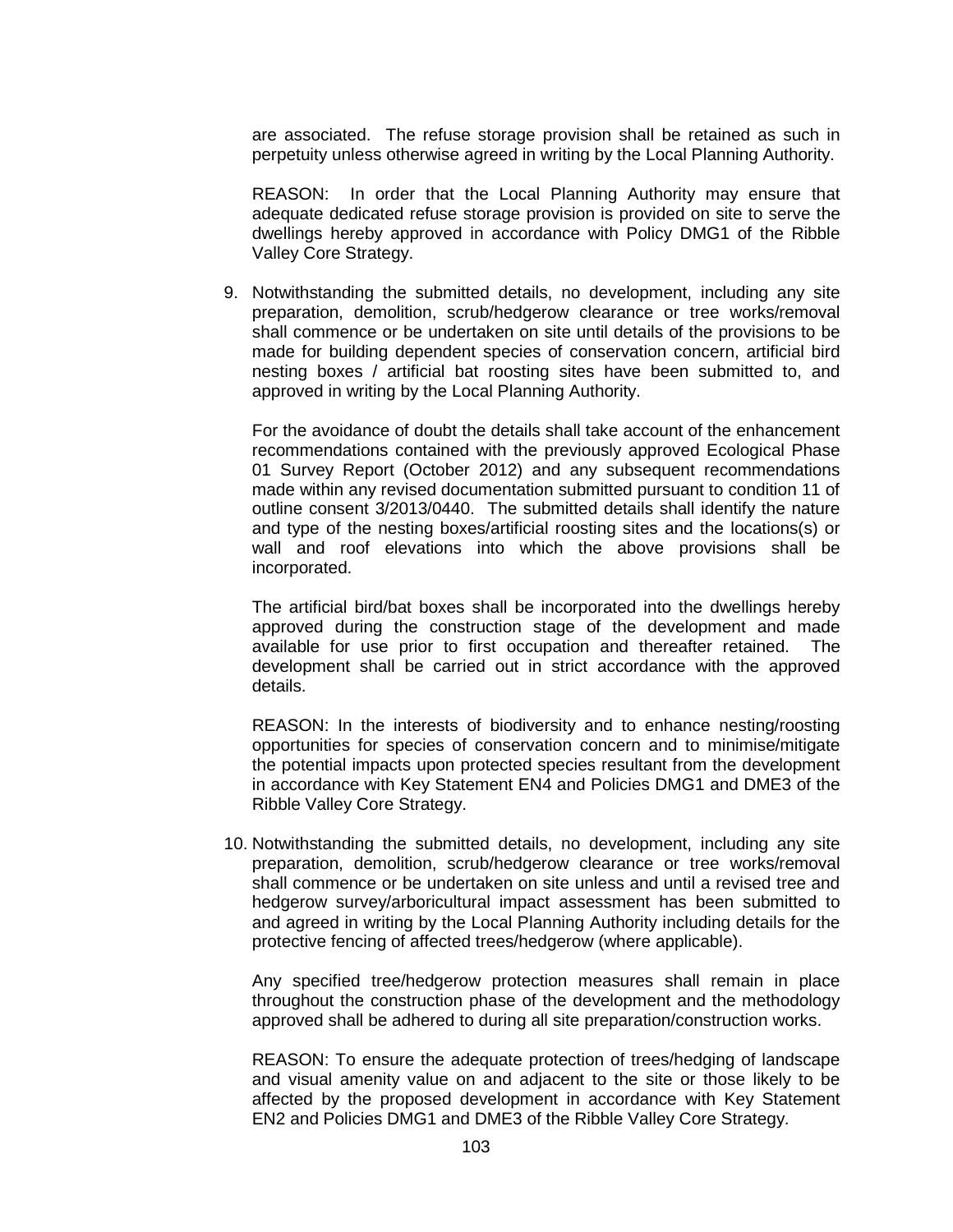11. No development shall commence until details of the design, based on sustainable drainage principles, and implementation of an appropriate surface water sustainable drainage scheme have been submitted to and approved in writing by the local planning authority.

Those details shall include, as a minimum:

- A. Information about the lifetime of the development, design storm period and intensity (1 in 30 & 1 in 100 year + allowance for climate change see EA advice Flood risk assessments: climate change allowances'), discharge rates and volumes (both pre and post development), temporary storage facilities, the methods employed to delay and control surface water discharged from the site, and the measures taken to prevent flooding and pollution of the receiving groundwater and/or surface waters, including watercourses, and details of floor levels in AOD;
- B. The drainage strategy should demonstrate that the surface water run-off must not exceed the pre-development greenfield runoff rate which has been calculated at 5 litres per second. The scheme shall subsequently be implemented in accordance with the approved details before the development is completed.
- C. Any works required off-site to ensure adequate discharge of surface water without causing flooding or pollution (which should include refurbishment of existing culverts and headwalls or removal of unused culverts where relevant);
- D. Flood water exceedance routes, both on and off site;
- E. A timetable for implementation, including phasing as applicable;
- F. Details of water quality controls, where applicable.

The scheme shall be implemented in accordance with the approved details prior to first occupation of any of the approved dwellings, or completion of the development, whichever is the sooner. Thereafter the drainage system shall be retained, managed and maintained in accordance with the approved details.

REASON: To ensure that the proposed development can be adequately drained and to ensure that there is no flood risk on or off the site resulting from the proposed development in accordance with Policy DME6 of the Ribble Valley Core Strategy.

12. No development shall commence until details of an appropriate management and maintenance plan for the sustainable drainage system for the lifetime of the development have been submitted which, as a minimum, shall include: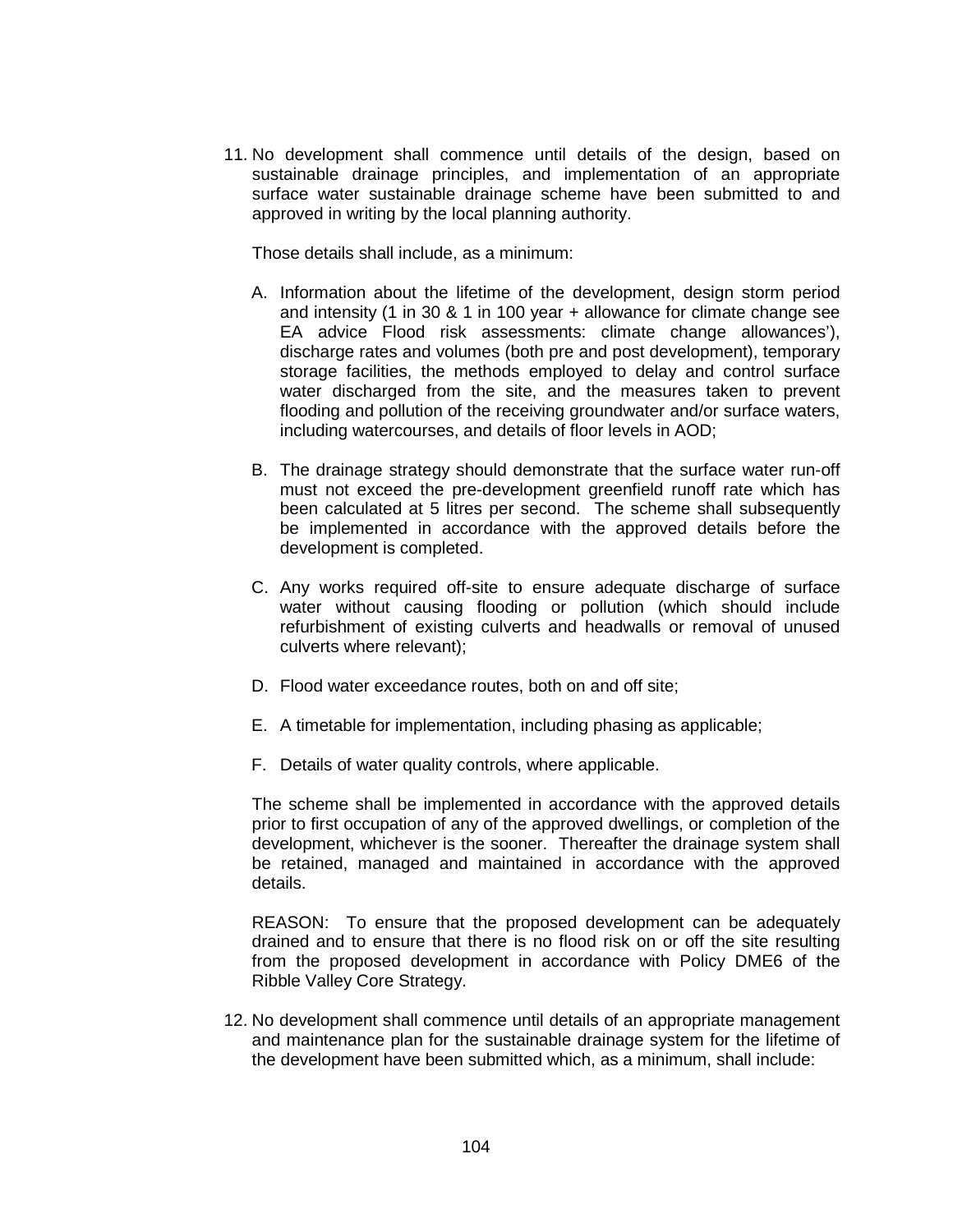- A. The arrangements for adoption by an appropriate public body or statutory undertaker, management and maintenance by a Residents' Management **Company**
- B. Arrangements concerning appropriate funding mechanisms for its ongoing maintenance of all elements of the sustainable drainage system (including mechanical components) and will include elements such as:
	- i. on-going inspections relating to performance and asset condition assessments
	- ii. operation costs for regular maintenance, remedial works and irregular maintenance caused by less sustainable limited life assets or any other arrangements to secure the operation of the surface water drainage scheme throughout its lifetime;
- C. Means of access for maintenance and easements where applicable.

The plan shall be implemented in accordance with the approved details prior to first occupation of any of the approved dwellings, or completion of the development, whichever is the sooner. Thereafter the sustainable drainage system shall be managed and maintained in accordance with the approved details.

REASON: To ensure that appropriate and sufficient funding and maintenance mechanisms are put in place for the lifetime of the development, to reduce the flood risk to the development as a result of inadequate maintenance and to identify the responsible organisation/body/company/undertaker for the sustainable drainage system in accordance with Policy DME6 of the Ribble Valley Core Strategy.

13. No development hereby permitted shall be occupied until the sustainable drainage scheme for the site has been completed in accordance with the submitted details. The sustainable drainage scheme shall be managed and maintained thereafter in accordance with the agreed management and maintenance plan.

REASON: To ensure that the drainage for the proposed development can be adequately maintained and to ensure that there is no flood risk on- or off-the site resulting from the proposed development or resulting from inadequate the maintenance of the sustainable drainage system in accordance with Policy DME6 of the Ribble Valley Core Strategy

14. The garage(s) hereby approved shall be kept available for the parking of vehicles ancillary to the enjoyment of the household(s) and shall not be used for any use that would preclude the ability for their use for the parking of private motor vehicles, whether or not permitted by the provisions of the Town and Country Planning (General Permitted Development) Order 2015 or any order amending or revoking and re-enacting that order.

REASON: To ensure to ensure that adequate parking provision is retained on site that limits the visual impact of the parked motor-vehicle upon the street scene/area in accordance with Policy DMG1 of the Ribble Valley Core Strategy.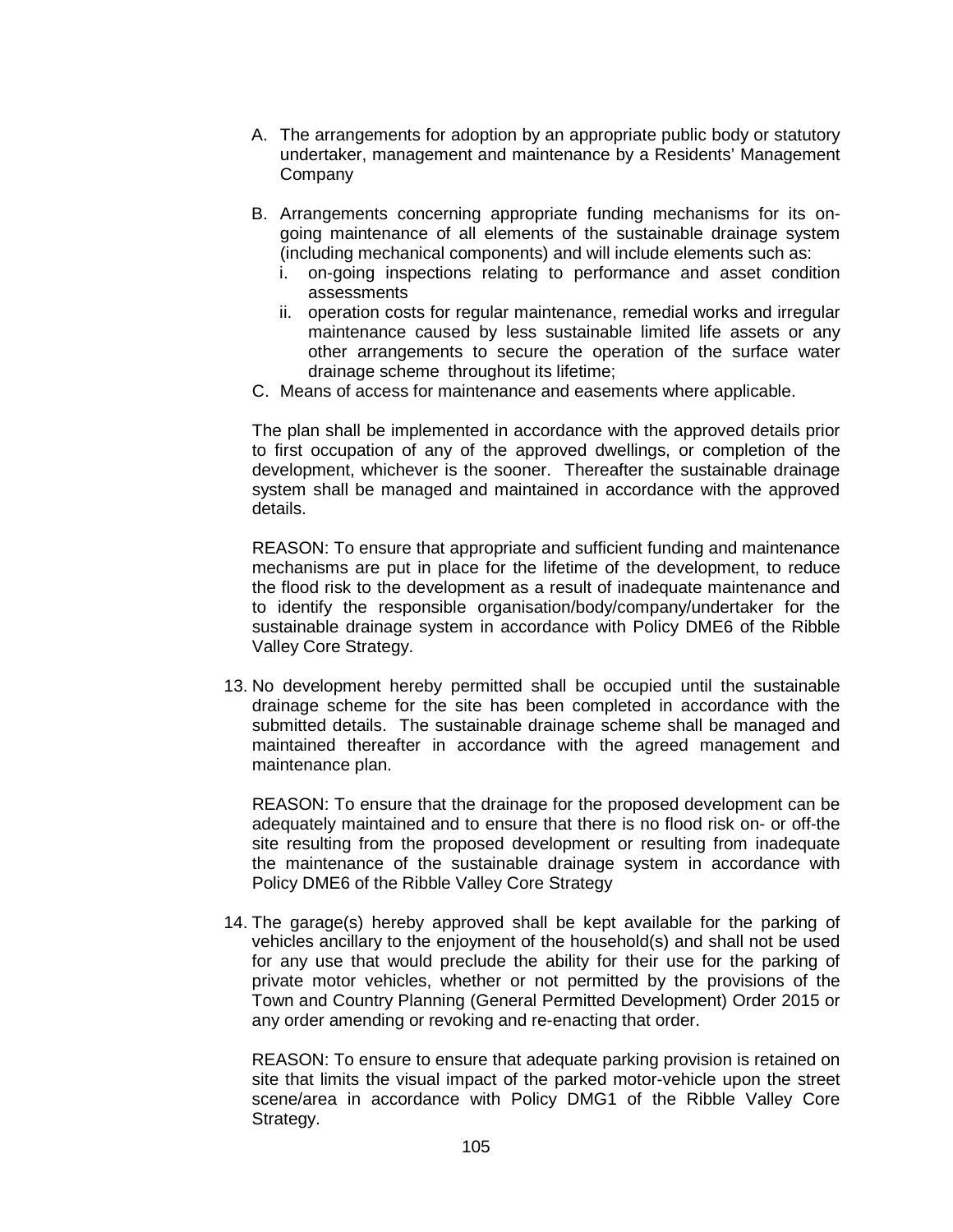15. Notwithstanding the provisions of the Town and Country Planning (General Permitted Development) (England) Order 2015 or any Order revoking and reenacting that Order, the dwellings hereby permitted shall not be altered or extended, no new windows shall be inserted, no alterations to the roof shall be undertaken and no buildings or structures shall be erected within the curtilage of the dwellings hereby approved unless planning permission has first been granted by the Local Planning Authority.

REASON: To enable the Local Planning Authority to exercise control over development which could materially harm the character and visual amenities of the immediate area in accordance with Key Statements EN2 and EN5 and Policies DMG1 and DME4 of the Ribble Valley Core Strategy.

(Councillor Rogerson declared an interest in the next item and left the meeting)

 3. APPLICATION REF: 3/2017/0357 GRID REF: SD 361065 436542

DEVELOPMENT DESCRIPTION:

CONSTRUCTION OF TEN, TWO-STOREY HOLIDAY COTTAGES, INCLUDING ASSOCIATED PARKING AND ACCESS, LANDSCAPING AND ASSOCIATED WORKS, IN CONNECTION WITH EXISTING HOLIDAY PARK AND LOWER MOSS FARM, LOWER LANE, LONGRIDGE

The Head of Planning Services informed Committee of an update on the drainage condition.

APPROVED subject to the imposition of the following condition(s):

1. The development must be begun not later than the expiration of three years beginning with the date of this permission.

REASON: Required to be imposed pursuant to Section 91 of the Town and Country Planning Act 1990.

2. Unless explicitly required by condition within this consent, the development hereby permitted shall be carried out in complete accordance with the proposals as detailed on drawings:

RAI/10/Dwg 01 RAI/10/Dwg 02 RAI/10/Dwg 03 RAI/10/Dwg 04 6201 01-01 (amended plan received 29/09/17)

REASON: For the avoidance of doubt and to clarify which plans are relevant to the consent.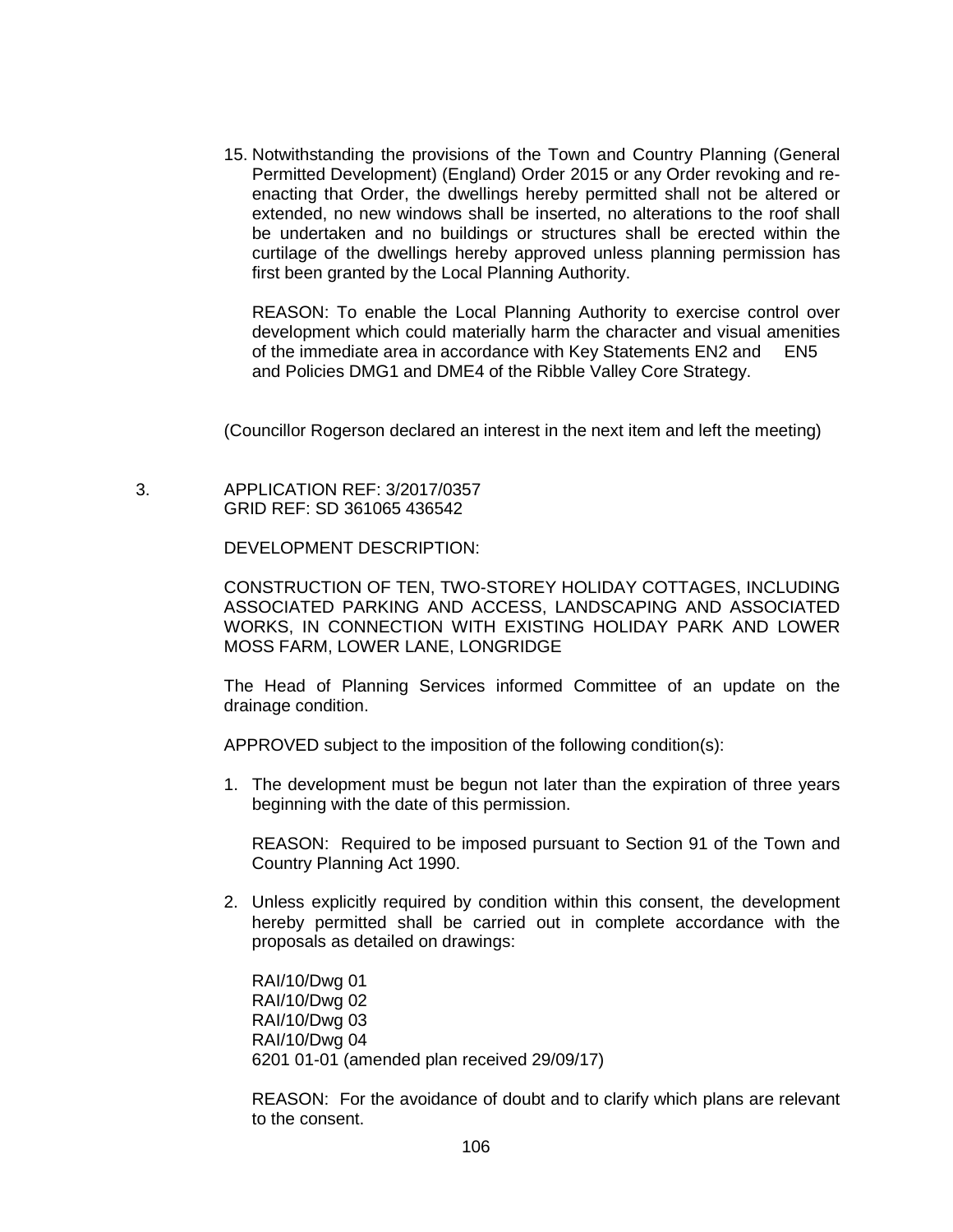## *Materials*

3. Notwithstanding any description of materials in the application and the requirements of condition 2 of this permission, samples or full details of all materials to be used on the external surfaces of the holiday units hereby approved shall have been submitted to and approved in writing by the Local Planning Authority prior to their use on site. Such details shall include the type, colour and texture of the materials. The development shall thereafter be implemented in accordance with the duly approved materials.

REASON: In order that the Local Planning Authority may ensure that the materials to be used are appropriate to the locality in accordance with Key Statement EN2, and Policy DMG1 of the Ribble Valley Core Strategy.

### *Use of units*

4. Notwithstanding the provisions The Town and Country Planning (Use Classes) (Amendment) (England) Order 2015, or any equivalent Order following the revocation and re-enactment thereof (with or without modification), the holiday cottages hereby approved shall only be used as holiday accommodation and for no other purpose, including any other purpose within Use Class C3.

REASON: For the avoidance of doubt, and to avoid an over-intensive use and to ensure that the development remains compatible with the character of the area and the intensity and frequency of usage remains proportionate to the use hereby approved in accordance with Policies DMG1, DME2, DMB1 and DMB3 of the Ribble Valley Core Strategy.

5. The holiday cottages hereby approved shall not be used as a unit of permanent accommodation or any individual(s) sole place of residence. A register of all occupants/owners of the holiday cottages hereby approved shall be maintained at all times and shall be made available for inspection by the Local Planning Authority on request. For the avoidance of doubt the register shall contain the name and address of the principal occupier/owner(s) together with all dates of occupation.

REASON: To ensure that the development remains compatible with the character of the area and the intensity and frequency of usage remains proportionate to the use hereby approved in accordance with Policies DMG1, DME2, DMB1 and DMB3 of the Ribble Valley Core Strategy.

6. Notwithstanding the provisions of Classes A to H of Part 1 of the Town and Country Planning (General Permitted Development) (England) Order 2015, or any Order revoking and re-enacting that Order, the holiday cottages hereby permitted shall not be altered or extended, no new windows shall be inserted (including rooflights) and no additional buildings or structures shall be erected within its external area unless planning permission has first been granted by the Local Planning Authority.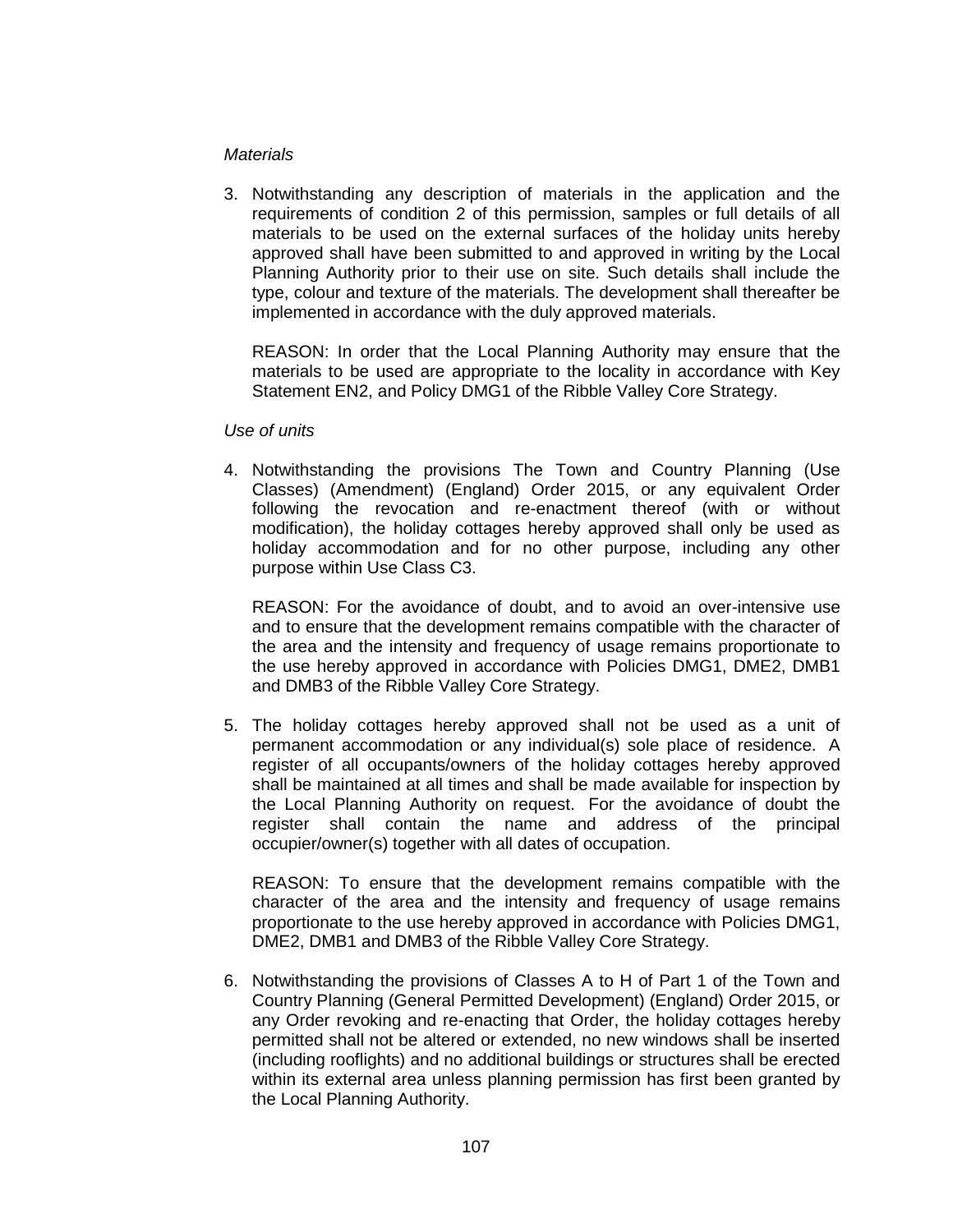REASON: To enable the Local Planning Authority to exercise control over development which could materially harm the character and visual amenities of the development and locality and the amenities of nearby residents in accordance with Key Statement EN2 and Policies DMG1 and DME2 of the Ribble Valley Core Strategy.

# *Highways*

7. The car parking and manoeuvring areas (as shown on approved drawing RAI/10 Dwg 02) shall be laid out in accordance with the approved plan before any of the holiday cottages hereby approved are first brought into use and shall be permanently maintained as such thereafter.

REASON: To allow for the effective use of the parking areas in accordance with Ribble Valley Core Strategy Policies DMG1 and DMG3.

8. For the full period of construction, facilities shall be available on site for the cleaning of the wheels of vehicles leaving the site and such equipment shall be used as necessary to prevent mud and stones being carried onto the highway. The roads adjacent to the site shall be mechanically swept as required during the full construction period.

REASON: To prevent stones and mud being carried onto the public highway to the detriment of road safety in accordance with Ribble Valley Core Strategy Policies DMG1 and DMG3.

## *Amenity*

9. No external lighting shall be installed on any structure hereby approved, or elsewhere within the site, without the prior written approval of the Local Planning Authority. Details of any such lighting shall be submitted to and approved in writing by the Local Planning Authority prior to its installation. Only the duly approved lighting shall be installed on the buildings hereby approved.

REASON: In order to ensure a satisfactory appearance in the interests of visual amenity and to prevent nuisance arising in accordance with Key Statement EN2 and Policy DMG1 of the Ribble Valley Core Strategy.

10. Unless otherwise agreed in writing by the Local Planning Authority, no building or engineering operations within the site or deliveries to and from the site shall take place other than between 07:30 hours and 18:00 hours Monday to Friday and between 08:30 hours and 14:00 hours on Saturdays, and not at all on Sundays or Bank Holidays.

REASON: In order to protect the amenities of existing residents in accordance with Policy DMG1 of the Ribble Valley Core Strategy.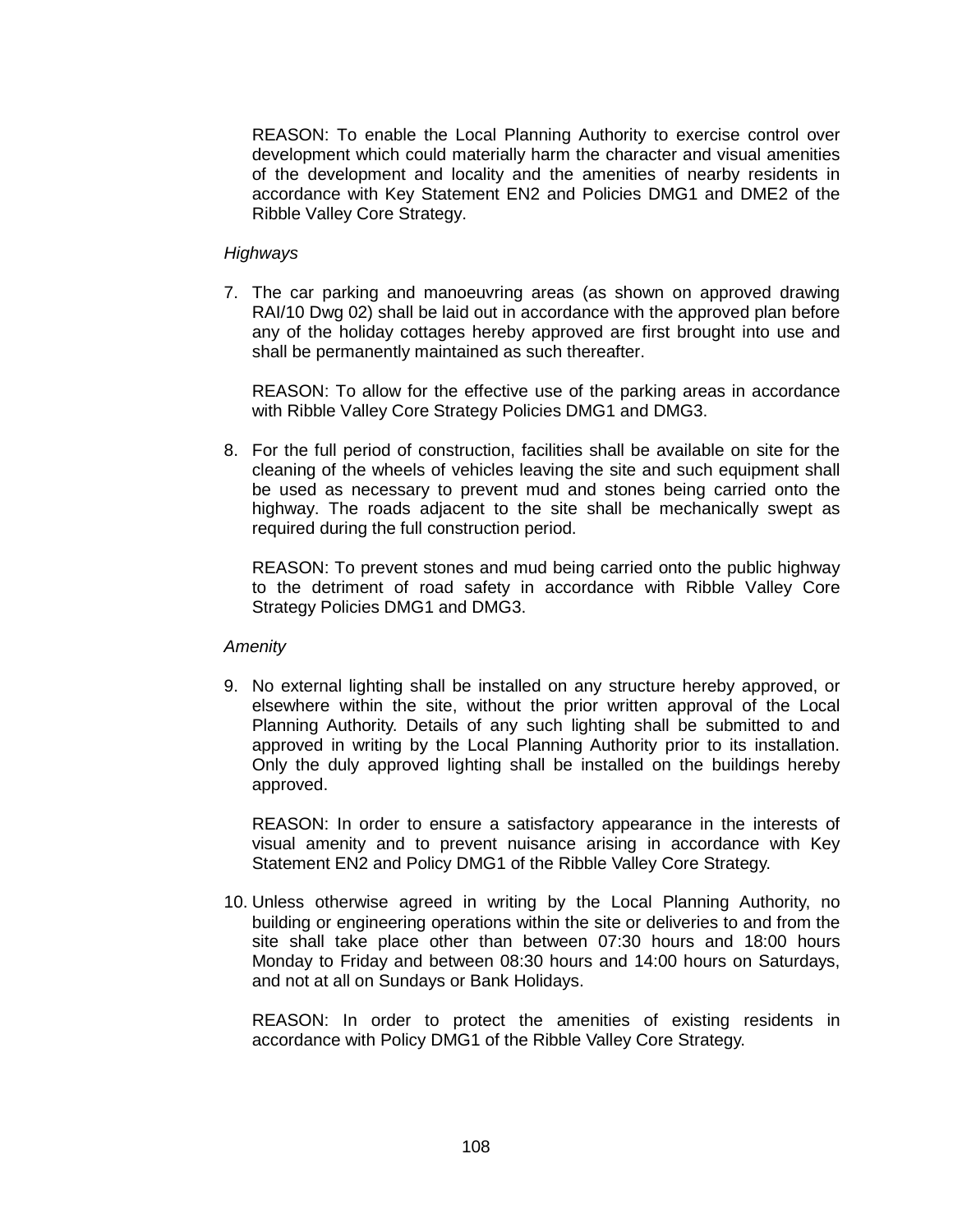## *Landscape and Ecology*

11. No clearance of any vegetation in preparation for or during the course of development shall take place during the bird breeding season (March - August inclusive) unless an ecological survey has first been submitted to and approved in writing by the Local Planning Authority which demonstrates that the vegetation to be cleared is not utilised for bird nesting. Should the survey reveal the presence of any nesting species, then no clearance of any vegetation shall take place during the bird breeding season until a methodology for protecting nest sites during the course of the development has been submitted to and approved in writing by the Local Planning Authority. Nest site protection shall thereafter be provided in accordance with the duly approved methodology.

REASON: In order to prevent any habitat disturbance to nesting birds in accordance with the requirements of Ribble Valley Core Strategy Policy DME3 and the provisions of the Wildlife and Countryside Act 1981 (as amended) and the National Planning Policy Framework.

12. Notwithstanding the details shown on the approved plans and the requirements of condition 2 of this permission, within three months of development first taking place a landscaping scheme for the site shall be submitted to and approved in writing by the Local Planning Authority. Such a scheme shall include details of the type, species, siting, planting distances and programme of planting of any trees, shrubs, hedges and other soft landscaped areas. The duly approved landscaping scheme shall be carried out within the first planting season after any holiday cottage hereby approved becomes operative and the areas which are landscaped shall be retained as landscaped areas thereafter. Any trees, shrubs, hedges or areas of soft landscaping removed, dying, being severely damaged or becoming seriously diseased within three years of planting shall be replaced by trees or shrubs of similar size and species to those originally required to be planted.

REASON: In order to achieve a satisfactory level of landscaping in the interests of visual amenity in accordance with the requirements of Policy DMG1 of the Ribble Valley Core Strategy.

13. No development, including any site preparation, demolition, scrub/hedgerow clearance or tree works/removal shall commence or be undertaken on site until details of the provisions to be made for building dependent species of conservation concern, artificial bird nesting boxes / artificial bat roosting sites have been submitted to, and approved in writing by the Local Planning Authority.

For the avoidance of doubt the details shall identify the nature and type of the nesting boxes/artificial roosting sites and the locations(s) or wall and roof elevations into which the above provisions shall be incorporated.

The artificial bird/bat boxes shall made available for use before the holiday cottages hereby approved are first brought into use and thereafter retained.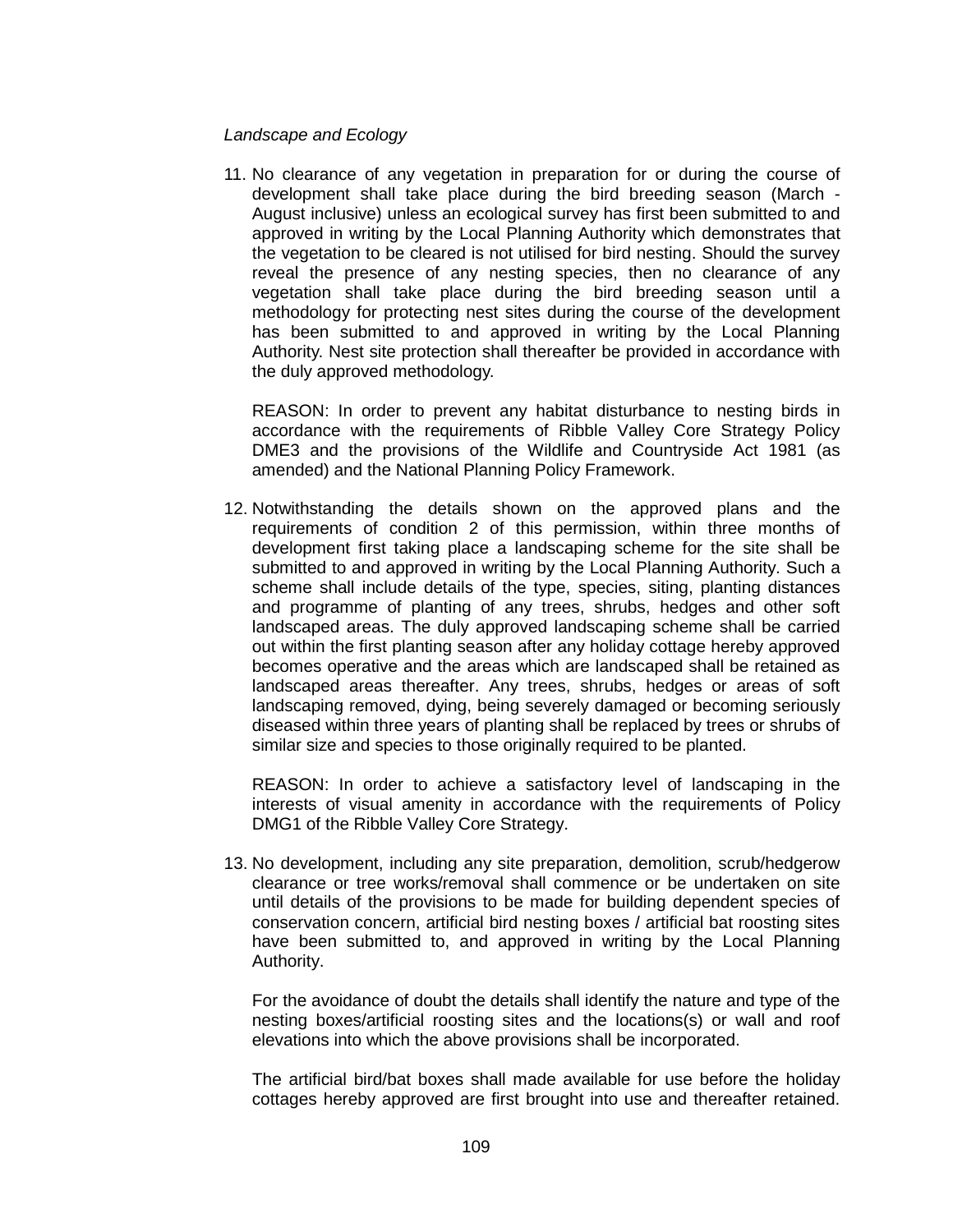The development shall be carried out in strict accordance with the approved details.

REASON: In the interests of biodiversity and to enhance nesting/roosting opportunities for species of conservation concern and reduce the impact of development in accordance with Policies DMG1 and EN4 of the Ribble Valley Core Strategy.

#### *Drainage*

14. Foul and surface water shall be drained on separate systems.

REASON: In order to reduce the risk of flooding in accordance with Policy DME6 of the Ribble Valley Core Strategy and the National Planning Policy Framework.

15. Prior to the commencement of any development, a surface water drainage scheme, based on the hierarchy of drainage options in the National Planning Practice Guidance with evidence of an assessment of the site conditions shall be submitted to and approved in writing by the Local Planning Authority.

The surface water drainage scheme must be in accordance with the Non-Statutory Technical Standards for Sustainable Drainage Systems (March 2015) or any subsequent replacement national standards and unless otherwise agreed in writing by the Local Planning Authority, no surface water shall discharge to the public sewerage system either directly or indirectly.

The development shall be completed in accordance with the approved details.

REASON: To promote sustainable development, secure proper drainage and to manage the risk of flooding and pollution in accordance with Policy DME6 of the Ribble Valley Core Strategy and the National Planning Policy Framework.

16. No development shall commence until final details of the design, based on sustainable drainage principles, and implementation of an appropriate surface water sustainable drainage scheme have been submitted to and approved in writing by the local planning authority.

Those details shall include, as a minimum:

a) Information about the lifetime of the development, design storm period and intensity (1 in 30 & 1 in 100 year + allowance for climate change see EA advice Flood risk assessments: climate change allowances'), discharge rates and volumes (both pre and post development), temporary storage facilities, the methods employed to delay and control surface water discharged from the site, and the measures taken to prevent flooding and pollution of the receiving groundwater and/or surface waters, including watercourses, and details of floor levels in AOD;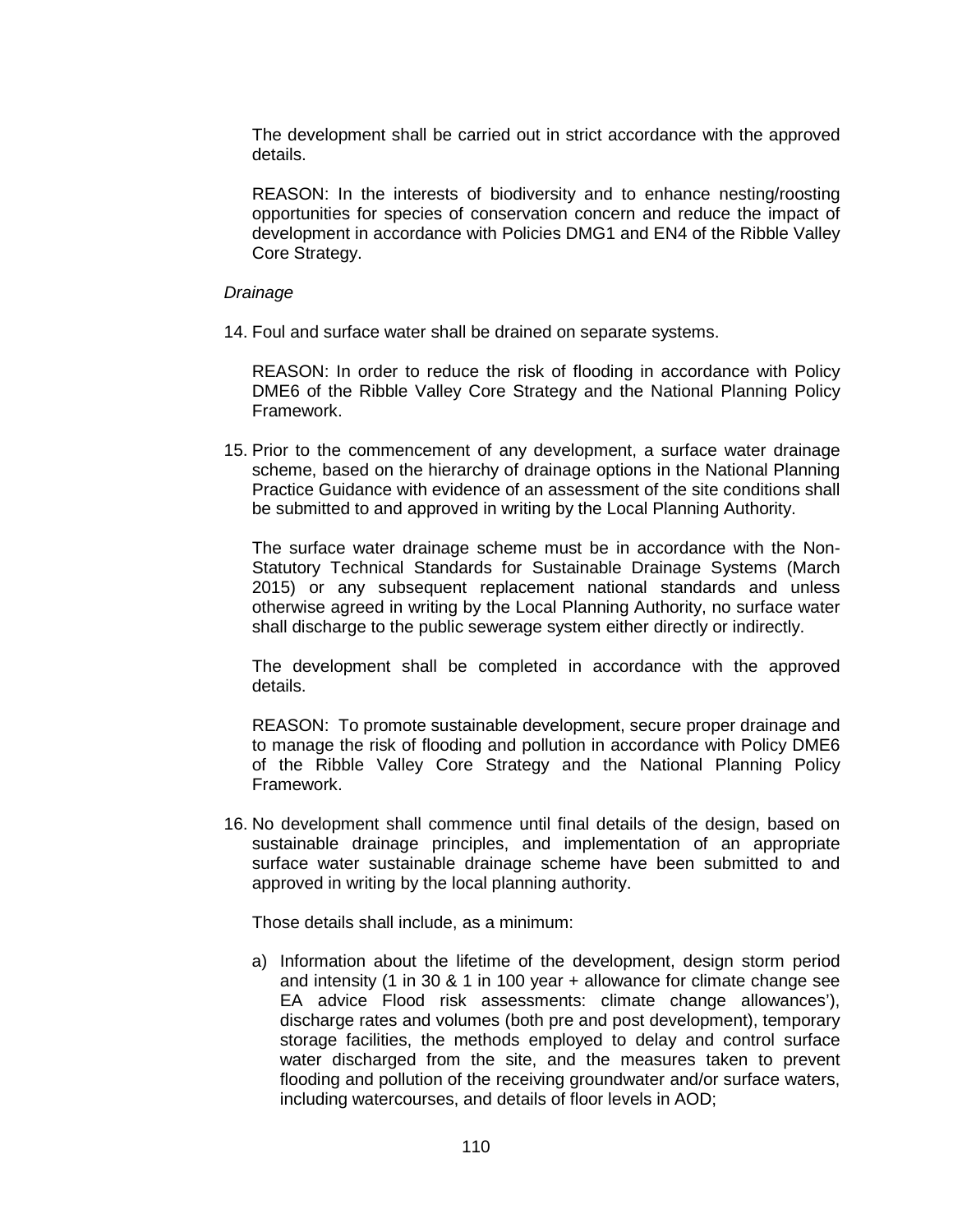- b) The drainage strategy should demonstrate that the surface water run-off must not exceed the pre-development greenfield run-off rate which has yet to be agreed. The scheme shall subsequently be implemented in accordance with the approved details before the development is completed.
- c) Any works required off-site to ensure adequate discharge of surface water without causing flooding or pollution (which should include refurbishment of existing watercourses (open or culverted) and headwalls or removal of unused culverts where relevant);
- d) Flood water exceedance routes, both on and off site;
- e) A timetable for implementation, including phasing as applicable;
- f) Evidence of an assessment of the site conditions to include a site investigation and test results to confirm infiltrations rates. If infiltration is shown to be a viable option for the disposal of surface water, then this should then be used as the primary method for disposing of surface water from the site. Disposal via an ordinary watercourse will only be considered where infiltration is proved to be unsuitable.
- g) Details of water quality controls, where applicable.

The scheme shall be implemented in accordance with the approved details prior to first occupation of any of the approved dwellings, or completion of the development, whichever is the sooner. Thereafter the drainage system shall be retained, managed and maintained in accordance with the approved details.

REASON: To ensure that the proposed development can be adequately drained and to ensure there is no flood risk on or off the site resulting from the proposed development in accordance with Policy DME6 of the Ribble Valley Core Strategy.

- 17. No development shall commence until details of an appropriate management and maintenance plan for the sustainable drainage system for the lifetime of the development have been submitted which, as a minimum, shall include:
	- a) The arrangements for adoption by an appropriate public body or statutory undertaker, management and maintenance by a Residents' Management Company
	- b) Arrangements concerning appropriate funding mechanisms for its ongoing maintenance of all elements of the sustainable drainage system (including mechanical components) and will include elements such as:
		- i. on-going inspections relating to performance and asset condition assessments
		- ii. operation costs for regular maintenance, remedial works and irregular maintenance caused by less sustainable limited life assets or any other arrangements to secure the operation of the surface water drainage scheme throughout its lifetime;
	- c) Means of access for maintenance and easements where applicable.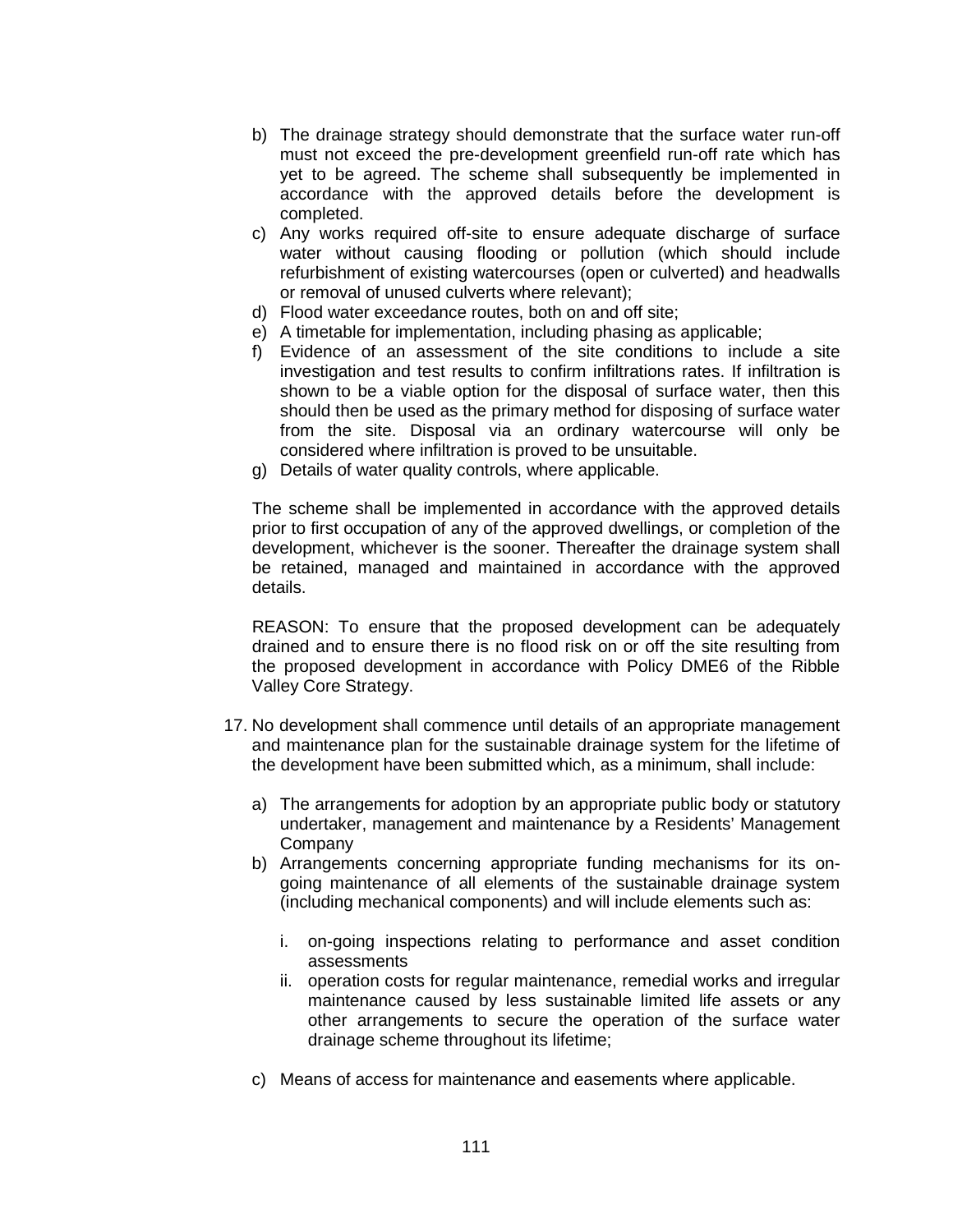The plan shall be implemented in accordance with the approved details prior to first occupation of any of the approved dwellings, or completion of the development, whichever is the sooner. Thereafter the sustainable drainage system shall be managed and maintained in accordance with the approved details.

REASON: To ensure that appropriate and sufficient funding and maintenance mechanisms are put in place for the lifetime of the development. To reduce the flood risk to the development as a result of inadequate maintenance and to identify the responsible organisation/body/company/undertaker for the sustainable drainage system in accordance with Policy DME6 of the Ribble Valley Core Strategy.

18. No development hereby permitted shall be brought into use until the sustainable drainage scheme for the site has been completed in accordance with the submitted details. The sustainable drainage scheme shall be managed and maintained thereafter in accordance with the agreed management and maintenance plan.

REASON: To ensure that the drainage for the proposed development can be adequately maintained and that there is no flood risk on- or off-the site resulting from the proposed development in accordance with Policy DME6 of the Ribble Valley Core Strategy.

#### INFORMATIVE:

The proposals indicate that the applicant intends to discharge surface water into the open watercourse at the west side of the development site.

Under the Land Drainage Act 1991 (as amended by the Flood & Water Management Act 2010), you need consent from the Lead Local Flood Authority if you want to build a culvert or structure (such as a weir) or carry out works within the banks of any ordinary watercourse which may alter or impede the flow of water, regardless of whether the watercourse is culverted or not.

As a minimum, the applicant will be expected to:

Carry out studies of the existing culvert/watercourse condition and capacity;

Undertake an examination of the downstream condition and implications of the development proposal, and;

Restrict discharge rates so that the peak runoff rate from the development to the ordinary watercourse for the 1 in 1 year rainfall event and the 1 in 100 year rainfall event should never exceed the peak greenfield runoff rate for the same event.

As per Lancashire County Council Consenting and Enforcement Policy, it should be noted that the Lead Local Flood Authority will generally refuse consent for applications which seek to culvert an existing ordinary watercourse. This is in line with Environment Agency guidance on protecting watercourses: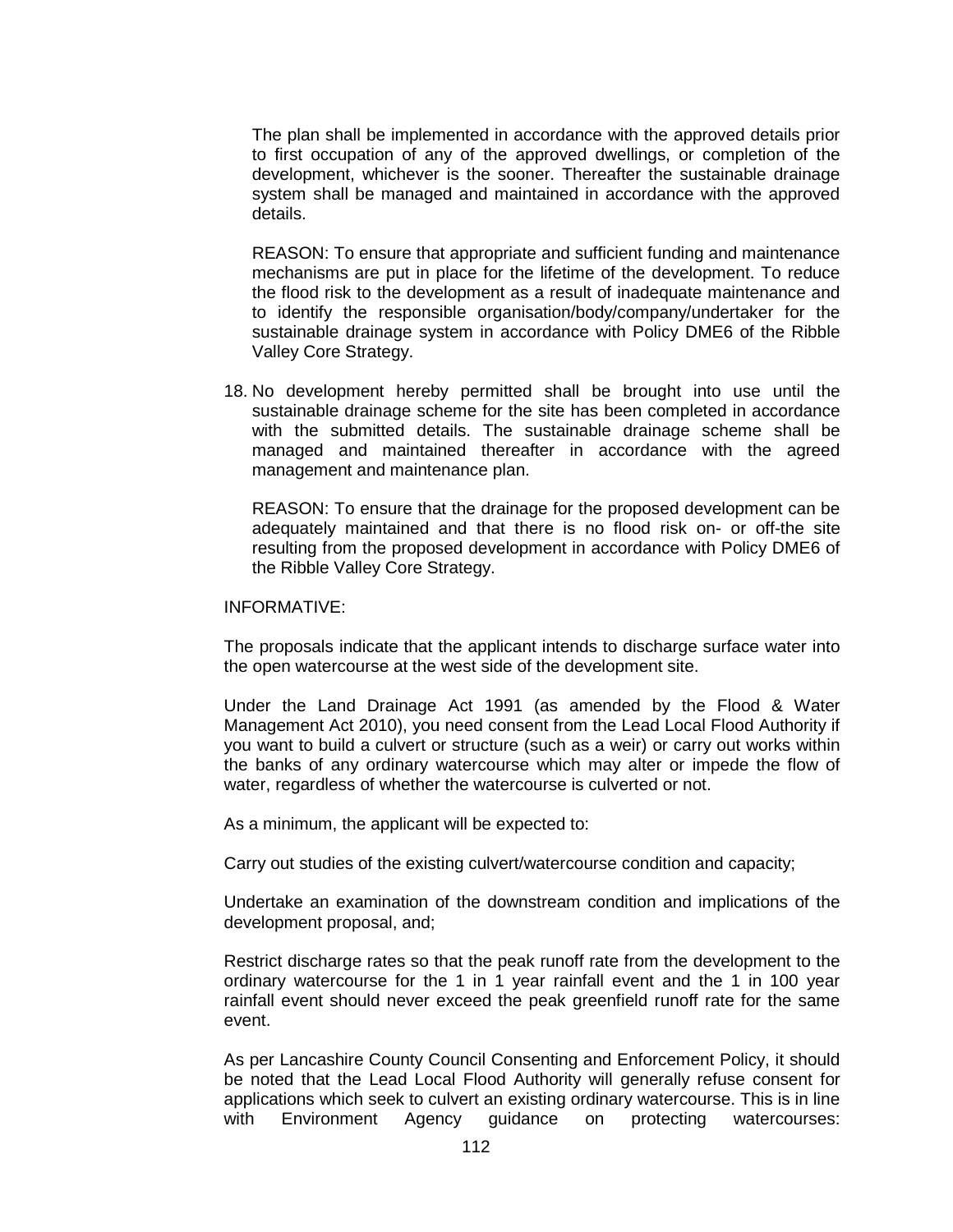[http://evidence.environment](http://evidence.environment-agency.gov.uk/FCERM/en/FluvialDesignGuide/Chapter8.aspx?pagenum=6)[agency.gov.uk/FCERM/en/FluvialDesignGuide/Chapter8.aspx?pagenum=6](http://evidence.environment-agency.gov.uk/FCERM/en/FluvialDesignGuide/Chapter8.aspx?pagenum=6)

(Councillor Rogerson returned to the meeting)

 4. APPLICATION NO: 3/2017/0602/P GRID REF: SD 361561 437175

DEVELOPMENT DESCRIPTION:

OUTLINE PLANNING PERMISSION FOR INDUSTRIAL UNITS (USE CLASSES B1, B2, B8) AND ASSOCIATED ACCESS, PARKING, LANDSCAPING AND SERVICES INFRASTRUCTURE WITH ALL MATTERS RESERVED EXCEPT ACCESS AND CHANGE OF USE OF FARMHOUSE TO OFFICE (B1) AT HIGHER COLLEGE FARM, LOWER ROAD, HOTHERSALL PR3 2YY

APPROVED subject to the following conditions:

- 1. Application(s) for approval of all of the outstanding reserved matters related to the consent hereby approved must be made not later than the expiration of three years beginning with the date of this permission and the development must be begun not later than whichever is the later of the following dates.
	- (a) The expiration of three years from the date of this permission; or
	- (b) The expiration of two years from the final approval of the reserved matters or, in the case of approval on different dates, the final approval of the last such matter to be approved.

REASON: Required to be imposed pursuant to Section 91 of the Town and Country Planning Act 1990 as amended by Section 51 of the Planning and Compulsory Purchase Act 2004.

2. Detailed plans indicating the layout, scale and appearance of the buildings, facing materials, landscaping and boundary treatment and parking and manoeuvring arrangements for vehicles (called the "reserved matters") shall be submitted to and approved by the Local Planning Authority before development commences.

REASON: In order that the Local Planning Authority should be satisfied as to the details and because the application was made for outline planning permission and to comply with Policy DMG1 of the Ribble Valley Core Strategy Adopted Version.

3. The permission shall relate to the development as shown on Plan Drawing 5296-01A.

REASON: To clarify which plans are relevant to the consent.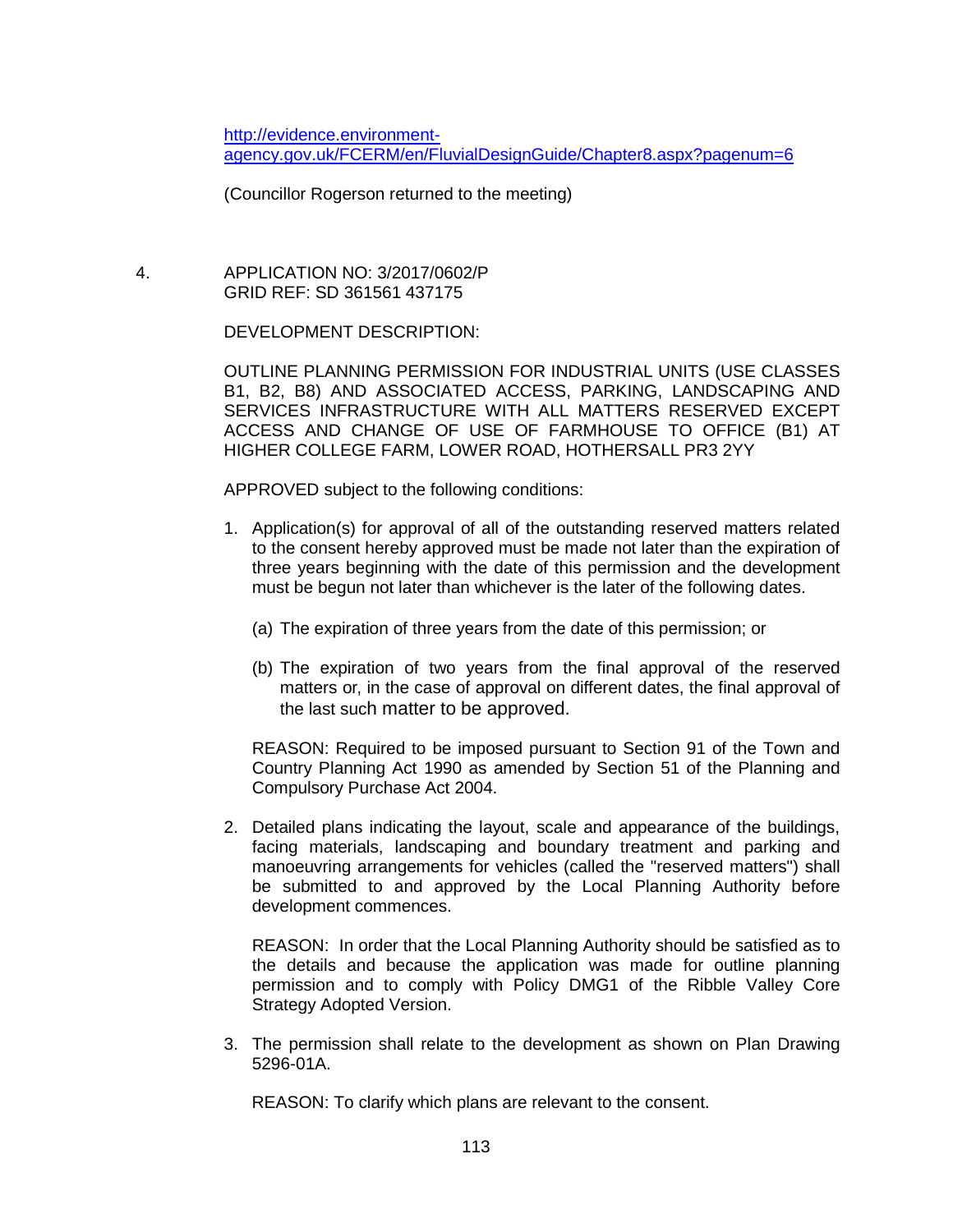4. No single unit of B1(c), B2 or B8 accommodation hereby approved shall have a ground floor area of more than 200m² and, notwithstanding the provisions of the Town and Country Planning (General Permitted Development) Order 2015 (as amended) or any Order revoking or re-enacting that Order, no internal alterations involving the removal of walls between these individual units shall be carried out which would enlarge them so that any single unit has a ground floor area of more than 200m<sup>2</sup> unless otherwise agreed in writing by the Local Planning Authority.

REASON: To prevent a proliferation of over large units in this area and to ensure that the access provided to the site can accommodate the traffic generated by the development and in accordance with Policy DMG3 of the Ribble Valley Core Strategy.

5. Notwithstanding the provisions of the Town and Country Planning (General Permitted Development) Order 2015 or any Order revoking or re-enacting that Order, no extensions or alterations, including the introduction of mezzanine floors, shall be carried out in respect of the buildings to which this permission relates.

REASON: To prevent an intensification in the use of the premises, in the interests of the visual amenities of the area and the amenities of local residents within the Borough in accordance with Key Statements EC1 and EN2 and Policies DMG1 and DMG3 of the Ribble Valley Core Strategy.

6. Applications for the approval of reserved matters shall be accompanied by a noise assessment to ensure that the rating level of noise emitted from the site shall not have an impact on noise-sensitive premises. The assessment shall have been made in accordance with the current version of British Standard 4142 and the Planning Practice Guidance and confirmation of the findings of the assessment shall have been submitted to, and agreed in writing by, the Local Planning Authority and shall be adhered to thereafter.

If the assessment indicates that noise from the development is likely to affect neighbouring residential or commercial properties then a detailed scheme of noise mitigation measures shall be submitted to and approved in writing by the Local Planning Authority prior to the first occupation of the unit.

The noise mitigation measures shall be designed so that nuisance will not be caused to the occupiers of neighbouring noise sensitive premises by noise from the development.

REASON: To ensure that the development hereby permitted is not detrimental to the amenity of the surrounding area by reason of undue noise emission and/or unacceptable disturbance in accordance with Policy DMG1 of the Ribble Valley Core Strategy.

7. Unless otherwise agreed in writing by the Local Planning Authority, no building or engineering operations within the site or deliveries to and from the site shall take place other than between 07:30 hours and 18:00 hours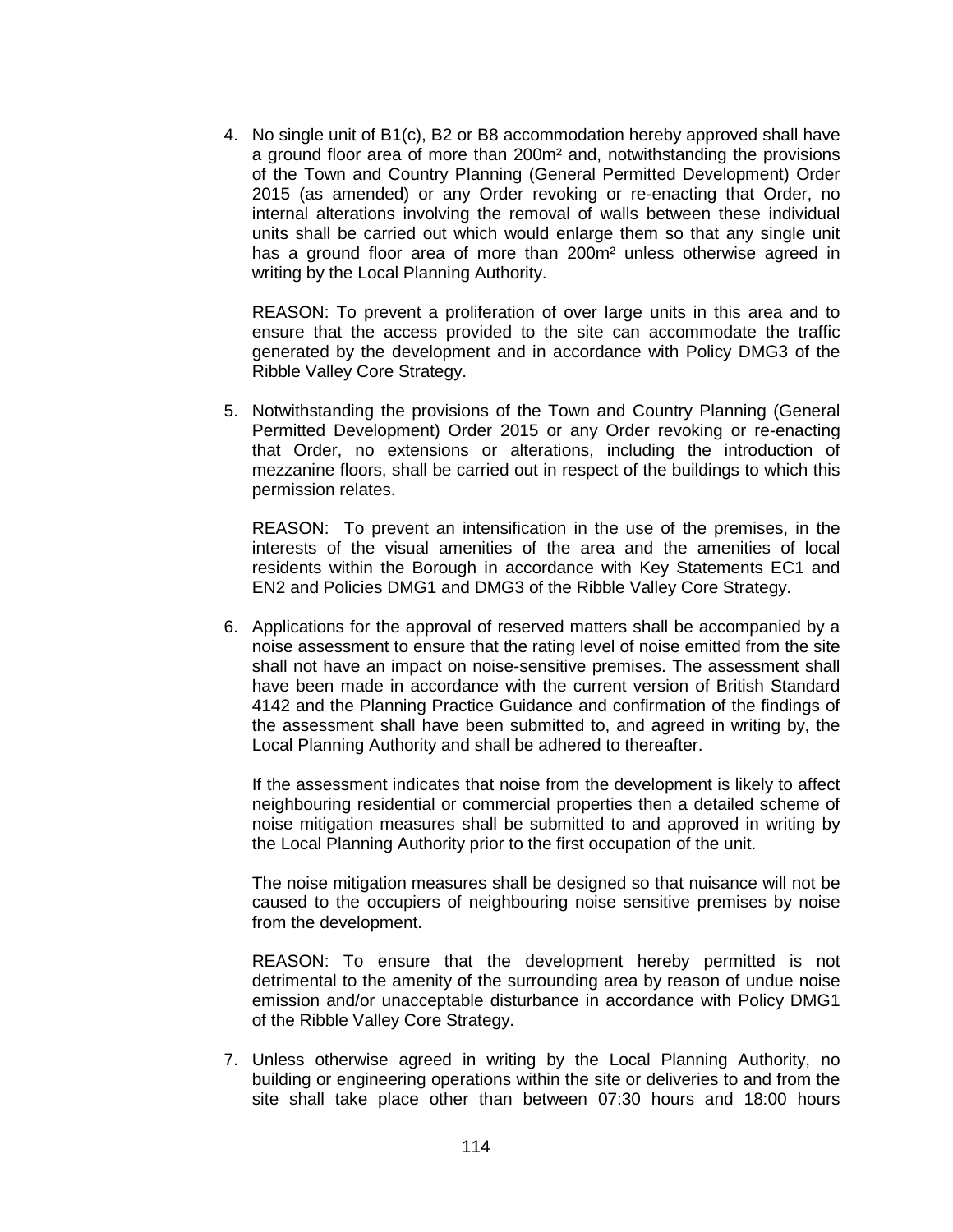Monday to Friday and between 08:30 hours and 14:00 hours on Saturdays, and not at all on Sundays or Bank Holidays.

REASON: In order to protect the amenities of existing residents in accordance with Policy DMG1 of the Ribble Valley Core Strategy.

8. No part of the development hereby granted consent shall be commenced until details of all artificial lighting has been submitted, the details of which shall include the location, intensity of lighting, type of application and direction.

The details shall include the light mitigation measures designed to reduce the impact of artificial lighting on protected species and species of conservation concern.

The external lighting shall be installed precisely in accordance with the approved details and thereby retained as such unless otherwise agreed in writing with the Local Planning Authority.

REASON: In order to reduce the harmful impact of artificial lighting on the natural foraging/roosting/nesting behaviour of a protected species and species of conservation concern and to minimise the possibility of inconvenience to nearby residents in compliance with Policies DMG1 and DME3 of the Ribble Valley Core Strategy Adopted Version.

9. The working hours within the premises shall be restricted to the period from 0800 to 1800 hours on Mondays to Fridays and 0900 to 1300 on Saturdays only. No work shall take place in the buildings on Sundays, Bank or Public Holidays.

REASON: In order to protect the residential amenities of the occupiers of the adjacent properties and to comply with Policy DMG1 of the Ribble Valley Core Strategy (Adopted Version).

10. No externally sited fixed plant, machinery or equipment (including ventilation and extraction equipment); or internally sited fixed plant, machinery and equipment (including ventilation and extraction equipment) which communicates directly to the exterior of a building used in connection with the development shall be fitted without first obtaining planning permission from the Local Planning Authority.

REASON: In the interests of the amenity of the surrounding area due to noise from such equipment, in accordance with Policy DMG1 of the Ribble Valley Core Strategy.

11. No goods, plant or materials shall be deposited or stored on the site other than in the buildings shown on the approved plans.

REASON: To ensure a satisfactory appearance of the site in the interests of local visual amenity to comply with Policy DMG1 of the Ribble Valley Core Strategy.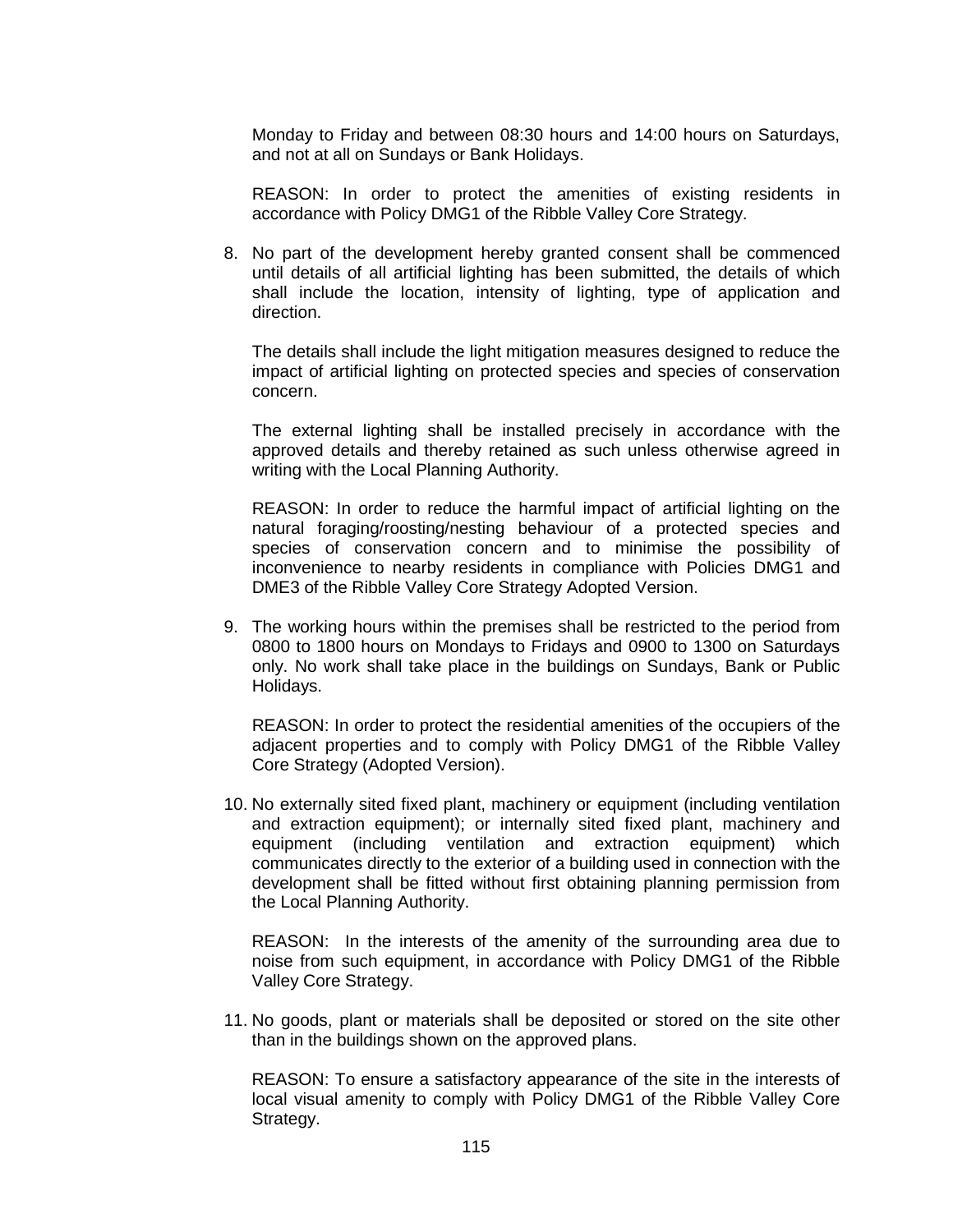12. There shall not at anytime whatsoever be any working outside of the buildings, or any noise generating work inside the buildings with the doors open.

REASON: In the interest of safeguarding residential amenity and to comply with Policy DMG1 of the Ribble Valley Core Strategy Proposed Main Modifications (May 2014).

13. There shall be no deliveries or collections to/from the new units hereby approved other than between 07:00-19:00 Monday to Friday, between 08:00- 13:00 Saturday and not at all on Sunday and bank Holidays.

REASON: In order to protect the amenity of the surrounding area and to comply with Policy DMG1 of the Ribble Valley Core Strategy (Adopted Version).

14. There shall be no movements of HGV's or forklift trucks, used in connection with the new units hereby approved, within the open areas of the site other than between 07:00-19:00 Monday to Friday, between 08:00-13:00 Saturday and not at all on Sunday and bank Holidays.

REASON: In order to prevent nuisance arising in accordance with Policy DMG1 of the Ribble Valley Core Strategy.

15. No goods, plant or material shall be displayed for sale in the open on the site.

REASON: To ensure a satisfactory appearance of the site in the interests of local visual amenity and to comply with Policy DMG1 of the Ribble Valley Core Strategy.

- 16. As part of any reserved matters application and prior to the commencement of any development the following details shall be submitted to, and approved in writing by, the local planning authority, in consultation with the Lead Local Flood Authority.
	- a) Information about the lifetime of the development, design storm period and intensity 1 in 30 & 1 in 100 year + allowance for climate change see EA advice Flood risk assessments: climate change allowances'), discharge rates and volumes (both pre and post development), temporary storage facilities, the methods employed to delay and control surface water discharged from the site, and the measures taken to prevent flooding and pollution of the receiving groundwater and/or surface waters, including watercourses, and details of floor levels in AOD;
	- b) The drainage strategy should demonstrate that the surface water run-off must not exceed the pre-development greenfield runoff rate. The scheme shall subsequently be implemented in accordance with the approved details before the development is completed.
	- c) Any works required off-site to ensure adequate discharge of surface water without causing flooding or pollution (which should include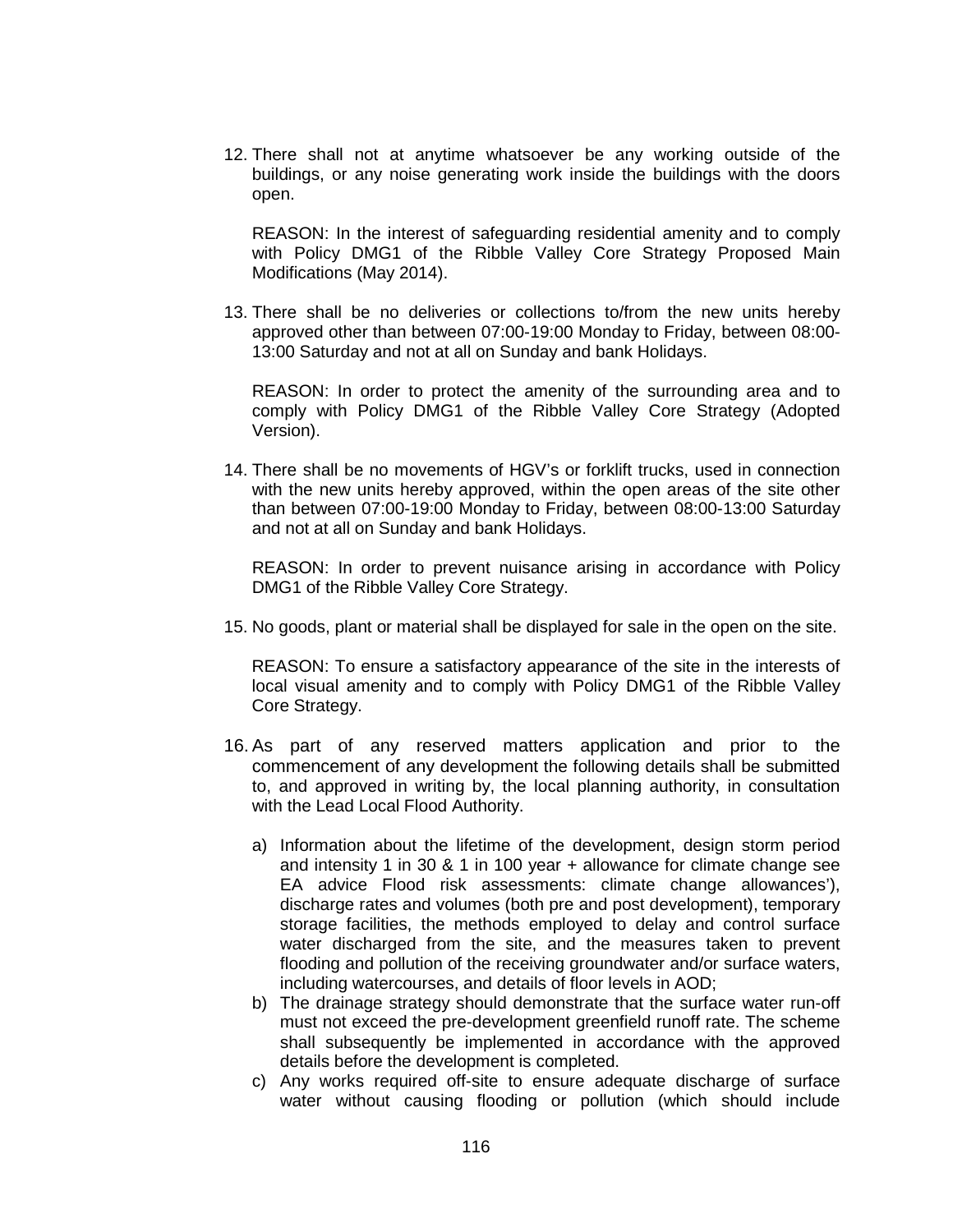refurbishment of existing culverts and headwalls or removal of unused culverts where relevant);

- d) Flood water exceedance routes, both on and off site;
- e) A timetable for implementation, including phasing as applicable;
- f) Evidence of an assessment of the site conditions to include site investigation and test results to confirm infiltrations rates;
- g) Details of water quality controls, where applicable.

The scheme shall be fully implemented and subsequently maintained, in accordance with the timing/phasing arrangements embodied within the scheme, or within any other period as may subsequently be agreed, in writing, by the local planning authority.

REASON: To ensure that the proposed development can be adequately drained, that there is no flood risk on or off the site resulting from the proposed development and that water quality is not detrimentally impacted by the development proposal in accordance with Ribble Valley Core Strategy Policy DME6.

- 17. No development shall commence until details of an appropriate management and maintenance plan for the sustainable drainage system for the lifetime of the development have been submitted which, as a minimum, shall include:
	- a) The arrangements for adoption by an appropriate public body or statutory undertaker, management and maintenance by a Residents' Management Company
	- b) Arrangements concerning appropriate funding mechanisms for its ongoing maintenance of all elements of the sustainable drainage system (including mechanical components) and will include elements such as:
		- i. on-going inspections relating to performance and asset condition assessments
		- ii. operation costs for regular maintenance, remedial works and irregular maintenance by less sustainable limited life assets or any other arrangements to secure the operation of the surface water drainage scheme throughout its lifetime;
	- c) Means of access for maintenance and easements where applicable.

The plan shall be implemented in accordance with the approved details prior to first occupation or completion of the development, whichever is the sooner. Thereafter the sustainable drainage system shall be managed and maintained in accordance with the approved details.

REASON: To ensure that appropriate and sufficient funding and maintenance mechanisms are put in place for the lifetime of the development; to reduce the flood risk to the development as a result of inadequate maintenance and; to identify the responsible organisation/body/company/undertaker for the sustainable drainage system.

18. The drainage for the development hereby approved, shall be carried out in accordance with principles set out in the submitted Flood Risk Assessment (Ref No. BEK-17203-1 RevA, Dated August 2017) which was prepared by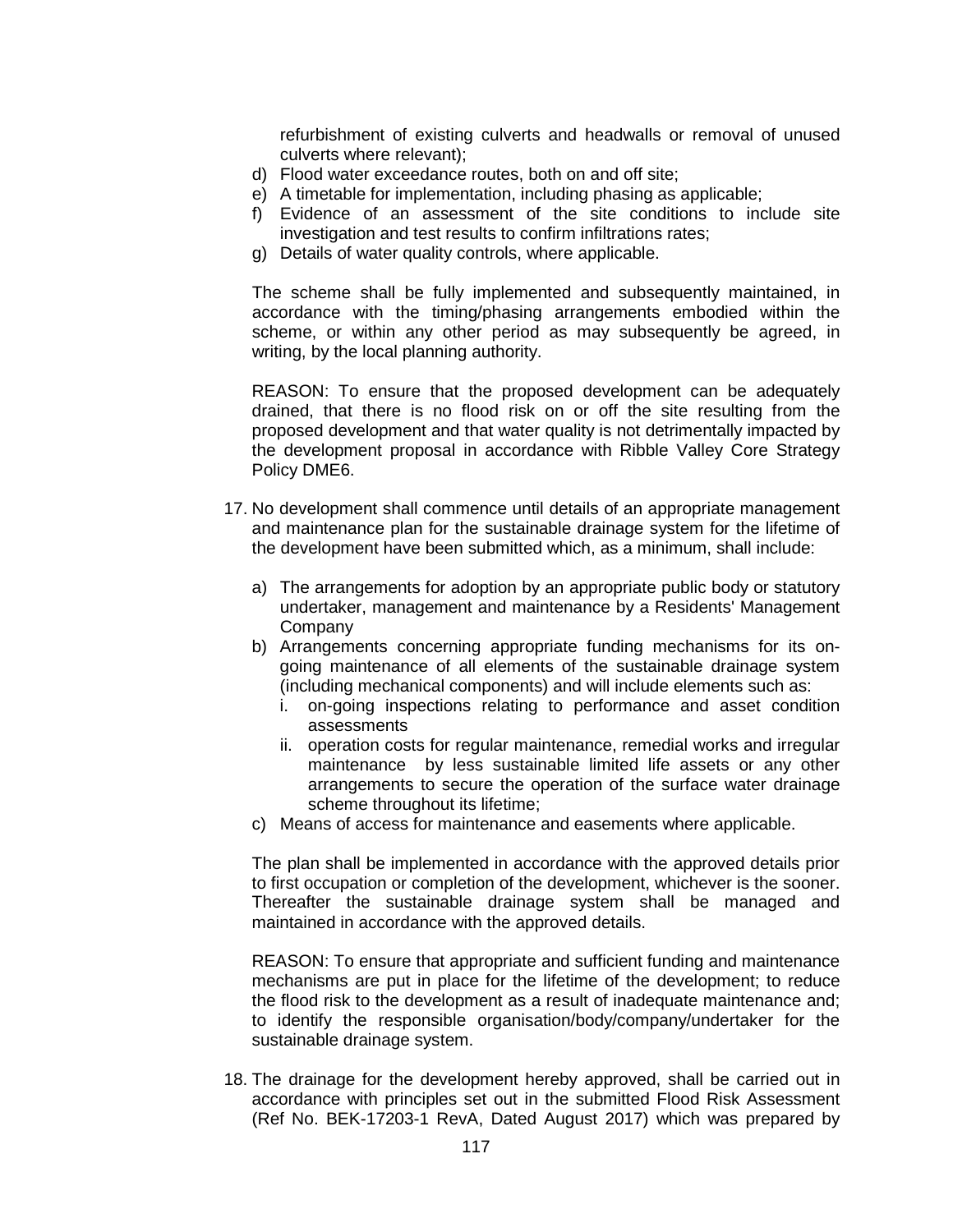BEK. No surface water will be permitted to drain directly or indirectly into the public sewer. Any variation to the discharge of foul shall be agreed in writing by the Local Planning Authority prior to the commencement of the development and no building shall be occupied until the approved foul drainage scheme has been completed to serve the buildings, in accordance with the approved details. This development shall be completed, maintained and managed in accordance with the approved details.

REASON: To ensure a satisfactory form of development and to prevent an undue increase in surface water run-off and to reduce the risk of flooding in accordance with Policies DMG1 and DME6 of the Ribble Valley Core Strategy.

19. Surface water draining from areas of hardstanding shall be passed through an oil interceptor or series of oil interceptors, prior to being discharged into any watercourse, soakaway or surface water sewer. The interceptor(s) shall be designed and constructed to have a capacity compatible with the area being drained, shall be installed prior to the occupation of the development and shall thereafter be retained and maintained throughout the lifetime of the development. Clean roof water shall not pass through the interceptor(s). Vehicle washdowns and detergents shall not be passed through the interceptor.

REASON: To reduce the risk of pollution to the water environment and in accordance with Policy DME6 of the Core Strategy.

20. As part of any reserved matters application and prior to the commencement of any site works including delivery of building materials and excavations for foundations or services, a detailed arboricultural assessment/tree constraints plan shall indicate how the existing trees have informed the detailed layout that has been submitted for reserved matters approval.

REASON: In order to ensure that any trees affected by development and considered to be of visual, historic or botanical value are afforded maximum physical protection from the potential adverse effects of development.

21. Applications for the approval of reserved matters shall be accompanied by full details of the landscaping of the site, including wherever possible the retention of existing trees. The scheme shall reflect the landscape character of the area and therefore indicate on a detailed planting schedule appropriate species, types and density as well as their distribution on site.

The approved landscaping scheme shall be implemented in the first planting season following occupation or use of the development, whether in whole or part and shall be maintained thereafter for a period of not less than 10 years to the satisfaction of the Local Planning Authority. This maintenance shall include the replacement of any tree or shrub which is removed, or dies, or is seriously damaged, or becomes seriously diseased, by a species of similar size to those originally planted.

REASON: To comply with Policy DMG1 of the Ribble Valley Core Strategy.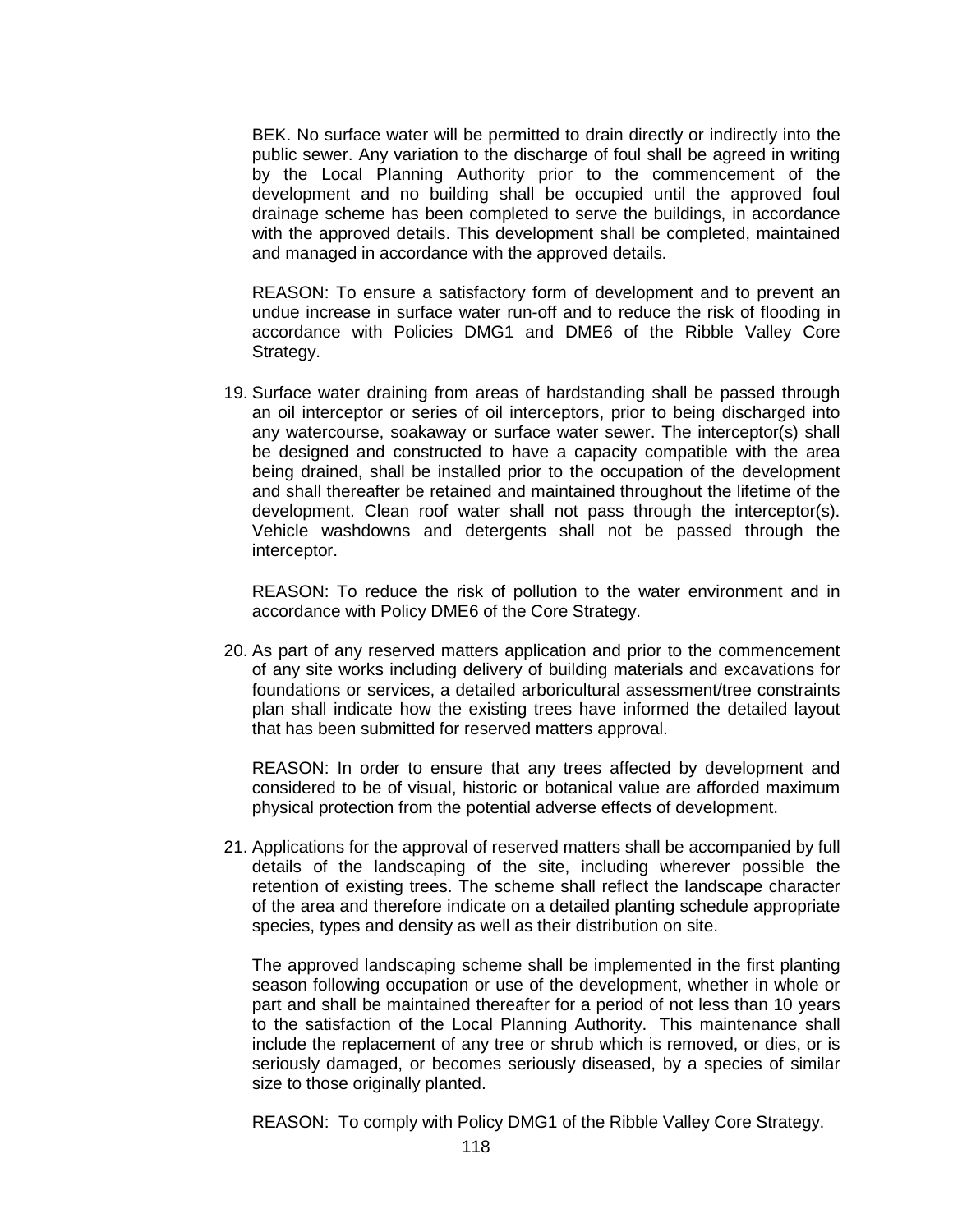22. The biodiversity mitigation measures as detailed in the ecological appraisal dated the 20 June 2017 [Sections  $7.1 - 7.8.2$ ] shall be implemented in accordance with the recommendations and any specified time table. The development shall subsequently be implemented entirely in accordance with the approved details. Thereafter, unless otherwise agreed in writing by the local planning authority, the mitigation measures shall be permanently maintained and retained in accordance with the approved details.

REASON: To protect the protected species/ species of conservation concern from damaging activities and reduce or remove the impact of development and to ensure that there are no adverse effects on the favourable status of a bat population before and during the proposed development.

23. Notwithstanding the submitted details, no development, including any site preparation, demolition, scrub/hedgerow clearance or tree works/removal shall commence or be undertaken on site until details of the provisions to be made for building dependent species of conservation concern, artificial bird nesting boxes and artificial bat roosting sites have been submitted to, and approved in writing by the Local Planning Authority.

For the avoidance of doubt the details shall be submitted on a building dependent bird/bat species site plan and include details of the numbers [there shall be at least 1 nest brick/bat tile per unit] across the development as a whole on north or east facing elevations. The details shall also identify the actual wall and roof elevations into which the above provisions shall be incorporated.

The artificial bird/bat boxes shall be incorporated into those individual units during the construction of those individual units identified on the submitted plan and be made available for use before each such building is occupied and thereafter retained. The development shall be carried out in strict accordance with the approved details.

REASON: In the interests of biodiversity and to enhance nesting/roosting opportunities for species of conservation concern and protected species in accordance with Section 9 of the NPPF, and Key Statement EN4 and Policies DMG1 and DME3 of the Ribble Valley Core Strategy.

24. The actions, methods & timing details included in the mitigation notes attached to the protected species survey dated 1 June 2017 shall be adhered to and in the event that any bats are found or disturbed during any part of the development, work shall cease until further advice has been sought from a licensed ecologist.

REASON: To protect the bat population from damaging activities and reduce or remove the impact of development and to ensure that there are no adverse effects on the favourable status of a bat population before and during the proposed development.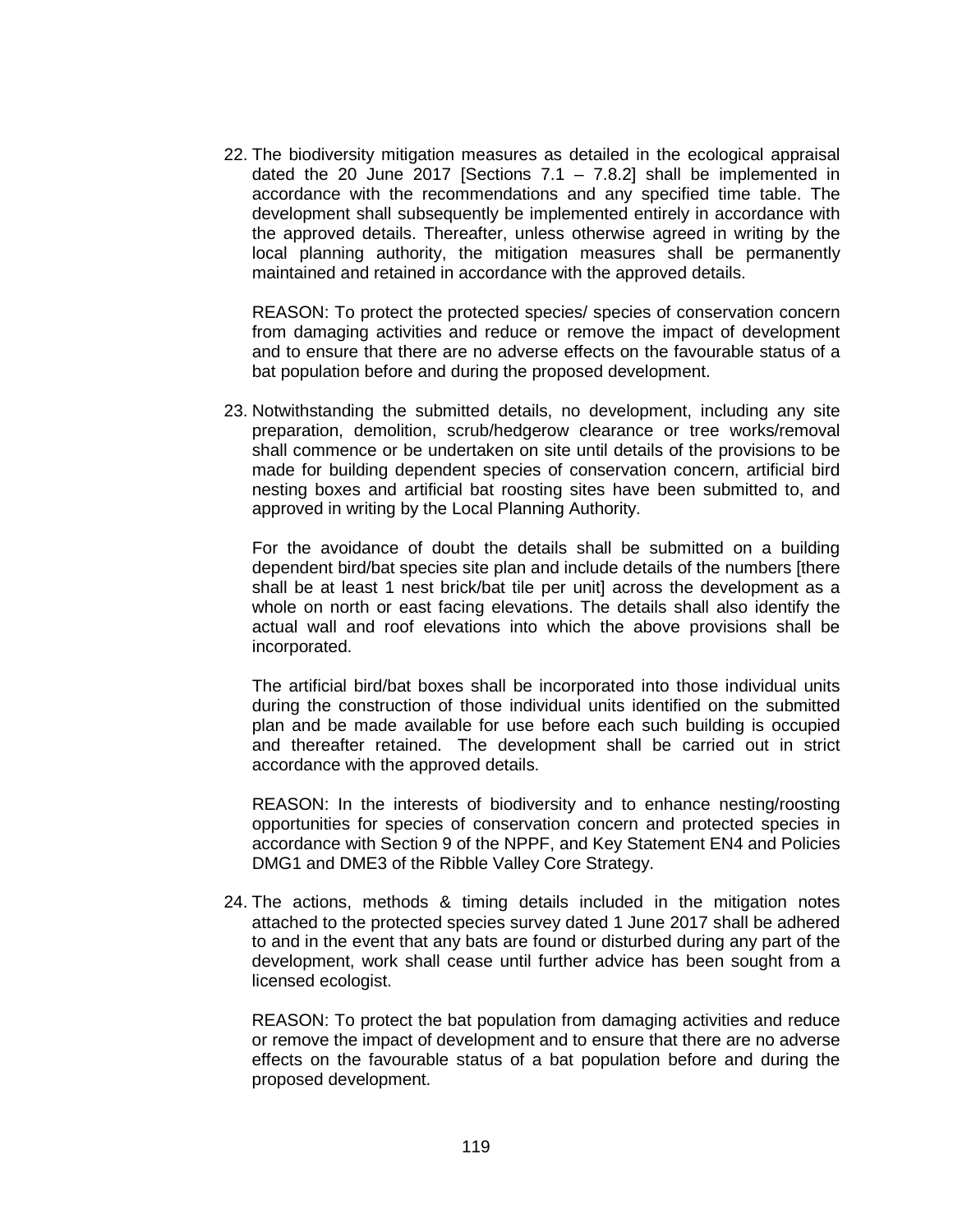25. The layout of the development shall include provisions to enable vehicles to enter and leave the highway in forward gear and such provisions shall be laid out in accordance with the approved plan and the vehicular turning space shall be laid out and be available for use before the development is brought into use and maintained thereafter.

REASON: Vehicles reversing to and from the highway are a hazard to other road users.

26. Notwithstanding the provisions of the Town and Country Planning (General Permitted Development) Order 1995 there shall not at any time in connection with the development hereby permitted be erected or planted or allowed to remain upon the land hereinafter defined any building, wall, fence, hedge, tree, shrub or other device over 1m above road level. The visibility splay to be the subject of this condition shall be that land in front of a line drawn from a point 2.4m measured along the centre line of the proposed road from the continuation of the nearer edge of the carriageway of Blackburn Road to points measured 120m in each direction along the nearer edge of the carriageway of Blackburn Road, from the centre line of the access, and shall be maintained at footway/verge level in accordance with a scheme to be agreed by the Local Planning Authority in conjunction with the Highway Authority').

REASON: To ensure adequate visibility at the street junction or site access.

- 27. No part of the development hereby approved shall commence until a scheme for the construction of the site access and the off-site works of highway improvement has been submitted to, and approved by, the Local Planning Authority in consultation with the Highway Authority. For the avoidance of doubt the anticipated highway works shall include;
	- a) Provision of pedestrian refuge and localised carriageway widening
	- b) Signing and lining
	- c) Junction realignment at the Blackburn Road, Lower Lane, Preston Road iunction
	- d) Provision of a footway on the south side of Blackburn Road from the proposed pedestrian refuge to Woodville cottages
	- e) Advertising and implementation of a 40mph speed limit on Blackburn Road from the current 30mph terminal point in an easterly direction

REASON: In order to satisfy the Local Planning Authority and Highway Authority that the final details of the highway scheme/works are acceptable before work commences on site.

28. No part of the development hereby approved shall be occupied or opened for trading until the approved scheme referred to in Condition 27 has been constructed and completed in accordance with the scheme details.

REASON: In order that the traffic generated by the development does not exacerbate unsatisfactory highway conditions in advance of the completion of the highway scheme/works.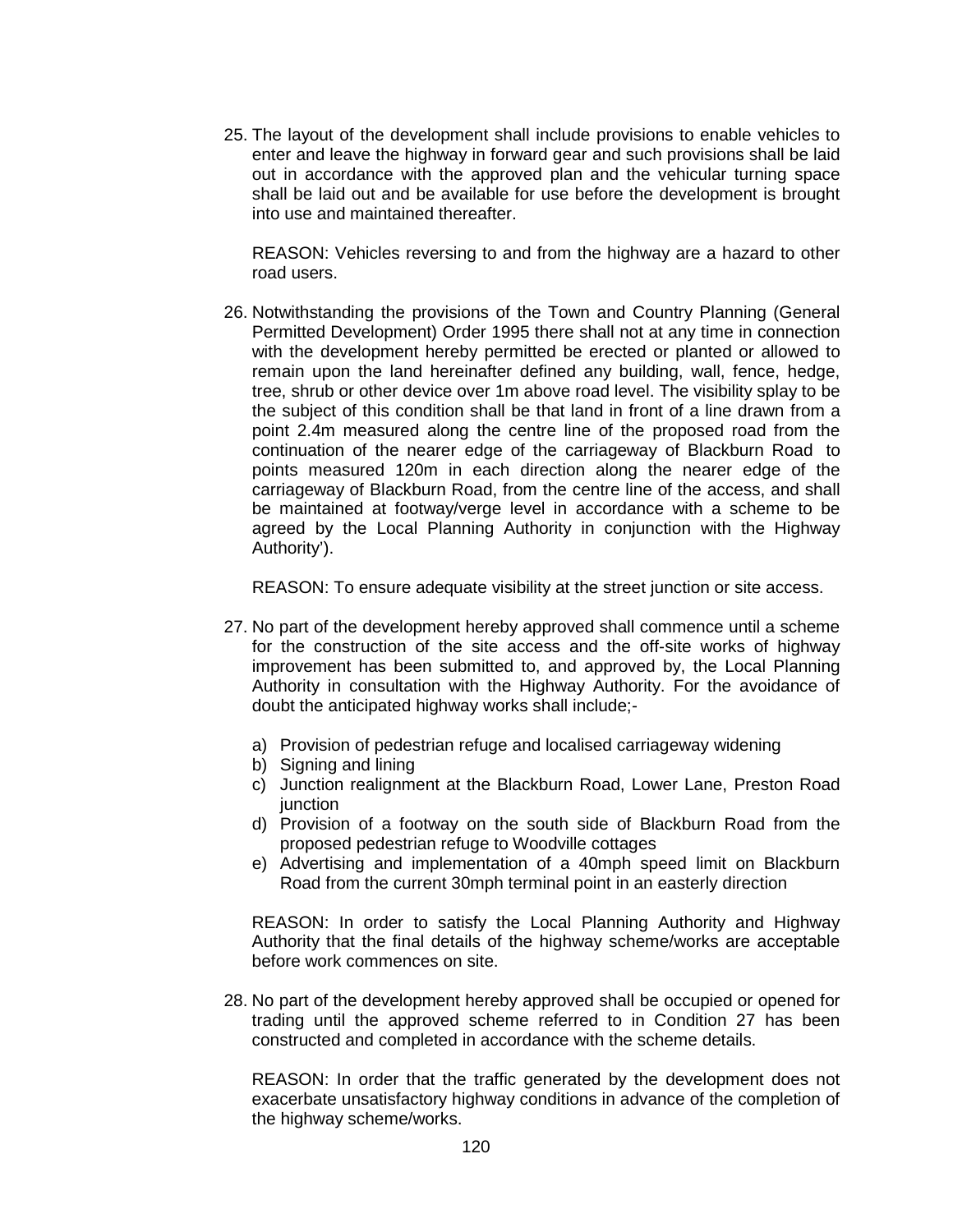29. For the full period of construction, facilities shall be available on site for the cleaning of the wheels of vehicles leaving the site and such equipment shall be used as necessary to prevent mud and stones being carried onto the highway. The roads adjacent to the site shall be mechanically swept as required during the full construction period.

REASON: To prevent stones and mud being carried onto the public highway to the detriment of road safety.

30. The car park shall be surfaced or paved in accordance with a scheme to be approved by the Local Planning Authority and the car parking spaces and manoeuvring areas shall be marked out in accordance with the approved plan before the use of the premises hereby permitted becomes operative.

REASON: To allow for the effective use of the parking areas.

31. Cycling facilities shall be provided in accordance with a scheme to be approved by the Local Planning Authority and the cycling facilities shall be provided in accordance with the approved plan before the use of the premises hereby permitted becomes operative.

REASON: To allow for the effective use of the parking areas.

32. Motorbike facilities shall be provided in accordance with a scheme to be approved by the Local Planning Authority and the motorbike facilities shall be provided in accordance with the approved plan, before the use of the premises hereby permitted becomes operative.

REASON: To allow for the effective use of the parking areas.

33. The new estate road/access between the site and Blackburn Road shall be constructed in accordance with the Lancashire County Council Specification for Construction of Estate Roads to at least base course level before any development takes place within the site.

REASON: To ensure that satisfactory access is provided to the site before the development hereby permitted becomes operative.

- 34. No development shall take place, including any works of demolition, until a construction method statement has been submitted to and approved in writing by the local planning authority. The approved statement shall be adhered to throughout the construction period. It shall provide for:
	- a) The parking of vehicles of site operatives and visitors
	- b) The loading and unloading of plant and materials
	- c) The storage of plant and materials used in constructing the development
	- d) The erection and maintenance of security hoarding
	- e) Details of working hours
	- f) HGV delivery times and routeing to/from the site
	- g) Contact details for the site manager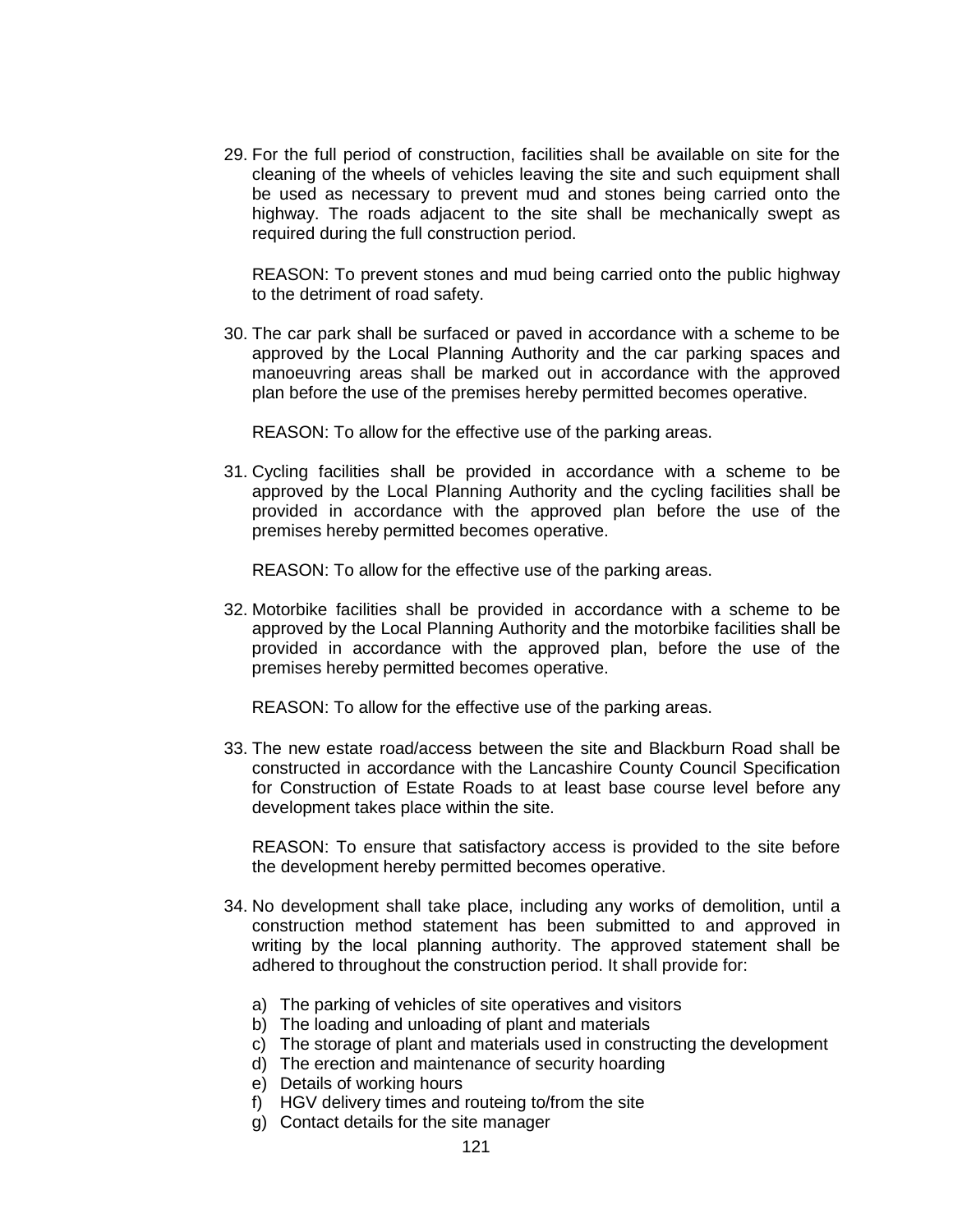REASON: In the interests of protecting residential amenity from noise and disturbance and to ensure the safe operation of the Highway in accordance with Policies DMG1 and DMG3 of the Ribble Valley Core Strategy.

### **INFORMATIVES**

- 1. The grant of planning permission will require the applicant to enter into an appropriate Legal Agreement, with the County Council as Highway Authority. The Highway Authority hereby reserves the right to provide the highway works within the highway associated with this proposal. Provision of the highway works includes design, procurement of the work by contract and supervision of the works. The applicant should be advised to contact the contact the Environment Directorate for further information by telephoning the<br>Developer Support Section on 0300 123 6780. or email Developer Support Section on 0300 123 6780, or [lhscustomerservice@lancashire.gov.uk](mailto:lhscustomerservice@lancashire.gov.uk)
- 2. For the avoidance of doubt, this permission does not grant the applicant permission to connect to the ordinary watercourse(s) and, once planning permission has been obtained, it does not mean that land drainage consent will be given.

The applicant should obtain Land Drainage Consent from Lancashire County Council **before** starting any works on site. Information on the application process and relevant forms can be found here: [http://new.lancashire.gov.uk/roads-parking-and](http://new.lancashire.gov.uk/roads-parking-and-travel/roads/flooding/alterations-to-a-watercourse.aspx)[travel/roads/flooding/alterations-to-a-watercourse.aspx](http://new.lancashire.gov.uk/roads-parking-and-travel/roads/flooding/alterations-to-a-watercourse.aspx)

(Mrs Douglas spoke in favour of the above application. Dr Forrester on behalf of Hothersall Parish Council spoke against the above application). 5. APPLICATION REF: 3/2017/0610 GRID REF: SD 374602 441669

DEVELOPMENT DESCRIPTION:

CHANGE OF USE OF EXISTING RVBC CAR PARK TO FORM EXTENSION TO EXISTING LIDL FOOD STORE INCLUDING 9 STAFF CAR PARKING PLACES AT LIDL, SHAWBRIDGE STREET, CLITHEROE

The Head of Planning Services reported a late item from the applicant.

APPROVED subject to the following conditions:

1. The development must be begun not later than the expiration of three years beginning with the date of this permission.

REASON: To comply with the requirements of section 91 of the Town and Country Planning Act 1990 as amended by Section 51 of the Planning and Compulsory Purchase Act 2004.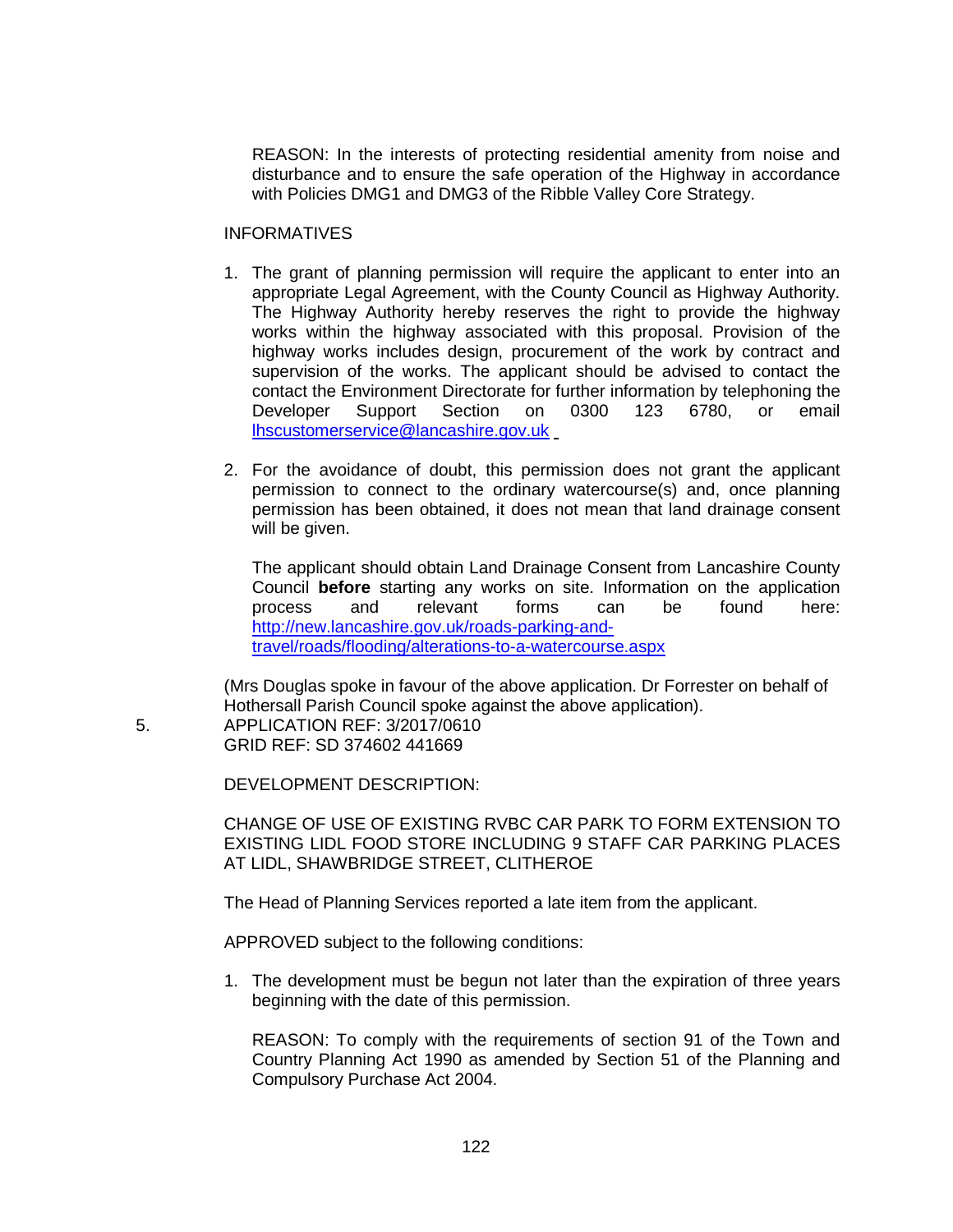2. Unless explicitly required by condition within this consent, the development hereby permitted shall be carried out in complete accordance with the proposals as detailed on drawings:

Location Plan – AD 100 Proposed Site Plan – AD 110 Proposed Elevations – AD 113 – Rev A Proposed Building Plan – AD 111 – Rev A Landscape Details – R/1989/1 Proposed Boundary Treatments – AD 114 Proposed Lighting Layout – 0400028422 Rev A

REASON: For the avoidance of doubt and to ensure that the development is carried out in accordance with the submitted plans.

### *Materials*

3. The external materials shall match in colour, form and texture those of the existing building and there shall be no variation without the prior consent in writing of the Local Planning Authority.

REASON: To ensure that the materials to be used are appropriate to the locality in accordance with Policy DMG1 of the Ribble Valley Core Strategy.

## *Landscaping/Ecology*

4. The landscaping/planting scheme (as shown on drawing R/1989/1 – Landscape Details) shall be carried out in complete accordance with the approved details during the first planting season after the development is substantially completed and the areas which are to be landscaped shall be retained as landscaped areas thereafter. Any trees, hedges or shrubs removed, dying, being severely damaged or becoming seriously diseased within three years of planting shall be replaced by trees or shrubs of a similar size and species to those originally required to be planted.

REASON: In order to ensure a sympathetic relationship with the surrounding landscape in accordance with the requirements of Ribble Valley core Strategy Policies DME1 and DME2 and the NPPF.

5. No clearance of any vegetation in preparation for or during the course of development shall take place during the bird breeding season (March - August inclusive) unless an ecological survey has first been submitted to and approved in writing by the Local Planning Authority which demonstrates that the vegetation to be cleared is not utilised for bird nesting. Should the survey reveal the presence of any nesting species, then no clearance of any vegetation shall take place during the bird breeding season until a methodology for protecting nest sites during the course of the development has been submitted to and approved in writing by the Local Planning Authority. Nest site protection shall thereafter be provided in accordance with the duly approved methodology.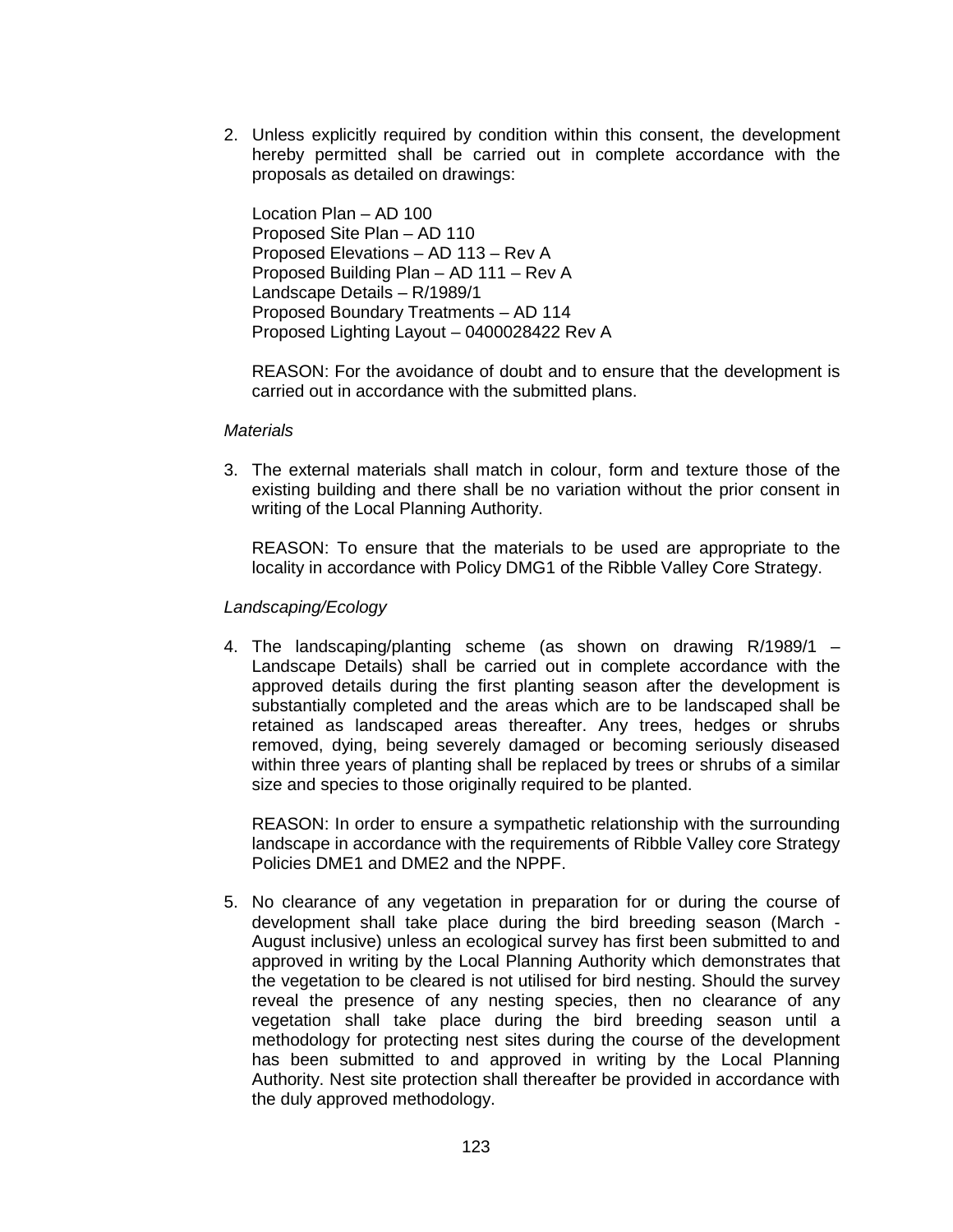REASON: To ensure that there are no adverse effects on the favourable conservation status of birds and to protect the bird population from damaging activities and reduce or remove the impact of development in accordance with Key Statement EN4 and Policies DMG1 and DME3 of the Ribble Valley Core Strategy.

6. Notwithstanding the submitted details, no development, including any site preparation, demolition, scrub/hedgerow clearance or tree works/removal shall commence or be undertaken on site until details of the provisions to be made for building dependent species of conservation concern, artificial bird nesting boxes and artificial bat roosting sites have been submitted to, and approved in writing by the Local Planning Authority.

For the avoidance of doubt the details shall be submitted on a building dependent bird/bat species site plan and include details of the specifications and numbers of artificial bird nesting boxes and artificial bat roosting boxes to be erected. The details shall also identify the actual wall and roof elevations into which the above provisions shall be incorporated.

The artificial bird/bat boxes shall be installed and made available for use before the extension hereby approved is first brought into use and thereafter retained. The development shall be carried out in strict accordance with the approved details.

REASON: In the interests of biodiversity and to enhance nesting/roosting opportunities for species of conservation concern and protected species in accordance with Section 9 of the NPPF, and Key Statement EN4 and Policies DMG1 and DME3 of the Ribble Valley Core Strategy.

## *Amenity*

7. Details of any external air conditioning vents, extraction systems or any other external plant equipment shall have been submitted to and approved in writing by the Local Planning Authority prior to installation on site. The submitted information shall include details of the design, positioning, specification, noise levels. fixing and finish of all external plant equipment and the development shall be carried out in complete accordance with the approved details.

REASON: To ensure that the development hereby permitted is not detrimental to the amenity of the surrounding area by reason of undue noise emission and/or unacceptable disturbance in accordance with Policies DMG1 and DMB1 of the Ribble Valley Core Strategy.

8. The retailing use of the premises in accordance with this permission shall be restricted to the hours 07:00 to 22:00 hours Monday to Saturday, 10:00 to 17:00 hours on Sundays.

REASON: The use of the premises outside these hours could prove injurious to the character of the area and in order to safeguard residential amenity in accordance with Policy DMG1 of the Ribble Valley Core Strategy.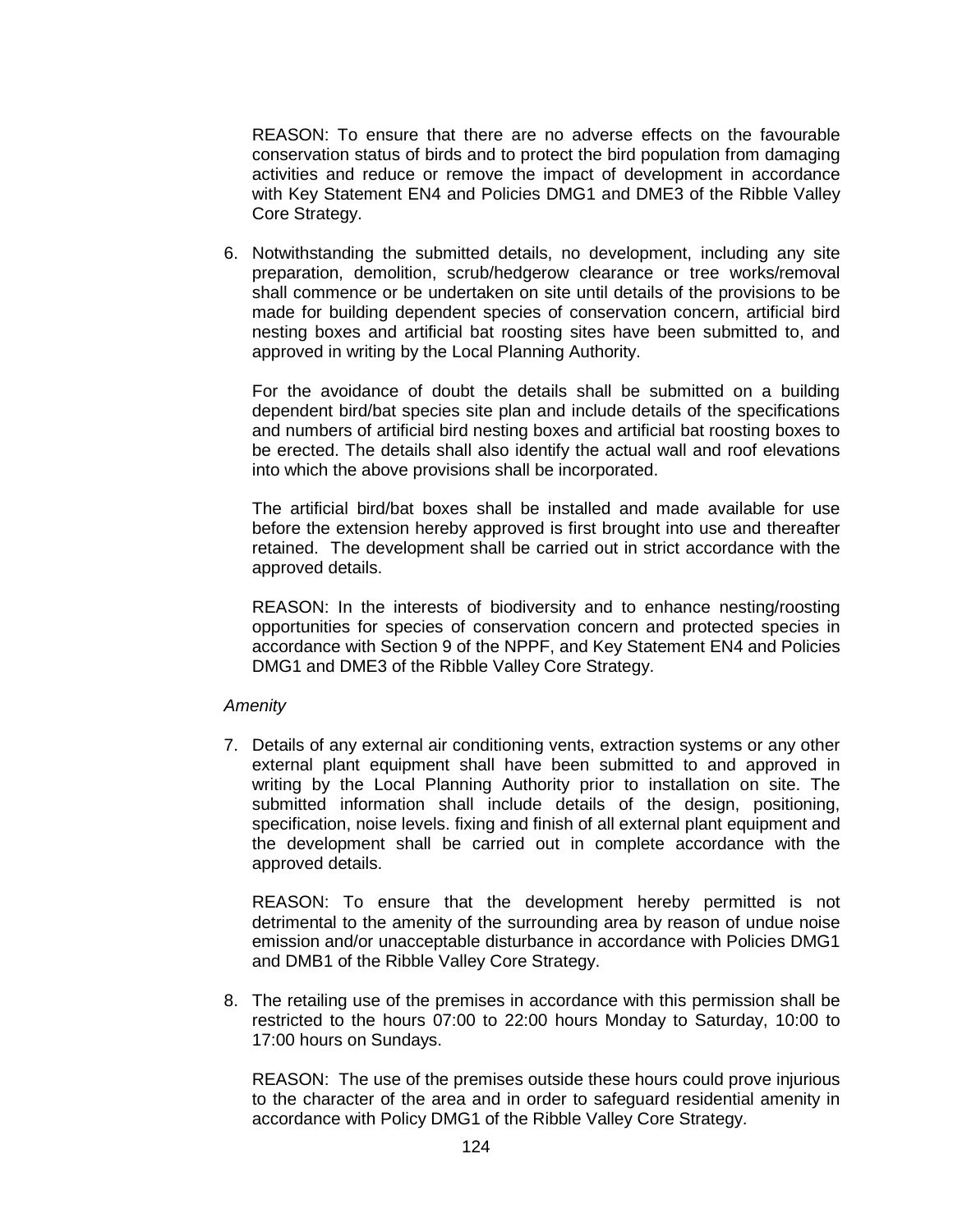# *Highways*

9. The existing access shall be physically and permanently closed and the existing verge/footway and kerbing of the vehicular crossing shall be reinstated in accordance with the Lancashire County Council Specification for Construction of Estate Roads concurrent with the formation of the new access.

REASON: To limit the number of access points, and to maintain the proper construction of the highway in accordance with Policies DMG1 and DMG3 of the Ribble Valley Core Strategy.

10. For the full period of construction, facilities shall be available on site for the cleaning of the wheels of vehicles leaving the site and such equipment shall be used as necessary to prevent mud and stones being carried onto the highway. The roads adjacent to the site shall be mechanically swept as required during the full construction period.

REASON: To prevent stones and mud being carried onto the public highway to the detriment of road safety in accordance with Ribble Valley Core Strategy Policies DMG1 and DMG3.

- 11. A Traffic Management Plan for the construction works, to be approved in writing by the planning department before any works begin on site and to include:-
	- The parking of vehicles of site operatives and visitors;
	- Loading and unloading of plant and materials used in the construction of the development;
	- Storage of such plant and materials;
	- The erection and maintenance of security hoardings;
	- Details of construction working hours;
	- HGV delivery times and routeing to/from the site;
	- Contact details for the site manager.

REASON: To protect existing road users in the interest of highway safety in accordance with Ribble Valley Core Strategy Policies DMG1 and DMG3.

12. No part of the development hereby approved shall commence until a scheme for the construction of the site access has been submitted to, and approved by the Local Planning Authority in consultation with the Highway Authority. The site access shall be implemented in complete accordance with the duly approved scheme prior to the extension hereby approved first become open for trading and retained as such thereafter.

REASON: In order to satisfy the Local Planning Authority and Highway Authority that the final details of the highway scheme/works are acceptable before work commences on site in accordance with Ribble Valley Core Strategy Policies DMG1 and DMG3.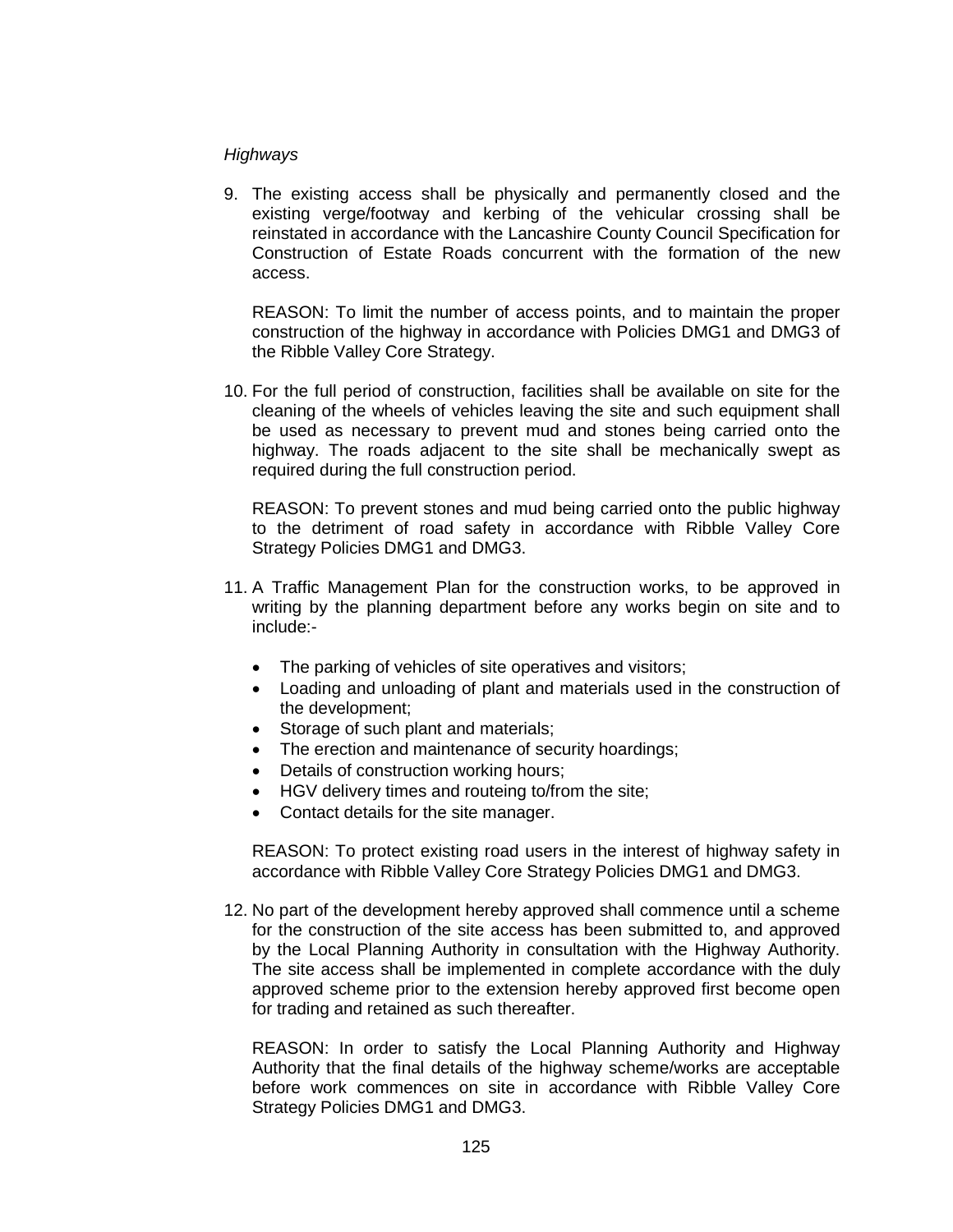13. The car parking spaces and manoeuvring areas shall be provided as shown on approved Drawing Number AD 110 prior to the extension hereby approved being first brought into use, and the car parking area shall be permanently maintained thereafter clear of any obstruction to its designated purpose.

REASON: In the interests of highway safety and to comply with Policy DMG1 of the Ribble Valley Core Strategy.

## *Drainage*

14. The drainage for the development hereby approved, shall be carried out in accordance with principles set out in the submitted Flood Risk Assessment (Ref No. SR/17247/FRA dated July 2017) which was prepared by SCP. Any variation to the discharge of surface water or foul shall be agreed in writing by the Local Planning Authority prior to the commencement of the development. The development shall be completed in accordance with the approved details.

REASON: To ensure a satisfactory form of development and to prevent an undue increase in surface water run-off and to reduce the risk of flooding in accordance with Policy DME6 of the Ribble Valley Core Strategy, and national guidance contained within the NPPF and NPPG.

## INFORMATIVE:

The grant of planning permission will require the applicant to enter into an appropriate Legal Agreement, with the County Council as Highway Authority. The Highway Authority hereby reserves the right to provide the highway works within the highway associated with this proposal. Provision of the highway works includes design, procurement of the work by contract and supervision of the works. The applicant should be advised to contact the contact the Environment Directorate for further information by telephoning the Developer Support Section (Area East) on 0300 123 6780, or email [lhscustomerservice@lancashire.gov.uk.](mailto:lhscustomerservice@lancashire.gov.uk) For the avoidance of doubt this work shall include the reconstruction of the former access and the formation of the new access.

(Mr Huteson spoke in favour of the above application)

 6. APPLICATION NO: 3/2017/0714/P GRID REF: SD 372722 437376

## DEVELOPMENT DESCRIPTION:

EXTENSION TO EXISTING INDUSTRIAL ESTATE (CLASS B1, B2 AND B8 USE) TO INCLUDE CAR PARKING, LANDSCAPING AND SERVICE INFRASTRUCTURE AT LAND ADJACENT FORMER GENUS SITE, MITTON ROAD, WHALLEY BB7 9JY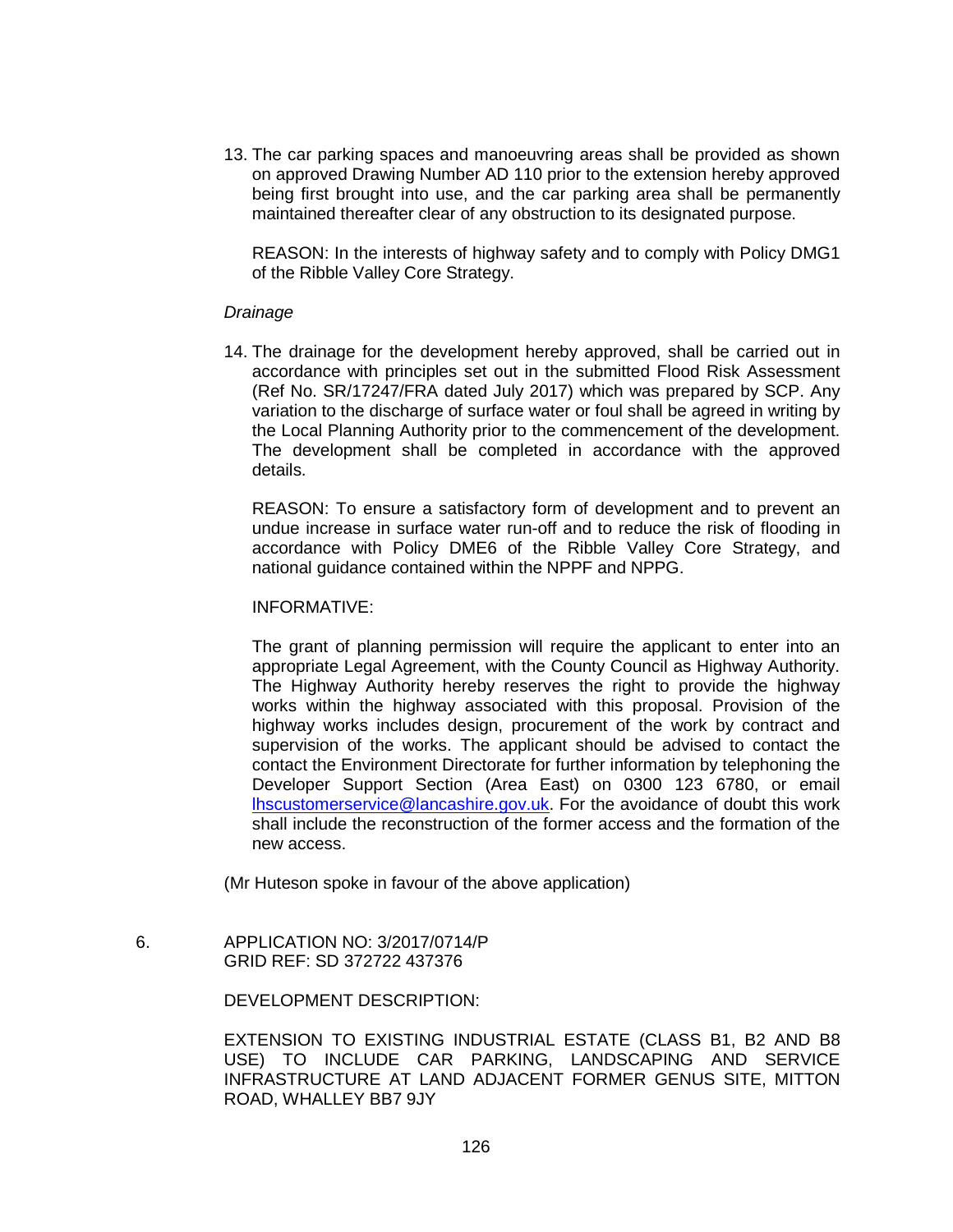APPROVED subject to the following conditions:

1. The development must be begun not later than the expiration of three years beginning with the date of this permission.

REASON: Required to be imposed pursuant to Section 91 of the Town and Country Planning Act 1990

2. Unless explicitly required by condition within this consent, the development hereby permitted shall be carried out in complete accordance with the proposals as detailed on drawings:

4487-04-02o Proposed Site Plan [received 11/10/2017] 4487-04-10B Building Type 1 (E and F) [received 11/10/2017] 4487-04-11B Buildings Type 2 (O and P) and Type 3 (G and S) [received 11/10/2017] 4487-04-12B Building Type 4 (H and L) [received 11/10/2017] 4487-04-13B Building Type 5 (I, M and N) [received 11/10/2017] 4487-04-14C Building Type 6 (K) [received 11/10/2017] 4487-04-15B Buildings Type 7 (Q and R) and Type 8 (T) [received 11/10/2017] 4487-04-16B Building Type 9 (J) [received 11/10/2017] 4487-04-17 Existing Site Plan 4487-04-18B Proposed Landscaping Layout [received 11/10/2017]

REASON: For the avoidance of doubt and to clarify which plans are relevant to the consent.

3. The external materials, including surfacing materials and their extents, of the development hereby permitted shall be carried out in complete accordance with those detailed on the approved plans and the 'Additional Planning Information' sheet submitted with the application. The materials shall be implemented within the development in strict accordance with the approved details.

REASON: To ensure that the materials to be used are appropriate to the locality in accordance with Policies DMG1 of the Ribble Valley Core Strategy.

4. No single unit of B1(c), B2 or B8 accommodation hereby approved shall have a ground floor area of more than 360m² and, notwithstanding the provisions of the Town and Country Planning (General Permitted Development) Order 2015 (as amended) or any Order revoking or re-enacting that Order, no internal alterations involving the removal of walls between these individual units shall be carried out which would enlarge them so that any single unit has a ground floor area of more than 360m<sup>2</sup> unless otherwise agreed in writing by the Local Planning Authority.

REASON: To prevent a proliferation of over large units in this area and to ensure that the access provided to the site can accommodate the traffic generated by the development and in accordance with Policy DMG3 of the Ribble Valley Core Strategy.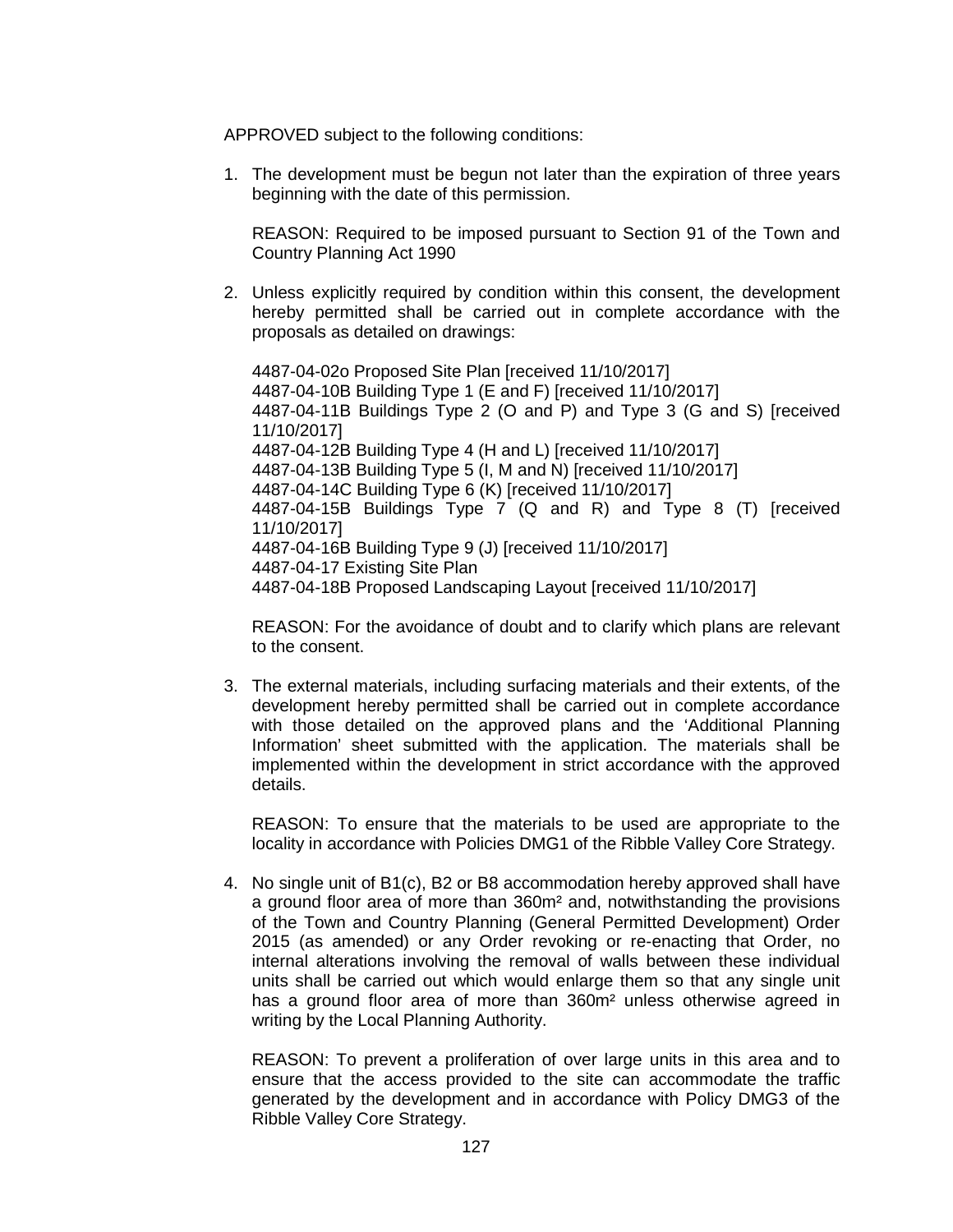5. Notwithstanding the provisions of the Town and Country Planning (General Permitted Development) Order 2015 or any Order revoking or re-enacting that Order, no extensions or alterations, including the introduction of mezzanine floors, shall be carried out in respect of the buildings to which this permission relates.

REASON: To prevent an intensification in the use of the premises, in the interests of the visual amenities of the area and the amenities of local residents within the Borough in accordance with Key Statements EC1 and EN2 and Policies DMG1 and DMG3 of the Ribble Valley Core Strategy.

6. Unless otherwise agreed in writing by the Local Planning Authority, during the construction period no building or engineering operations within the site or deliveries to and from the site shall take place other than between 07:30 hours and 18:00 hours Monday to Friday and between 08:30 hours and 14:00 hours on Saturdays, and not at all on Sundays or Bank Holidays.

REASON: In order to protect the amenities of existing residents in accordance with Policy DMG1 of the Ribble Valley Core Strategy.

7. No part of the development hereby granted consent shall be commenced until details of all artificial lighting has been submitted, the details of which shall include the location, intensity of lighting, type of application and direction.

The details shall include the light mitigation measures designed to reduce the impact of artificial lighting on protected species and species of conservation concern.

The external lighting shall be installed precisely in accordance with the approved details and thereby retained as such unless otherwise agreed in writing with the Local Planning Authority.

REASON: In order to reduce the harmful impact of artificial lighting on the natural foraging/roosting/nesting behaviour of a protected species and species of conservation concern and to minimise the possibility of inconvenience to nearby residents in compliance with Policies DMG1 and DME3 of the Ribble Valley Core Strategy Adopted Version.

8. The working hours within the premises shall be restricted to the period from 0800 to 1800 hours on Mondays to Fridays and 0900 to 1300 on Saturdays only. No work shall take place in the buildings on Sundays, Bank or Public Holidays.

REASON: In order to protect the residential amenities of the occupiers of the adjacent properties and to comply with Policy DMG1 of the Ribble Valley Core Strategy (Adopted Version).

9. Prior to the first use or occupation of each unit of the development as hereby permitted, a competent person shall have ensured that the rating level of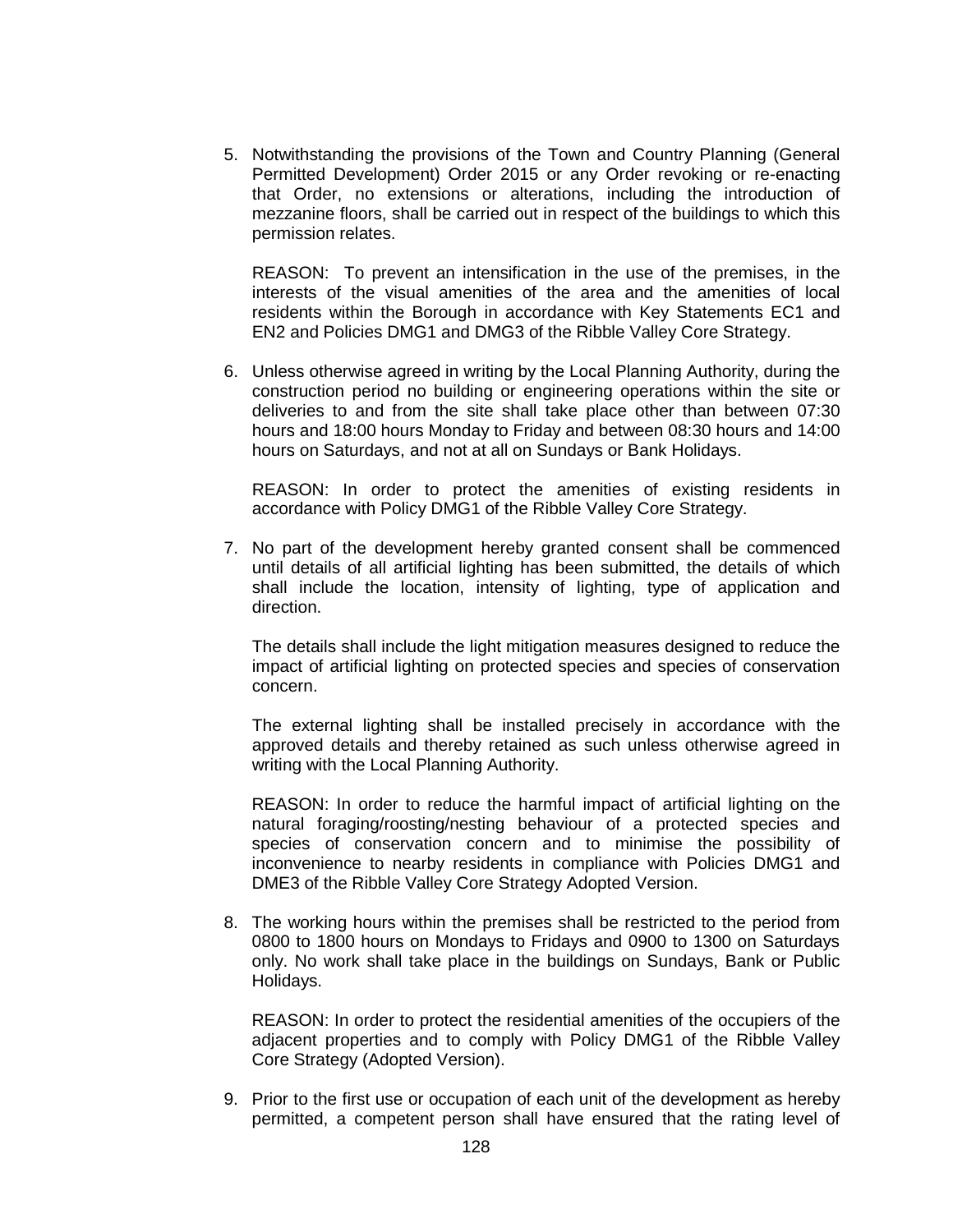noise emitted from the site shall not have an impact on noise-sensitive premises. The assessment shall have been made in accordance with the current version of British Standard 4142 and the Planning Practice Guidance and confirmation of the findings of the assessment shall have been submitted to, and agreed in writing by, the Local Planning Authority and shall be adhered to thereafter.

If the assessment indicates that noise from the development is likely to affect neighbouring residential or commercial properties then a detailed scheme of noise mitigation measures shall be submitted to and approved in writing by the Local Planning Authority prior to the first occupation of the unit.

The noise mitigation measures shall be designed so that nuisance will not be caused to the occupiers of neighbouring noise sensitive premises by noise from the development.

REASON: To ensure that the development hereby permitted is not detrimental to the amenity of the surrounding area by reason of undue noise emission and/or unacceptable disturbance in accordance with Policy DMG1 of the Ribble Valley Core Strategy.

10. No externally sited fixed plant, machinery or equipment (including ventilation and extraction equipment); or internally sited fixed plant, machinery and equipment (including ventilation and extraction equipment) which communicates directly to the exterior of a building used in connection with the development shall be fitted without first obtaining planning permission from the Local Planning Authority.

REASON: In the interests of the amenity of the surrounding area due to noise from such equipment, in accordance with Policy DMG1 of the Ribble Valley Core Strategy.

11. No goods, plant or materials shall be deposited or stored on the site other than in the buildings shown on the approved plans.

REASON: To ensure a satisfactory appearance of the site in the interests of local visual amenity to comply with Policy DMG1 of the Ribble Valley Core Strategy.

12. There shall not at anytime whatsoever be any working outside of the buildings, or any noise generating work inside the buildings with the doors open.

REASON: In the interest of safeguarding residential amenity and to comply with Policy DMG1 of the Ribble Valley Core Strategy Proposed Main Modifications (May 2014).

13. There shall be no deliveries or collections to/from the new units hereby approved other than between 07:00-19:00 Monday to Friday, between 08:00- 13:00 Saturday and not at all on Sunday and bank Holidays.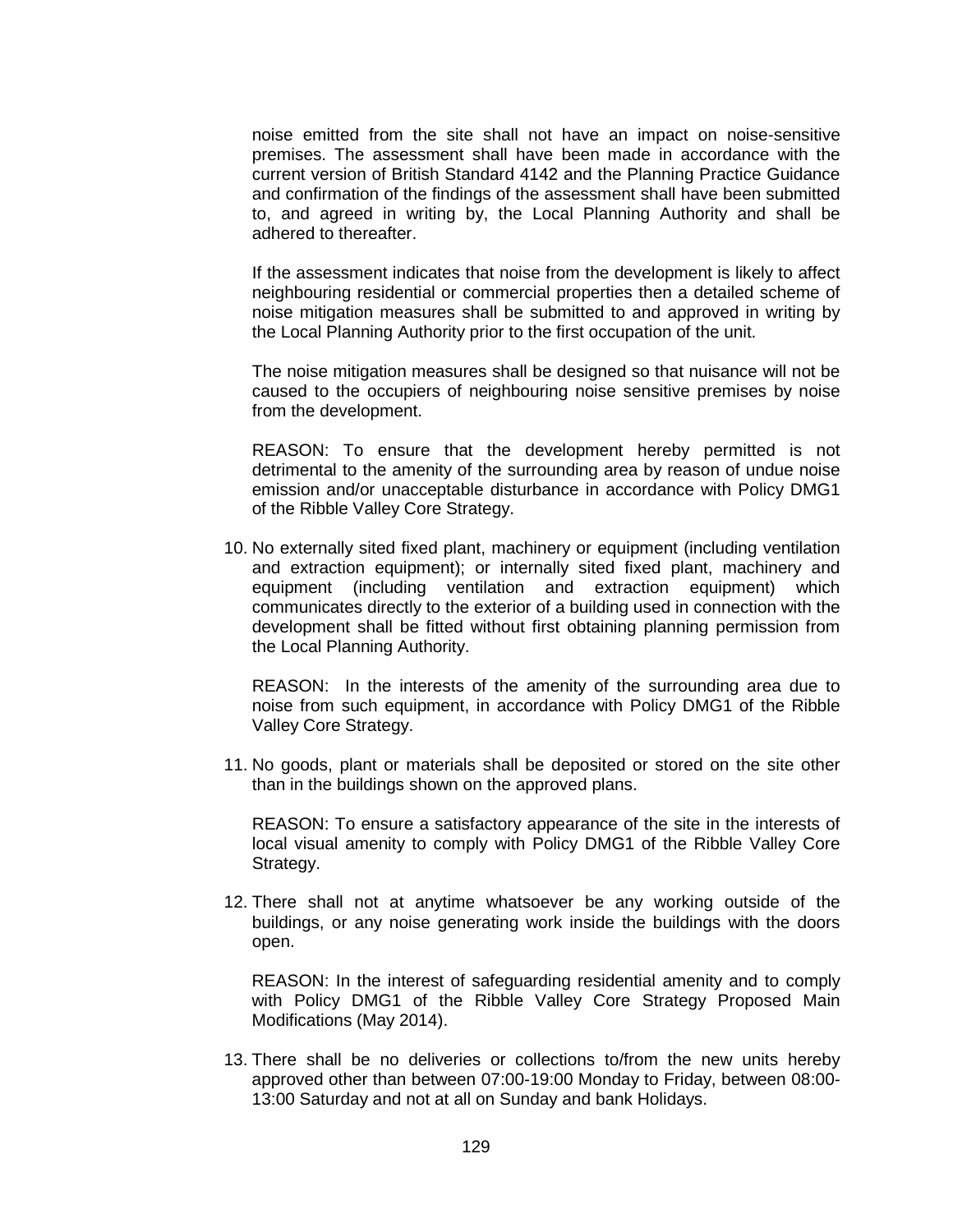REASON: In order to protect the amenity of the surrounding area and to comply with Policy DMG1 of the Ribble Valley Core Strategy (Adopted Version).

14. There shall be no movements of HGV's or forklift trucks, used in connection with the new units hereby approved, within the open areas of the site other than between 07:00-19:00 Monday to Friday, between 08:00-13:00 Saturday and not at all on Sunday and bank Holidays.

REASON: In order to prevent nuisance arising in accordance with Policy DMG1 of the Ribble Valley Core Strategy.

15. No goods, plant or material shall be displayed for sale in the open on the site.

REASON: To ensure a satisfactory appearance of the site in the interests of local visual amenity and to comply with Policy DMG1 of the Ribble Valley Core Strategy.

16. The biodiversity mitigation measures as detailed in the Ecological Appraisal [ref.3466] submitted with the application [Sections  $7.1 - 7.8.2$ ] shall be implemented in accordance with the recommendations and any specified time table. The development shall subsequently be implemented entirely in accordance with the approved details. Thereafter, unless otherwise agreed in writing by the local planning authority, the mitigation measures shall be permanently maintained and retained in accordance with the approved details.

REASON: To protect the protected species/ species of conservation concern from damaging activities and reduce or remove the impact of development and to ensure that there are no adverse effects on the favourable status of a bat population before and during the proposed development.

17. Unless otherwise agreed in writing by the local planning authority, the artificial bird/bat nesting/roosting features as detailed on approved plan 4487-04-18B shall be incorporated into the buildings during the actual construction and before the development is first brought into use and the mitigation measures shall be permanently maintained and retained at all times thereafter.

REASON: In the interests of biodiversity and to enhance nesting/roosting opportunities for species of conservation concern and protected species in accordance with Section 9 of the NPPF, and Key Statement EN4 and Policies DMG1 and DME3 of the Ribble Valley Core Strategy.

18. The approved landscaping scheme [ref.4487-04-18B] shall be implemented in the first planting season following occupation or use of the development and shall be maintained thereafter for a period of not less than 10 years to the satisfaction of the Local Planning Authority. This maintenance shall include the replacement of any tree or shrub which is removed, or dies, or is seriously damaged, or becomes seriously diseased, by a species of similar size to those originally planted.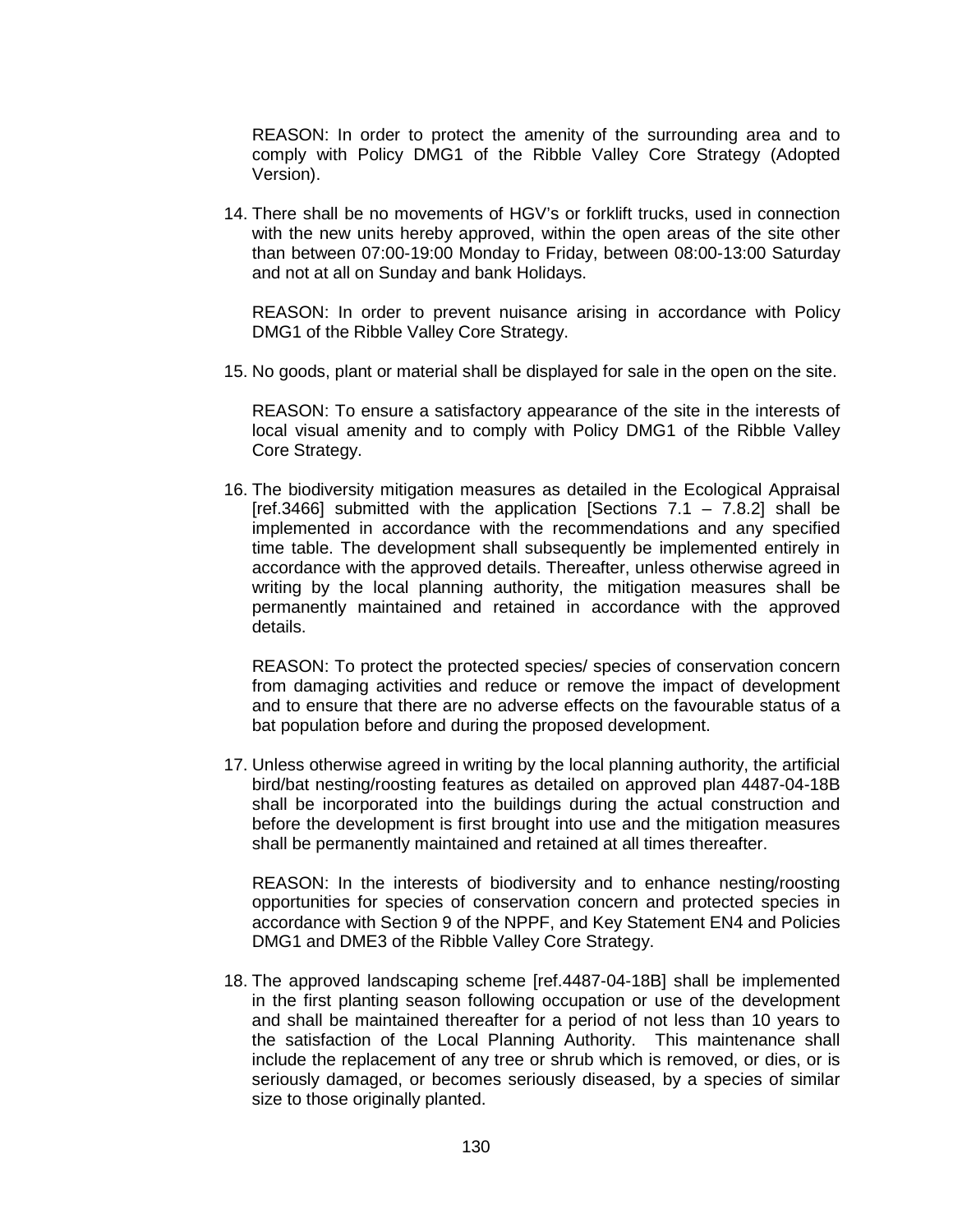REASON: In the interests of the amenity of the area and to comply with Policy DMG1 of the Core Strategy.

19. Foul and surface water shall be drained on separate systems.

REASON: To secure proper drainage and to manage the risk of flooding and pollution.

20. Surface water draining from areas of hardstanding shall be passed through an oil separator or series of oil separators, prior to being discharged into any watercourse, soakaway or surface water sewer. The separator(s) shall be designed and constructed to have a capacity compatible with the area being drained, shall be installed prior to the occupation of the development and shall thereafter be retained and maintained throughout the lifetime of the development. Clean roof water or vehicle washdowns and detergents shall not pass through the separator(s) and should be drained instead to foul sewer or sealed system.

REASON: To reduce the risk of pollution to the water environment in accordance with Core Strategy Policy DME6.

21. The new estate road/access between the site and Mitton Road shall be constructed in accordance with the Lancashire County Council Specification for Construction of Estate Roads to at least base course level before any development takes place within the site.

REASON: To ensure that satisfactory access is provided to the site before the development hereby permitted becomes operative.

22. The existing access shall be physically and permanently closed at its junction with the internal estate road except for emergency situations. Provision shall be retained for the unobstructed passage of pedestrians and cyclists concurrent with the formation of the new access.

REASON: To limit the number of access points to, and to maintain the proper construction of the highway.

23. No part of the development hereby approved shall commence until a scheme for the construction of the site access and the off-site works of highway improvement has been submitted to, and approved by, the Local Planning Authority in consultation with the Highway Authority.

REASON: In order to satisfy the Local Planning Authority and Highway Authority that the final details of the highway scheme/works are acceptable before work commences on site.

24. No part of the development hereby approved shall be occupied or opened for trading until the approved scheme referred to in Condition 23 has been constructed and completed in accordance with the scheme details.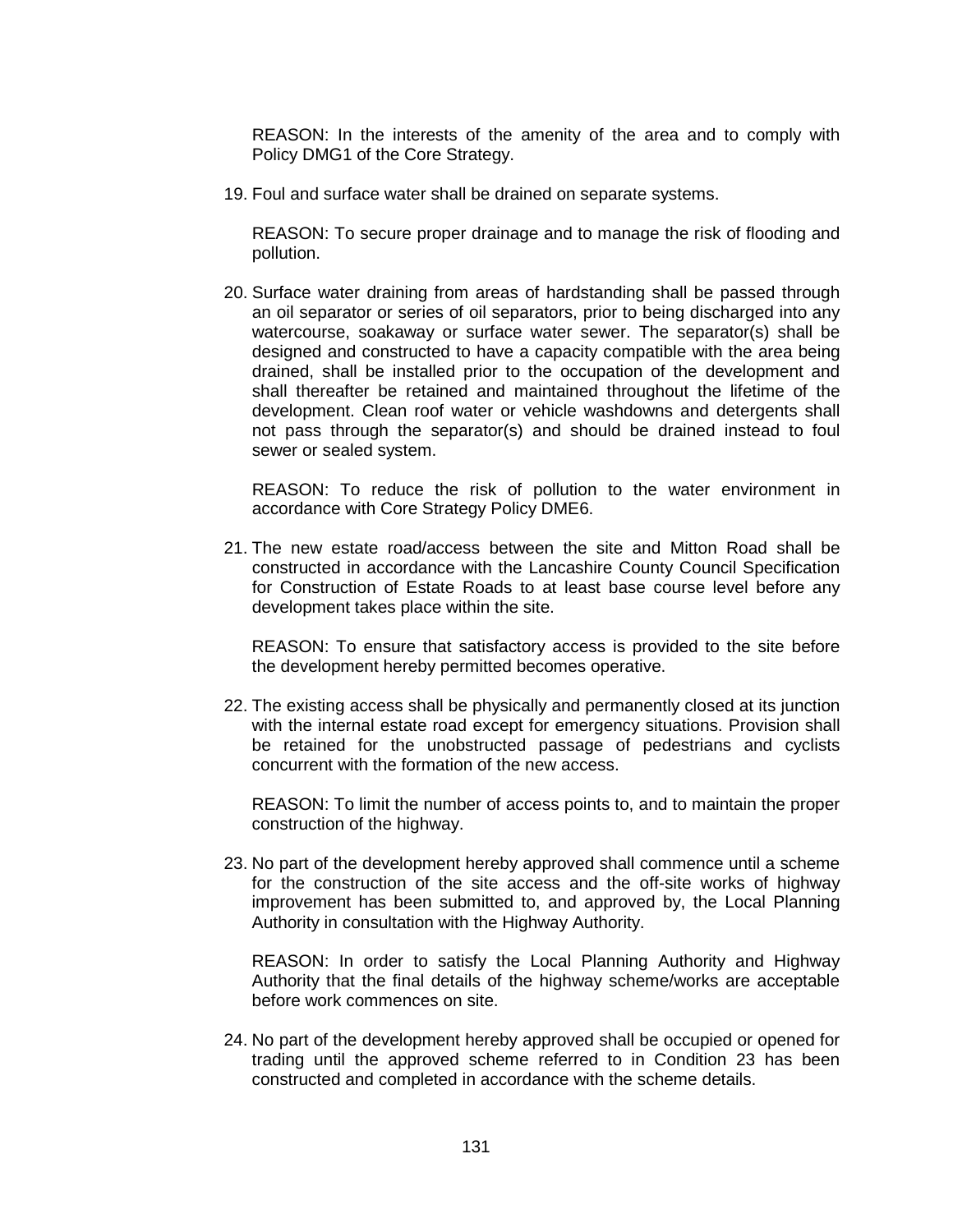REASON: In order that the traffic generated by the development does not exacerbate unsatisfactory highway conditions in advance of the completion of the highway scheme/works.

25. No development shall take place, including any works of demolition, until a construction method statement has been submitted to and approved in writing by the local planning authority. The approved statement shall be adhered to throughout the construction period. It shall provide for:

The parking of vehicles of site operatives and visitors The loading and unloading of plant and materials The storage of plant and materials used in constructing the development The erection and maintenance of security hoarding Details of working hours HGV delivery times and routeing to/from the site Contact details for the site manager

REASON: In the interests of protecting residential amenity from noise and disturbance and to ensure the safe operation of the Highway in accordance with Policies DMG1 and DMG3 of the Ribble Valley Core Strategy.

26. For the full period of construction, facilities shall be available on site for the cleaning of the wheels of vehicles leaving the site and such equipment shall be used as necessary to prevent mud and stones being carried onto the highway. The roads adjacent to the site shall be mechanically swept as required during the full construction period.

REASON: To prevent stones and mud being carried onto the public highway to the detriment of road safety.

27. The parking facilities shown on the plans hereby approved shall be surfaced or paved and made available in accordance with the approved plan prior to the occupation of any of the buildings; such parking facilities shall thereafter be permanently retained for that purpose (notwithstanding the Town and Country Planning (General Permitted Development) Order 2015).

REASON: In the interest of highway safety and to ensure adequate parking is available within the site and to comply with Policies DMG1 and DMG3 of the Ribble Valley Core Strategy.

28. Cycling facilities shall be provided in accordance with a scheme to be approved by the Local Planning Authority and the cycling facilities shall be provided in accordance with the approved plan before the use of the premises hereby permitted becomes operative.

REASON: To allow for the effective use of the parking areas.

29. No development shall commence until final details of the design, based on sustainable drainage principles, and implementation of an appropriate surface water sustainable drainage scheme have been submitted to and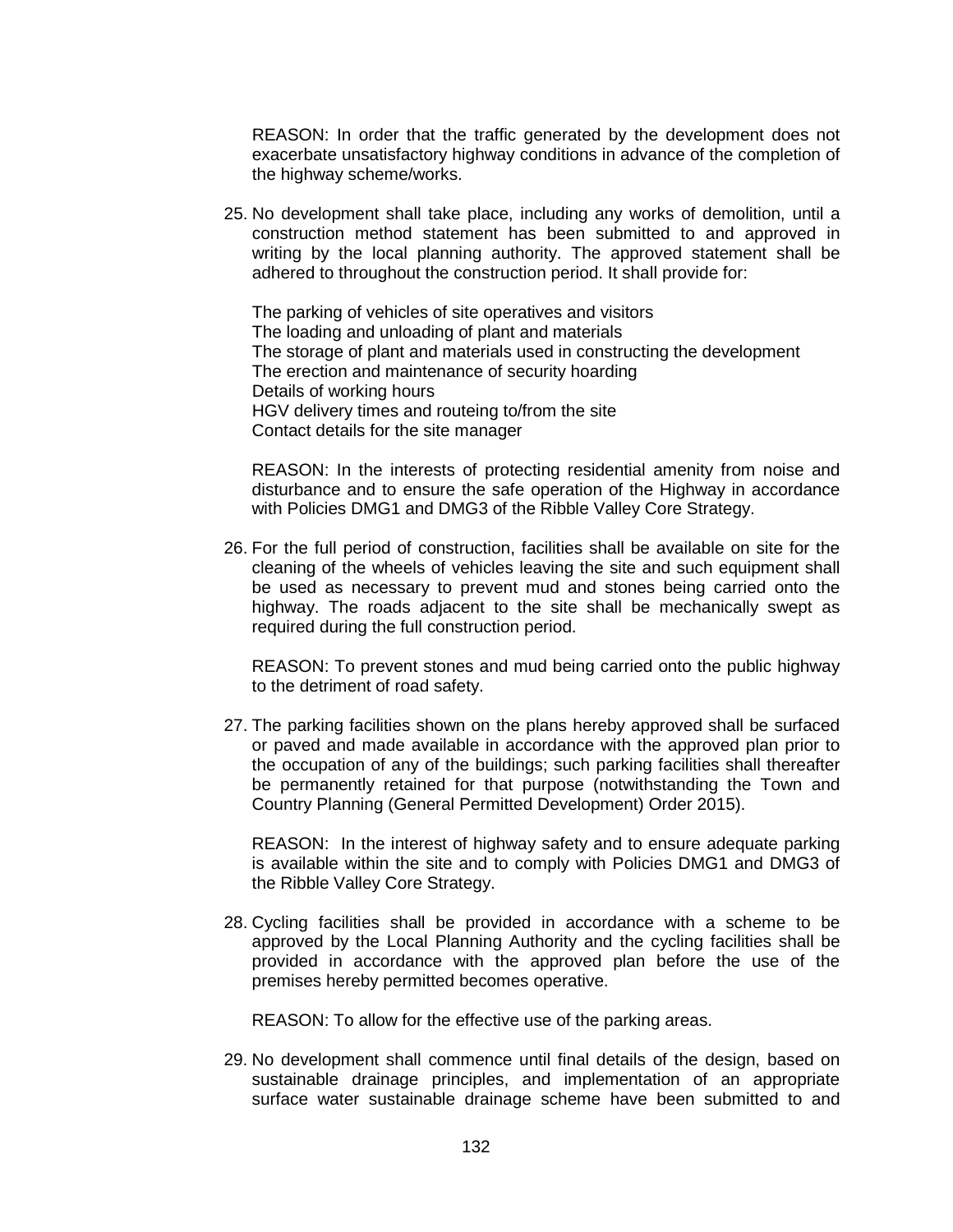approved in writing by the local planning authority. Those details shall include, as a minimum:

- a) Information about the lifetime of the development design storm period and intensity (1 in 30 & 1 in 100 year + allowance for climate change – see EA advice [https://www.gov.uk/guidance/flood-risk-assessments-climate](https://www.gov.uk/guidance/flood-risk-assessments-climate-change-allowances)[change-allowances\)](https://www.gov.uk/guidance/flood-risk-assessments-climate-change-allowances), discharge rates and volumes (both pre and post development), temporary storage facilities, means of access for maintenance and easements where applicable, the methods employed to delay and control surface water discharged from the site, and the measures taken to prevent flooding and pollution of the receiving groundwater and/or surface waters, including watercourses, and details of flood levels in AOD;
- b) The drainage scheme should demonstrate that surface water run-off must not exceed the existing pre-development runoff rate for the corresponding rainfall event and must not exceed 11.2 litres per second. The scheme shall subsequently be implemented in accordance with the approved details before the development is completed.
- c) Any works required on or off-site to ensure the adequate discharge of surface water without causing flooding or pollution (which should include the refurbishment or removal of any existing watercourses, culverts, headwalls or unused culverts where relevant);
- d) Flood water exceedance routes, both on and off site;
- e) A timetable for implementation, including phasing where applicable;
- f) Site investigation and test results to confirm infiltrations rates;
- g) Details of water quality controls, where applicable.

The scheme shall be implemented in accordance with the approved details prior to first occupation or completion of the development, whichever is the sooner. Thereafter the drainage system shall be retained, managed and maintained in accordance with the approved details.

REASON: To prevent flooding by ensuring the satisfactory storage of/disposal of surface water from the site; to reduce the risk of flooding to the proposed development, elsewhere and to future users and; to ensure that water quality is not detrimentally impacted by the development proposal.

- 30. No development shall commence until details of an appropriate management and maintenance plan for the sustainable drainage system for the lifetime of the development have been submitted which, as a minimum, shall include:
	- a) the arrangements for adoption by an appropriate public body or statutory undertaker, management and maintenance by a Residents' Management Company
	- b) arrangements concerning appropriate funding mechanisms for its ongoing maintenance of all elements of the sustainable drainage system (including mechanical components) and will include elements such as:
		- i. on-going inspections relating to performance and asset condition assessments
		- ii. operation costs for regular maintenance, remedial works and irregular maintenance caused by less sustainable limited life assets or any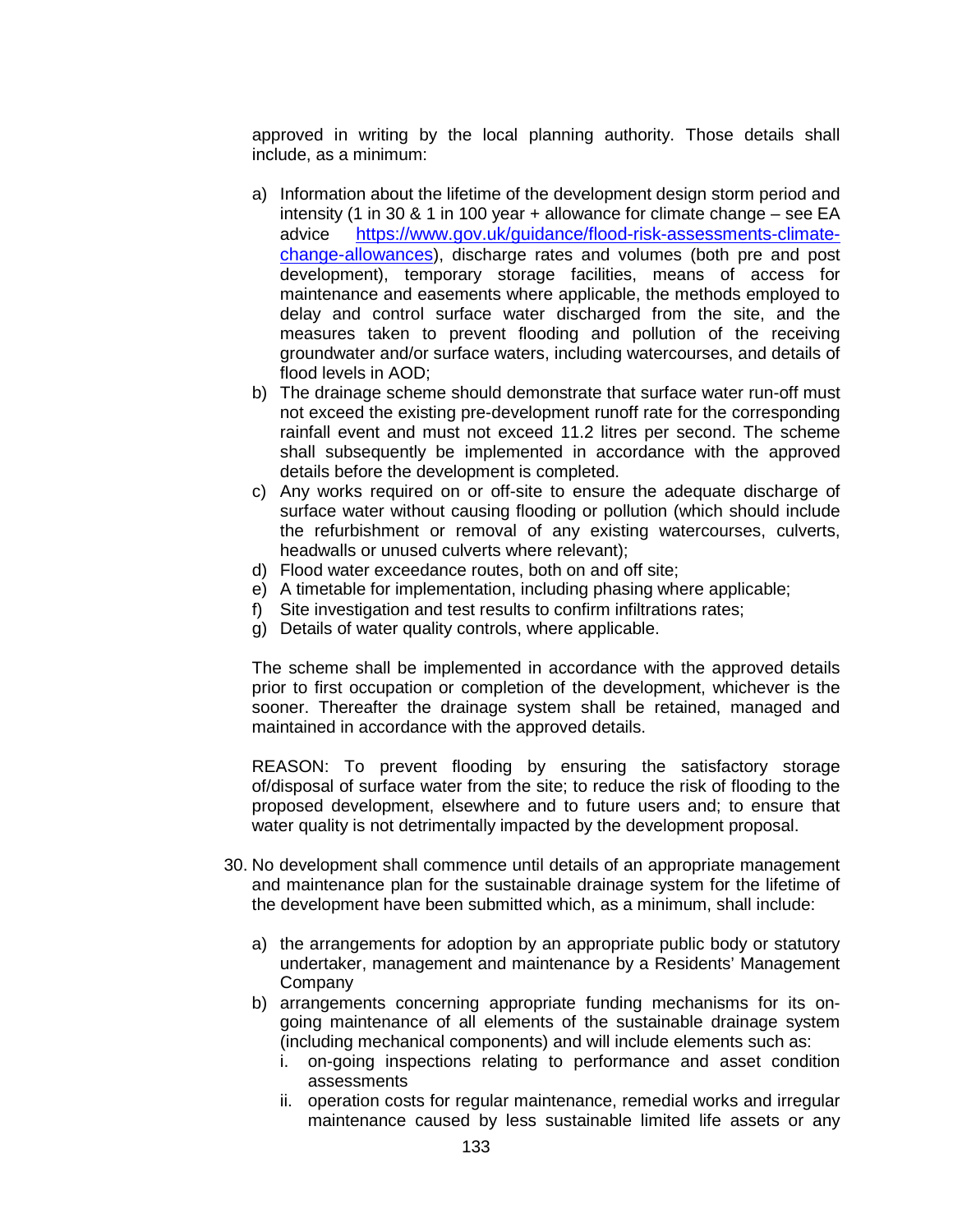other arrangements to secure the operation of the surface water drainage scheme throughout its lifetime;

c) Means of access for maintenance and easements where applicable.

The plan shall be implemented in accordance with the approved details prior to first occupation or completion of the development, whichever is the sooner. Thereafter the sustainable drainage system shall be managed and maintained in accordance with the approved details.

REASON: To ensure that appropriate and sufficient funding and maintenance mechanisms are put in place for the lifetime of the development; to reduce the flood risk to the development as a result of inadequate maintenance and; to identify the responsible organisation/body/company/undertaker for the sustainable drainage system.

## **INFORMATIVES**

- 1. The grant of planning permission will require the applicant to enter into an appropriate Legal Agreement, with the County Council as Highway Authority. The Highway Authority hereby reserves the right to provide the highway works within the highway associated with this proposal. Provision of the highway works includes design, procurement of the work by contract and supervision of the works. The applicant should be advised to contact the contact the Environment Directorate for further information by telephoning the Developer Support Section on 0300 123 6780, or email [lhscustomerservice@lancashire.gov.uk.](mailto:lhscustomerservice@lancashire.gov.uk)
- 2. This consent does not give approval to a connection being made to the County Council's highway drainage system.
- 3. For the avoidance of doubt, this planning permission does not grant the applicant permission to connect to the ordinary watercourse(s) and it does not mean that land drainage consent will be given. The applicant should obtain Land Drainage Consent from Lancashire County Council before starting any works on site. Information on the application process and relevant forms can be found via the following website: [www.lancashire.gov.uk/flooding.](http://www.lancashire.gov.uk/flooding)
- 7. APPLICATION REF: 3/2017/0763 GRID REF: SD 374444 441974

DEVELOPMENT DESCRIPTION:

CHANGE OF USE OF PART OF GROUND FLOOR FROM PUBLIC HOUSE TO HOT FOOD TAKEAWAY AND ALTERATIONS INCLUDING THE CREATION OF A NEW DOOR ENTRANCE AT WHITE HORSE INN, YORK STREET, **CLITHEROE** 

The Head of Planning Services reported on another objection received.

APPROVED subject to the imposition of the following condition(s):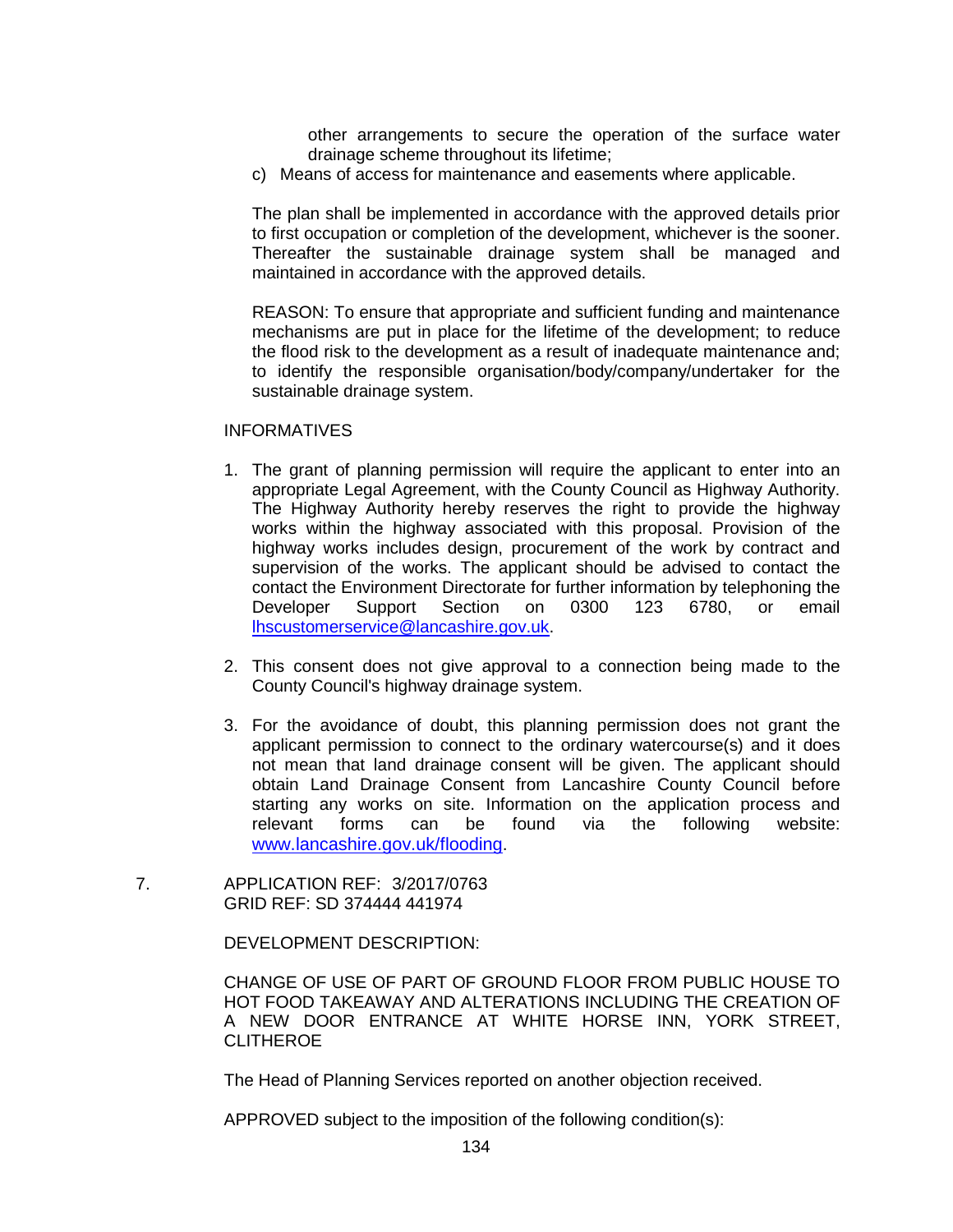1. The development must be begun not later than the expiration of three years beginning with the date of this permission.

REASON: Required to be imposed pursuant to Section 91 of the Town and Country Planning Act 1990.

2. This permission shall be implemented in accordance with the proposal as amended by letter received 10 October 2017 (painting scheme and signage) and letter and plan received on the 7 November 2017.

REASON: For the avoidance of doubt since the proposal was the subject of agreed amendments.

3. The permission shall relate to the development as shown on Plan Reference 'Proposed Elevations' (but does not include 'Proposed Elevation A') and 'Proposed GA'.

REASON: For the avoidance of doubt and to ensure that the development is carried out in accordance with the submitted plans.

4. Notwithstanding Part 2 Deemed Consent of the Town and Country Planning (Control of Advertisements) (England) Regulations 2007, specifications of any proposed advertisements to the York Street facade shall have been submitted to and approved by the Local Planning Authority before their use in the proposed works.

REASON: In order to safeguard the character and appearance of Clitheroe Conservation Area and the setting of listed buildings in the street scene.

5. The development shall be implemented in strict accordance with the proposed levels of noise and odour mitigation shown within the submitted information.

REASON: To ensure that residential amenities are not significantly affected by the re-use of the former town centre public house and in accordance with Policy DMG1 of the Ribble Valley Core Strategy.

(Mrs Douglas spoke in favour of the above application) (Councillor Atkinson declared an interest in the next item and left the meeting)

 8. APPLICATION NO: 3/2017/0889/P GRID REF: SD 374637 437491

DEVELOPMENT DESCRIPTION:

DEMOLITION OF EXISTING SINGLE STOREY EXTENSION TO REAR AND EXISTING GARAGE ERECTION OF NEW TWO STOREY EXTENSION TO SIDE AND SINGLE STOREY EXTENSION TO REAR, PROPOSED NEW DRIVEWAY AND ENTRANCE GATE (RESUBMISSION OF 3/2016/0957 AND 3/2017/0155) AT 23 PENDLETON ROAD, WISWELL, BB7 9DD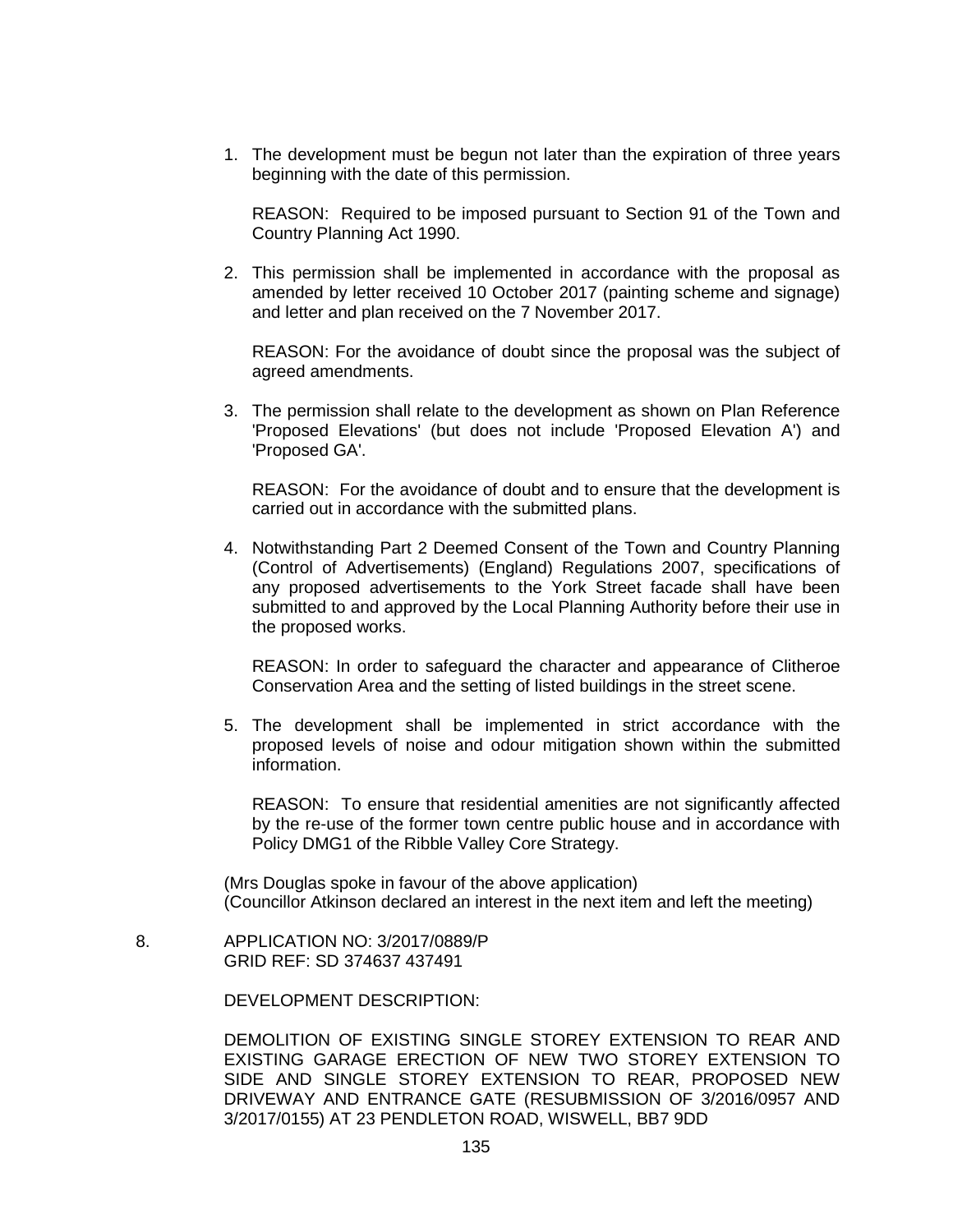APPROVED subject to the following conditions:

1. The development must be begun not later than the expiration of three years beginning with the date of this permission.

REASON: Required to be imposed pursuant to Section 91 of the Town and Country Planning Act 1990.

2. Unless explicitly required by condition within this consent, the development hereby permitted shall be carried out in complete accordance with the proposals as detailed on drawings 'Proposed Site Plan' Amendment A (received 25 October 2017) and Proposed Plans and Elevations Amendment A (received 25 October 2017).

REASON: For the avoidance of doubt and to clarify which plans are relevant to the consent.

3. Notwithstanding the submitted details, precise specifications or samples of all external surfaces, including surfacing materials and their extents and the alignment, height and appearance of all fences and walls and gates, of the development hereby permitted shall have been submitted to and approved by the Local Planning Authority before their use in the proposed development. The materials shall be implemented within the development in strict accordance with the approved details.

REASON: In the interests of the character and appearance of the building and to ensure that the materials to be used are appropriate to the locality in accordance with Key Statement EN5 and Policies DMG1, DMH5, DME4 and DME2 of the Ribble Valley Core Strategy.

4. All doors and windows shall be framed in timber and retained as such in perpetuity.

REASON: In the interests of the character and appearance of the building and to ensure that the materials to be used are appropriate to the locality in accordance with Key Statement EN5 and Policies DMG1, DMH5, DME4 and DME2 of the Ribble Valley Core Strategy.

5. Notwithstanding the details shown on the approved plans, the proposed Velux roof lights shall be of Conservation Type, recessed with a flush fitting and retained as such in perpetuity.

REASON: In order that the Local Planning Authority may ensure that the materials to be used are appropriate to the locality in accordance with Key Statement EN5 and Policies DMG1, DMH5, DME4 and DME2 of the Ribble Valley Core Strategy.

6. All new and replacement door and window surrounds shall be stone to match existing.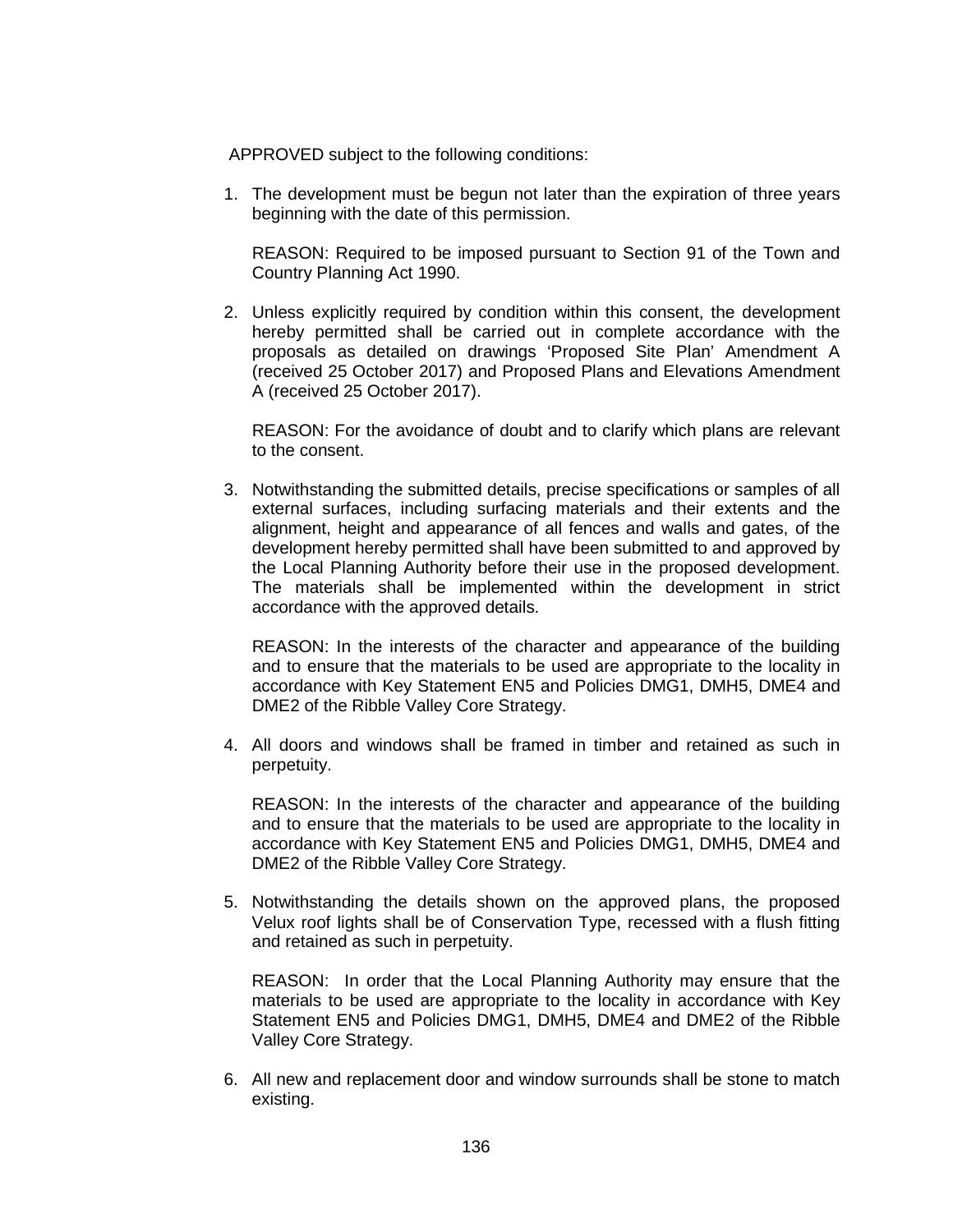REASON: In the interests of the character and appearance of the building and to ensure that the materials to be used are appropriate to the locality in accordance with Key Statement EN5 and Policies DMG1, DMH5, DME4 and DME2 of the Ribble Valley Core Strategy.

7. Notwithstanding the specification indicated on the submitted drawings, all new and replacement rainwater goods, including the eaves detail, shall match those of the existing building.

REASON: In the interests of the character and appearance of the building and to ensure that the materials to be used are appropriate to the locality in accordance with Key Statement EN5 and Policies DMG1, DMH5, DME4 and DME2 of the Ribble Valley Core Strategy.

8. Prior to the commencement of the development, section details at a scale of not less than 1:20 of the proposed door framing and glazing shall have been submitted to and approved by the Local Planning Authority. The development shall be carried out in accordance with the approved details.

REASON: In the interests of the character and appearance of the building and to ensure that the materials to be used are appropriate to the locality in accordance with Key Statement EN5 and Policies DMG1, DMH5, DME4 and DME2 of the Ribble Valley Core Strategy.

9. Before the development hereby permitted becomes occupied, the existing hedge, fence and vegetation on the highway frontage of the site to Pendleton Road shall be reduced to and be permanently maintained henceforth at a height not greater than 1m above the crown level of the carriageway of Pendleton Road

REASON: To ensure adequate visibility for the drivers of vehicles entering and leaving the site.

10. Before the access is used for vehicular purposes, that part of the access extending from the highway boundary for a minimum distance of 5m into the site shall be appropriately paved in tarmacadam, concrete, block paviours, or other approved materials.

REASON: To prevent loose surface material from being carried on to the public highway thus causing a potential source of danger to other road users.

11. The layout of the development shall include provisions to enable vehicles to enter and leave the highway in forward gear and such provisions shall be laid out in accordance with the approved plan and be available for use before occupation of the extensions hereby approved.

REASON: Vehicles reversing to and from the highway are a hazard to other road users.

12. Unless otherwise agreed in writing with the Local Planning Authority the development shall be carried out in strict accordance with the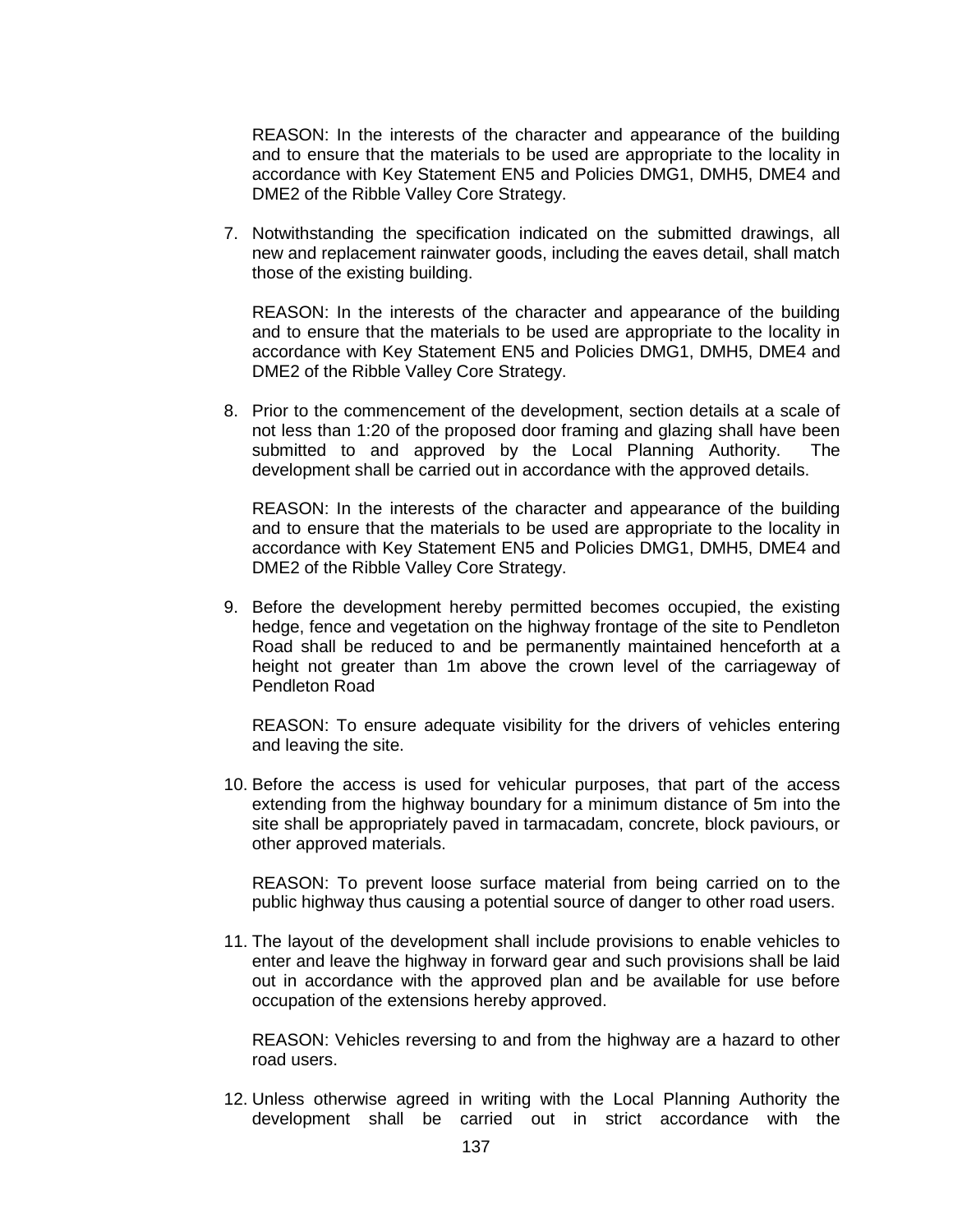recommendations of the Bat Scoping Survey Report by Batworker Consultancy that was submitted with the application.

REASON: To safeguard the favourable conservation status of the bat population in accordance with Policy DME3 of the Ribble Valley Core Strategy.

## INFORMATIVE NOTES

- 1. The grant of planning permission will require the applicant to enter into an appropriate Legal Agreement, with the County Council as Highway Authority. The Highway Authority hereby reserves the right to provide the highway works within the highway associated with this proposal. Provision of the highway works includes design, procurement of the work by contract and supervision of the works. The applicant should be advised to contact the contact the Environment Directorate for further information by telephoning the Developer Support Section (Area South) on 0300 123 6780, or writing to Developer Support Section, Lancashire County Council, Environment Directorate, Cuerden Mill Depot, Cuerden Way, Cuerden, PR5 6BJ or email [lhscustomerservice@lancashire.gov.uk.](mailto:lhscustomerservice@lancashire.gov.uk)
- 2. Prior to the commencement of any works on site, the developer should contact Lancashire County Council's Highways Regulation Team to obtain the relevant permits to work in the adopted highway; they can be contacted on [lhsstreetworks@lancashire.gov.uk](mailto:lhsstreetworks@lancashire.gov.uk) or on 01772 533433.
- 3. This consent does not give approval to a connection being made to the County Council's highway drainage system.

(Councillor Atkinson returned to the meeting)

 9. APPLICATION REF: 3/2017/0920 GRID REF: SD 373069 441623

DEVELOPMENT DESCRIPTION:

REVISED APPLICATION FOR FIVE TOWN-HOUSES FOLLOWING OUTLINE APPROVAL 3/2015/0312 INCLUDING GARAGE BLOCK ON ST PAULS TERRACE AT BACK ST PAULS STREET, LOW MOOR, CLITHEROE BB7 2LS

The Head of Planning Services reported upon an amendment to a drawing number and four further objections that had been received.

APPROVED subject to the following conditions:

1. The development must be begun no later than the expiration of three years beginning with the date of this permission.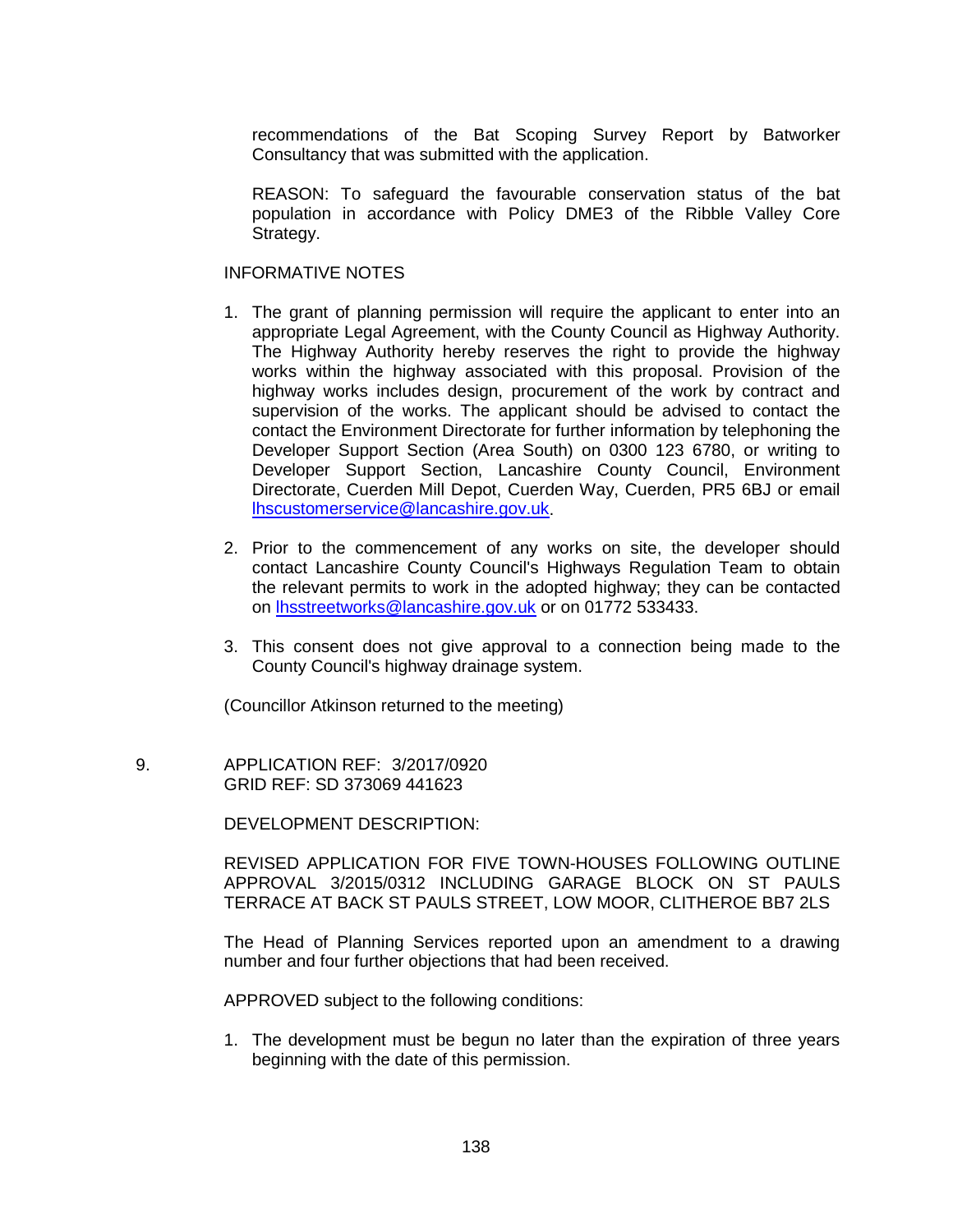REASON: Required to be imposed pursuant to Section 91 of the Town and Country Planning Act 1990 as amended by Section 51 of the Planning and Compulsory Purchase Act 2004.

2. Unless explicitly required by condition within this consent, the development hereby permitted shall be carried out in complete accordance with the proposals as detailed on drawings:

DWG 01: Housing Development Revision C (21 November 2017) DWG 02: Garages for Housing Development

REASON: For the avoidance of doubt and to clarify which plans are relevant to the consent.

3. Precise specifications or samples of all external surfaces, including surfacing materials including details of the glazing and windows/door framing of the development hereby approved shall have been submitted to and approved by the Local Planning Authority before their use in the proposed development.

REASON: In order that the Local Planning Authority may ensure that the detailed design of the proposal is appropriate to the locality in accordance with Key Statement EN5 and PolicyDMG1 of the Ribble Valley Core Strategy.

4. Notwithstanding the submitted details, prior to their installation, elevational details at a scale of not less than 1:20 of the proposed boundary treatments/fencing, walling and any retaining walls, including their location, shall have been submitted to and approved by the Local Planning Authority. For the avoidance of doubt the submitted details shall also include elevational details and a methodology for all works to existing boundary walls affected by the development. The development shall be carried out in strict accordance with the approved details.

REASON: In order that the Local Planning Authority may ensure that the detailed design of the proposal is appropriate to the locality in accordance with Policy DMG1 of the Ribble Valley Core Strategy.

5. Notwithstanding the submitted details, no development, including any site preparation, demolition, scrub/hedgerow clearance or tree works/removal shall commence or be undertaken on site until full details of existing and proposed ground levels and proposed building finished floor levels (all relative to ground levels adjoining the site) shall be submitted to and approved in writing by the Local Planning Authority.

For the avoidance of doubt the submitted information shall include existing and proposed sections through the site including details of the height and scale and location of the proposed housing in relation to adjacent existing development/built form (where applicable). The details shall clearly show the eaves and ridge heights of the proposed building/dwelling(s) relative to the eaves and ridge heights of existing neighbouring development/built form. The development shall be carried out in strict accordance with the approved details.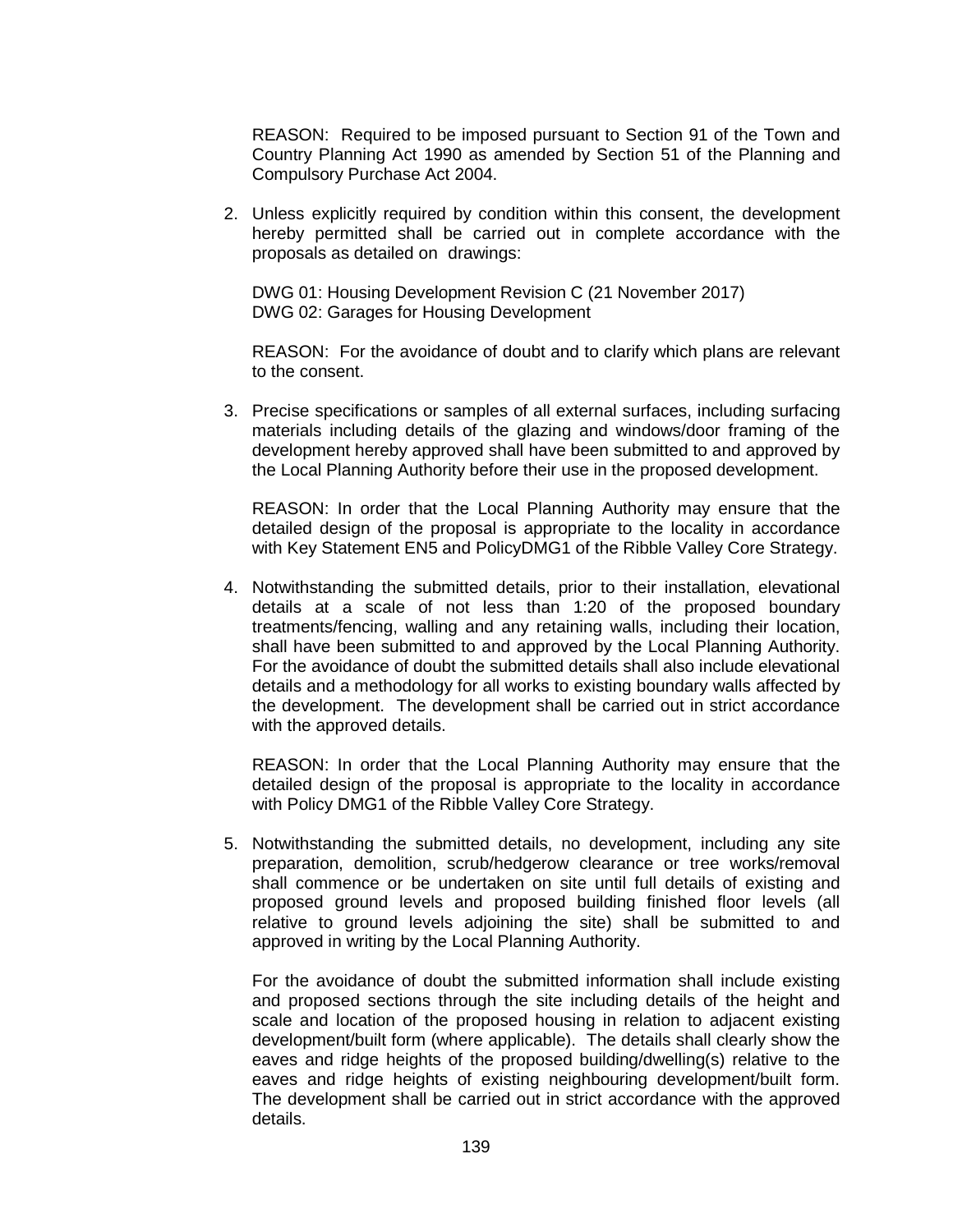REASON: In order that the Local Planning Authority may ensure that the proposal responds positively to the topography of the site and to ensure that the detailed design of the proposal is appropriate to the locality in accordance with Policy DMG1 of the Ribble Valley Core Strategy.

6. The windows in the north (front) and side (east) elevations of the development hereby approved (As indicated on DWG 01: Revision B  $7<sup>th</sup>$ November 2017) shall be fitted with obscure glazing (which shall have an obscurity rating of not less than 4 on the Pilkington glass obscurity rating or equivalent scale) and shall be non-opening, unless the parts of the window which can be opened are more than 1.7 metres above the floor of the room in which the window is installed. The windows shall remain in that manner in perpetuity at all times unless otherwise agreed in writing by the Local Planning Authority.

REASON: To protect nearby residential amenity and to negate the potential impacts of the development in accordance with Policy DMG1 of the Ribble Valley Core Strategy.

7. Notwithstanding the submitted details, no development, including any site preparation, demolition, scrub/hedgerow clearance or tree works/removal shall commence or be undertaken on site until a scheme for the hard and soft landscaping of the site shall be submitted to and approved in writing by the local planning authority. The scheme shall indicate, as appropriate, the types and numbers of trees and shrubs, their distribution on site, those areas to be seeded, turfed, paved or hard landscaped, including details of any changes of level or landform and the types and specifications of all retaining structures (where applicable).

The approved soft landscaping scheme shall be implemented in the first planting season following occupation or use of the development unless agreed in writing, whether in whole or part and shall be maintained thereafter for a period of not less than 10 years to the satisfaction of the Local Planning Authority. This maintenance shall include the replacement of any tree or shrub which is removed, or dies, or is seriously damaged, or becomes seriously diseased, by a species of similar size to those originally planted.

REASON: To ensure the proposal is satisfactorily landscaped and appropriate to the locality in accordance with Policy DMG1 of the Ribble Valley Core Strategy.

8. No development shall commence until details of the dedicated garaging and to which dwelling they will be assigned has been submitted to and agreed in writing by the Local Planning Authority.

The agreed garaging (including allocation to an individual dwelling) shall be implemented and made available for use prior to first occupation of any of the dwellings hereby approved and retained as such in perpetuity thereafter unless otherwise agreed in writing by the Local Planning Authority.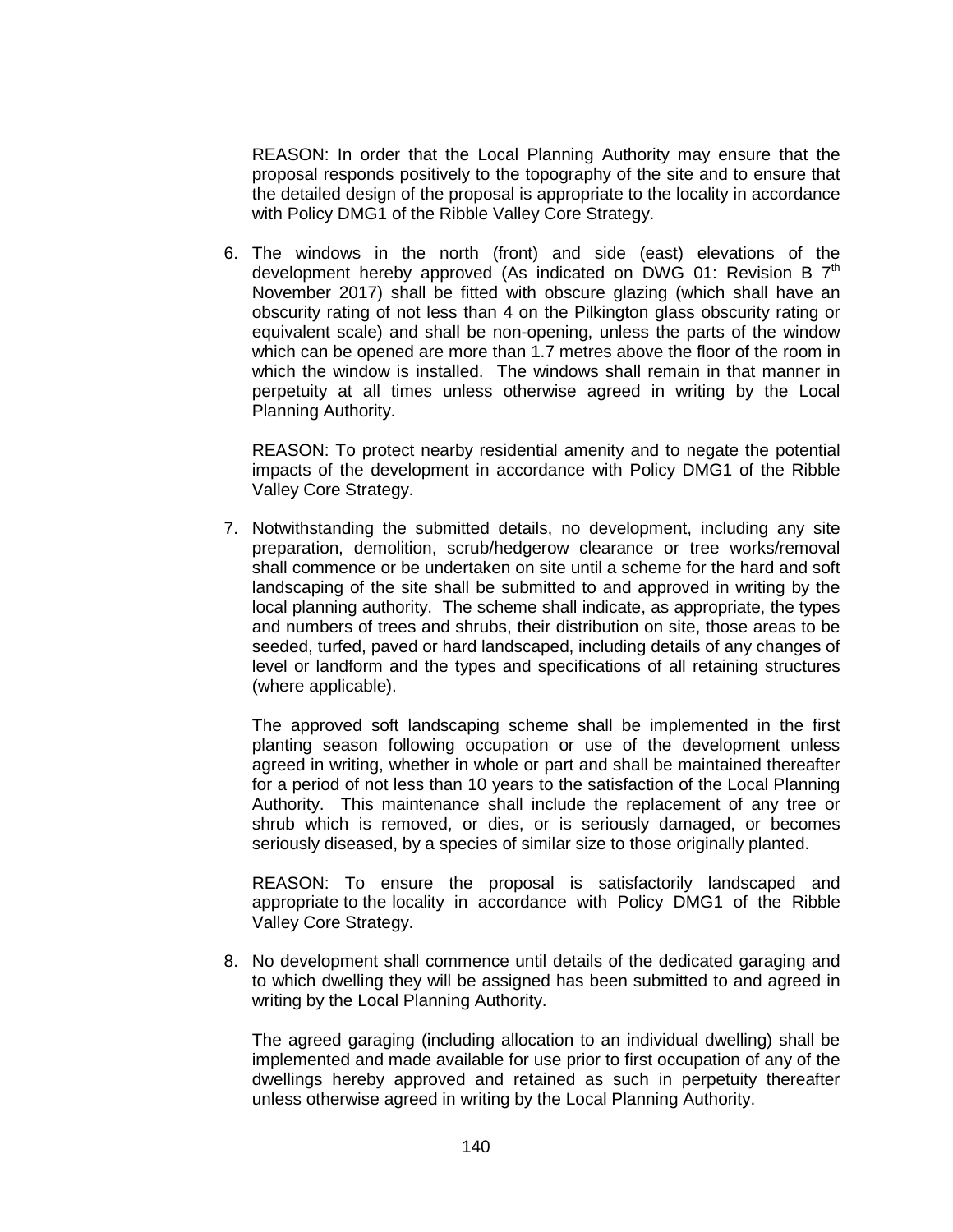For the avoidance of doubt, the garaging for each individual dwelling shall be kept available for the parking of vehicles ancillary to the enjoyment of the household to which they are allocated and shall not be separated from their respective dwelling by way of sale or sub-letting

REASON: In order that the Local Planning Authority may ensure that adequate dedicated parking provision is provided on site to serve the dwellings hereby approved in accordance with Policies DMG1 and DMG3 of the Ribble Valley Core Strategy.

9. The parking areas hereby approved shall be surfaced and marked out in accordance with a scheme that shall first have been submitted to and agreed in writing by the Local Planning Authority. The agreed parking scheme shall be implemented and made available for use prior to first occupation of any of the dwellings hereby approved.

REASON: In order that the Local Planning Authority may ensure that adequate dedicated parking provision is provided on site to serve the dwellings hereby approved in accordance with Policies DMG1 and DMG3 of the Ribble Valley Core Strategy.

10. Notwithstanding the submitted details, no development, including any site preparation, demolition, scrub/hedgerow clearance or tree works/removal shall commence or be undertaken on site until details of the revised siting for the refuse storage area, including precise details of the nature of the storage have been submitted to and agreed in writing by the Local Planning Authority. The agreed refuse storage area/provision shall be constructed and made available for use prior to first occupation of any of the dwellings hereby approved. The refuse storage provision shall be retained as such in perpetuity unless otherwise agreed in writing by the Local Planning Authority.

REASON: In order that the Local Planning Authority may ensure that adequate dedicated refuse storage provision is provided on site to serve the dwellings hereby approved in accordance with Policy DMG1 of the Ribble Valley Core Strategy.

11. The doors serving the garaging hereby approved shall be of a roller shutter or similar construction that allows the door to remain within the confines of the envelope of the garage building when open or opening, the details of which shall have first been submitted to and approved in writing by the Local Planning Authority prior to their installation. The development shall be carried out in strict accordance with the approved details.

REASON: To ensure the safe operation of the immediate highway is maintained during the operation and use of the garaging in accordance with Policies DMG1 and DMG3 of the Ribble Valley Core Strategy.

12. Notwithstanding the submitted details, no development, including any site preparation, demolition, scrub/hedgerow clearance or tree works/removal shall commence or be undertaken on site until details of the provisions to be made for building dependent species of conservation concern, artificial bird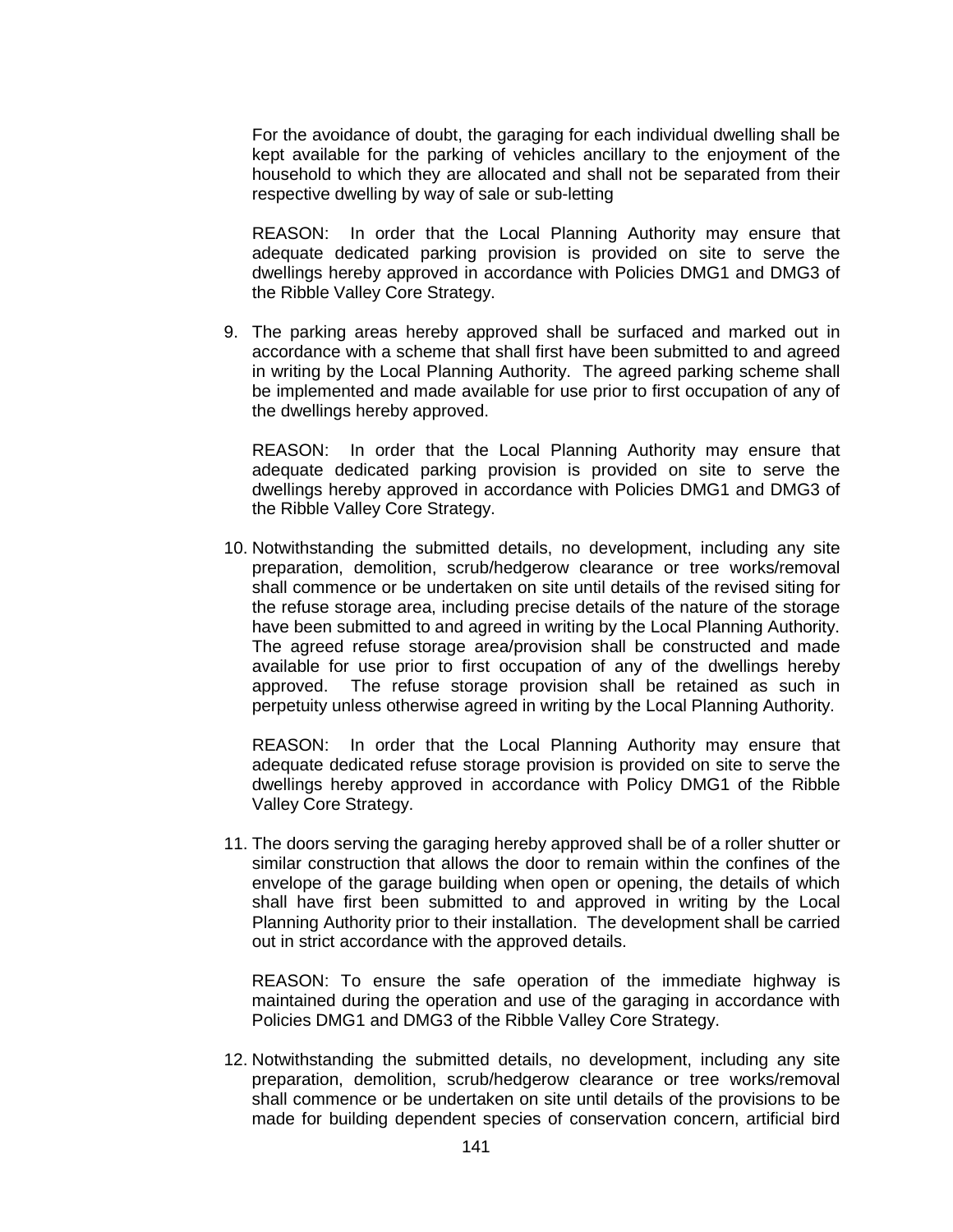nesting boxes / artificial bat roosting sites have been submitted to, and approved in writing by the Local Planning Authority.

For the avoidance of doubt the details shall take account of the recommendations contained with the submitted Bat Survey (Dated 21<sup>st</sup> may 2015) and identify the nature and type of the nesting boxes/artificial roosting sites and the locations(s) or wall and roof elevations into which the above provisions shall be incorporated.

The artificial bird/bat boxes shall be incorporated into the dwellings hereby approved during the construction stage of the development and made available for use prior to first occupation and thereafter retained. The development shall be carried out in strict accordance with the approved details.

REASON: In the interests of biodiversity and to enhance nesting/roosting opportunities for species of conservation concern and to minimise/mitigate the potential impacts upon protected species resultant from the development in accordance with Key Statement EN4 and Policies DMG1 and DME3 of the Ribble Valley Core Strategy.

- 13. No development shall take place within a phase (pursuant to condition 3 of this consent) until a Construction Method Statement for the relevant phase has been submitted to and approved in writing by the local planning authority. For the avoidance of doubt the submitted statement shall provide details of:
	- A. The location and precise siting of parking of vehicles of site operatives and visitors
	- B. The location and precise siting for the loading and unloading of plant and materials
	- C. The location precise siting of storage of plant and materials used in construction of the development
	- D. The locations and precise siting of security hoarding(s)
	- E. The location and method of wheel washing facilities to prevent mud and stones/debris being carried onto the Highway and the timings/frequencies of mechanical sweeping of the adjacent roads/highway. For the avoidance of doubt such wheel washing facilities/mechanical sweeping shall remain in place/be undertaken for the full duration of the construction phase of the development
	- F. Time period schedules when plant and materials trips should not be made to and from the site (mainly peak hours but the developer to identify times when trips of this nature should not be made)
	- G. The precise details of the highway routes of plant and material deliveries to and from the site.
	- H. Details of measures to ensure that construction and delivery vehicles do not impede access to adjoining properties.
	- I. The precise days and hours of operation for all construction, site preparation and demolition works.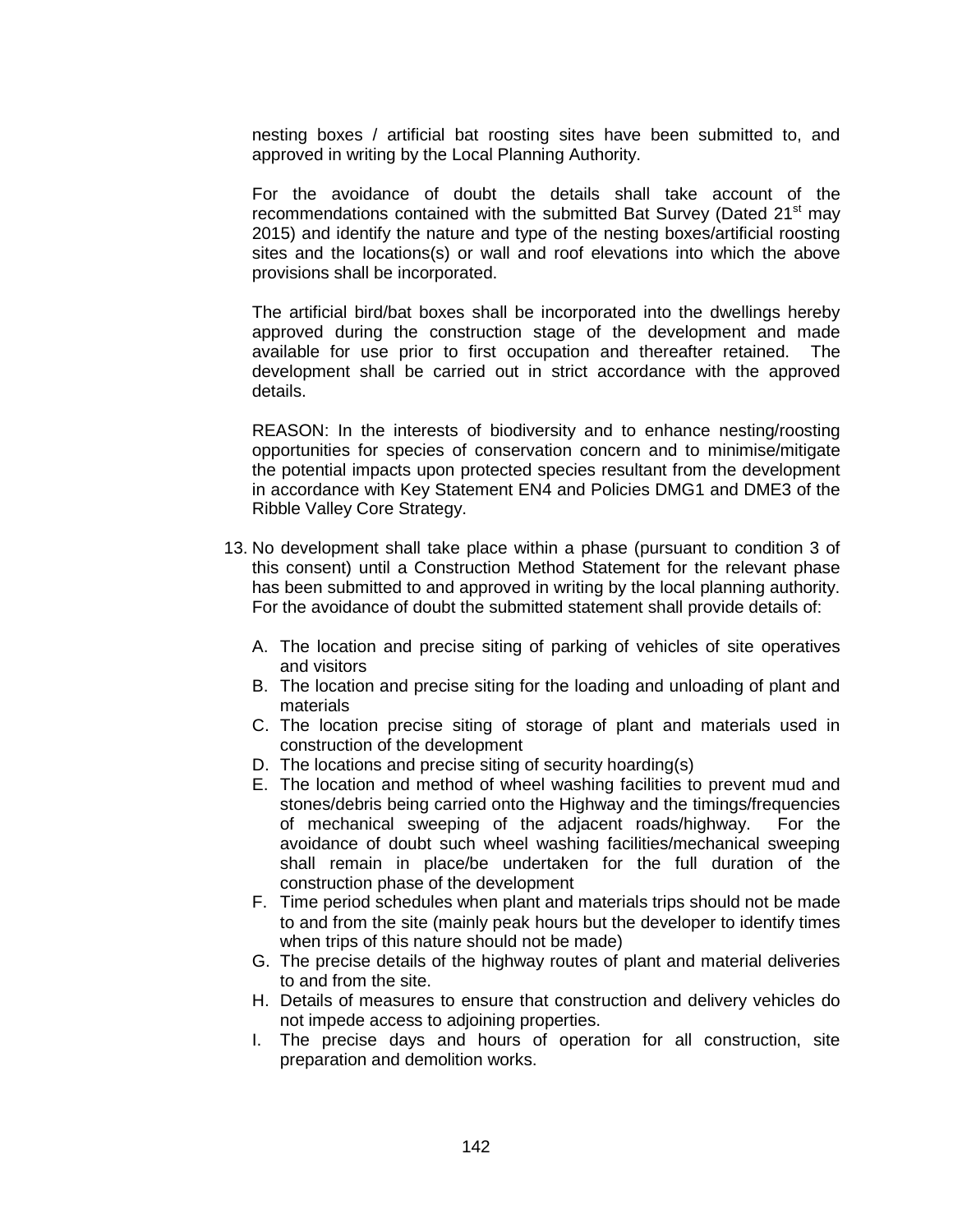The methodologies and timings contained within the approved Construction Method Statement shall be strictly adhered to throughout the construction period of the development.

REASON: In the interests of protecting residential amenity from noise and disturbance and to ensure the safe operation of the Highway in accordance with Policies DMG1 and DMG3 of the Ribble Valley Core Strategy.

14. Prior to the commencement of development, the following information shall be submitted to the Local Planning Authority (LPA) for approval in writing:

(a) A Desk Study which assesses the risk of the potential for on-site contamination and ground gases and migration of both on and off-site contamination and ground gases.

(b) If the Desk Study identifies potential contamination and ground gases, a detailed Site Investigation shall be carried out to address the nature, degree and distribution of contamination and ground gases and shall include an identification and assessment of the risk to receptors as defined under Part IIA of the Environmental Protection Act 1990, focusing primarily on risks to human health and controlled waters. The investigation shall address implications of the health and safety of site workers, of nearby occupied building structures, on services and landscaping schemes and on wider environmental receptors including ecological systems and property. The sampling and analytical strategy shall be submitted to and approved in writing by the LPA prior to the site investigation survey.

(c) If the site investigation indicates remediation is necessary, a Remediation Statement detailing the recommendations and remedial measures to be implemented within the site shall be submitted to and approved in writing by the LPA. The remediation shall be carried out in accordance with the agreed statement and on completion of the development/remedial works, the developer shall submit a Verification Report to the LPA for approval in writing that certifies that all works were completed in accordance with the agreed Remediation Statement prior to the first occupation of the development.

REASON: To prevent pollution of ground and surface waters both on and off site and to ensure the site is suitable for its end use in accordance with Policies DMG1, DME3 and DME6 of the Ribble Valley Core Strategy.

15. Foul and surface water shall be drained on separate systems.

REASON: To secure proper drainage and to manage the risk of flooding and pollution in accordance with Policy DME6 of the Ribble Valley Core Strategy.

16. Prior to the commencement of any development, a surface water drainage scheme, based on the hierarchy of drainage options in the National Planning Practice Guidance with evidence of an assessment of the site conditions shall be submitted to and approved in writing by the Local Planning Authority.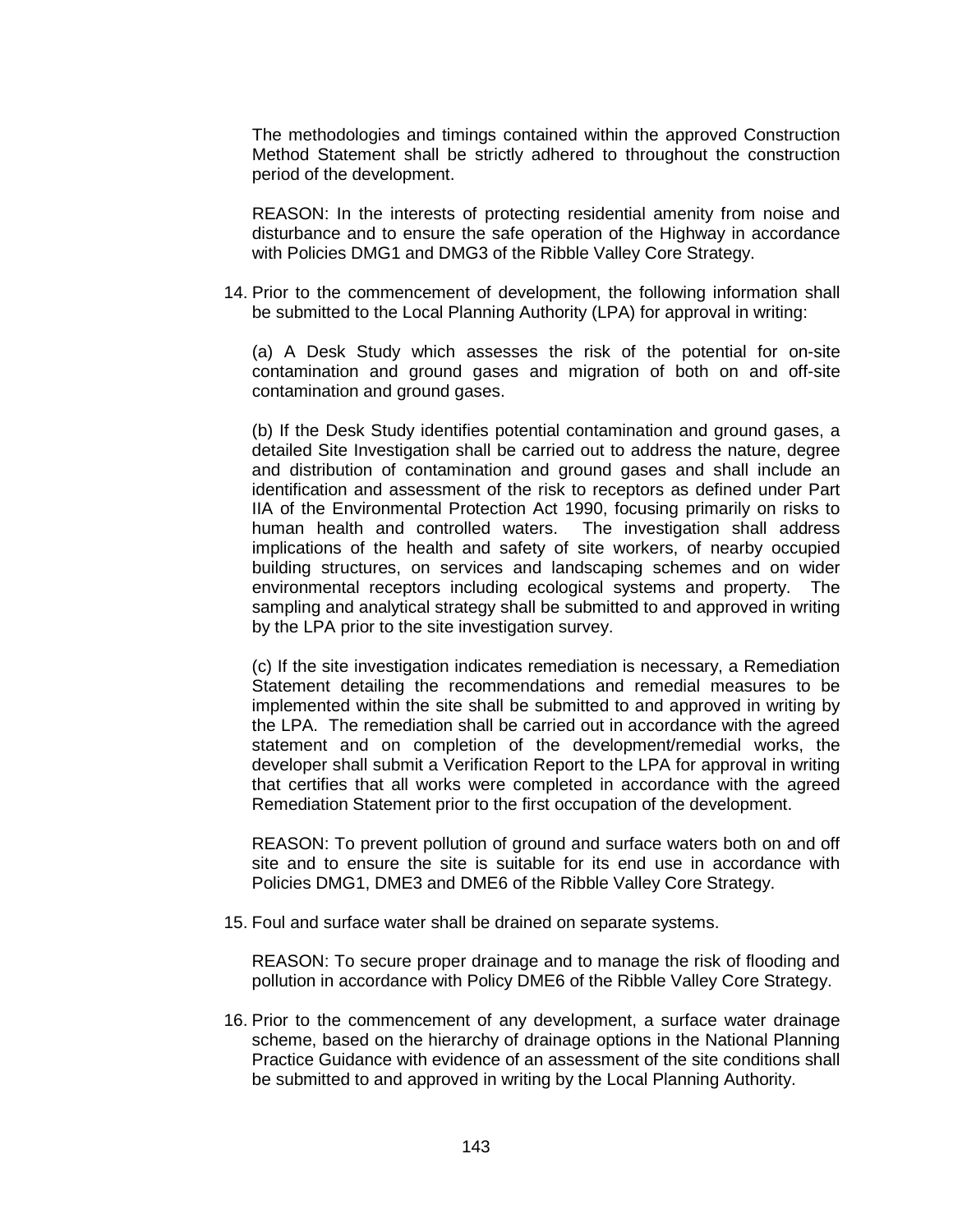The surface water drainage scheme must be in accordance with the Non-Statutory Technical Standards for Sustainable Drainage Systems (March 2015) or any subsequent replacement national standards and unless otherwise agreed in writing by the Local Planning Authority, no surface water shall discharge to the public sewerage system either directly or indirectly.

The development shall be completed in accordance with the approved details.

REASON: To promote sustainable development, secure proper drainage and to manage the risk of flooding and pollution in accordance with Policy DME6 of the Ribble Valley Core Strategy.

17. The garage(s) hereby approved shall be kept available for the parking of vehicles ancillary to the enjoyment of the household(s) and shall not be used for any use that would preclude the ability for their use for the parking of private motor vehicles, whether or not permitted by the provisions of the Town and Country Planning (General Permitted Development) Order 2015 or any order amending or revoking and re-enacting that order.

REASON: To ensure to ensure that adequate parking provision is retained on site that limits the visual impact of the parked motor-vehicle upon the street scene/area in accordance with Policy DMG1 of the Ribble Valley Core Strategy.

18. Notwithstanding the provisions of the Town and Country Planning (General Permitted Development) (England) Order 2015 or any Order revoking and reenacting that Order, the dwellings hereby permitted shall not be altered or extended, no new windows shall be inserted, no alterations to the roof shall be undertaken and no buildings or structures shall be erected within the curtilage of the dwellings hereby approved unless planning permission has first been granted by the Local Planning Authority.

REASON: To enable the Local Planning Authority to exercise control over development which could materially harm the character and visual amenities of the immediate area in accordance with Policy DMG1 of the Ribble Valley Core Strategy.

(Councillor Rogerson declared an interest in the next item and left the meeting)

 10. APPLICATION REF: 3/2017/0957 GRID REF: SD 370337 438256

DEVELOPMENT DESCRIPTION:

CHANGE OF USE OF AGRICULTURAL LAND TO A CAMPING FACILITY INCLUDING AN AREA FOR TENTS AND THE SITING OF FIVE CAMPING PODS AND A FACILITIES BUILDING WITH ASSOCIATED VEHICULAR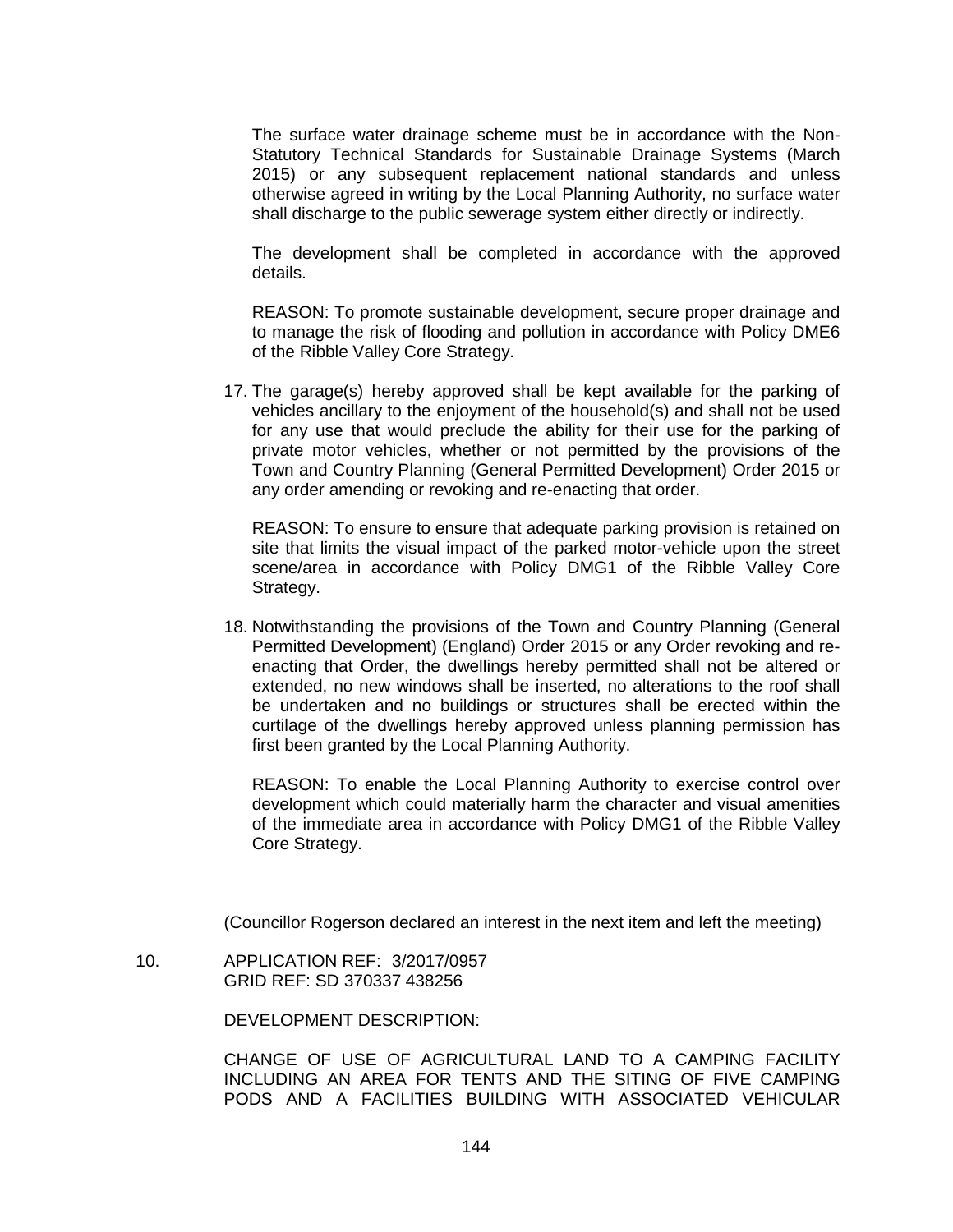ACCESS TRACKS AND PEDESTRIAN TRACKS AT FOXFIELDS FARM, WHALLEY ROAD, HURST GREEN BB7 9PN

DEFERRED and DELEGATED to the Director of Community Services for appropriate conditions and Minded to Approve the development for the following reason:

REASON: There is no negative impact in the visual amenity and considered the development would be consistent with the Council's tourism objectives.

(Mr Hoerty spoke in favour of the above application. Councillor Jan Alcock was given permission to speak on the above application).

(Councillor Rogerson returned to the meeting)

 11. APPLICATION REF: 3/2017/0962 GRID REF: SD 374154 438021

DEVELOPMENT DESCRIPTION:

APPLICATION FOR OUTLINE CONSENT FOR 20 BUNGALOWS FOR THE ELDERLY (6 DETACHED TWO-BED AND 14 SEMI-DETACHED ONE-BED) AND 9 AFFORDABLE, TWO-BED APARTMENTS WITH ASSOCIATED ROADS, ANCILLARY WORKS LANDSCAPING AND ACCESS. LAND OFF SHEEPFOLD CRESCENT, BARROW BB7 9XR

REFUSED for the following reasons:

- 1. The proposal is considered contrary to Key Statements DS1, DS2 and Policies DMG2 and DMH3 of the Ribble Valley Core Strategy in that the approval would lead to the creation of a new residential dwellings in the defined open countryside, located outside of a defined settlement boundary, without sufficient or adequate justification which would cause harm to the development strategy for the borough.
- 2 The proposal is consider to be contrary to Key Statement DS1 and DS2 and Policy DMG2 of the Ribble Valley Core Strategy in that the proposal would contribute to a level of development that already significantly exceeds the anticipated level of housing development embodied within the Ribble Valley Core Strategy in terms of the planned residual need for the settlement of Barrow. It is further considered that the level of over-supply of housing, as a result of the proposed development would undermine the Development Strategy for the Borough which seeks to critically establish both the pattern and intended scale of development in relation to housing numbers in order to achieve a sustainable pattern of development across the Borough for the duration of the plan period.

(Mr Sumner spoke in favour of the above application)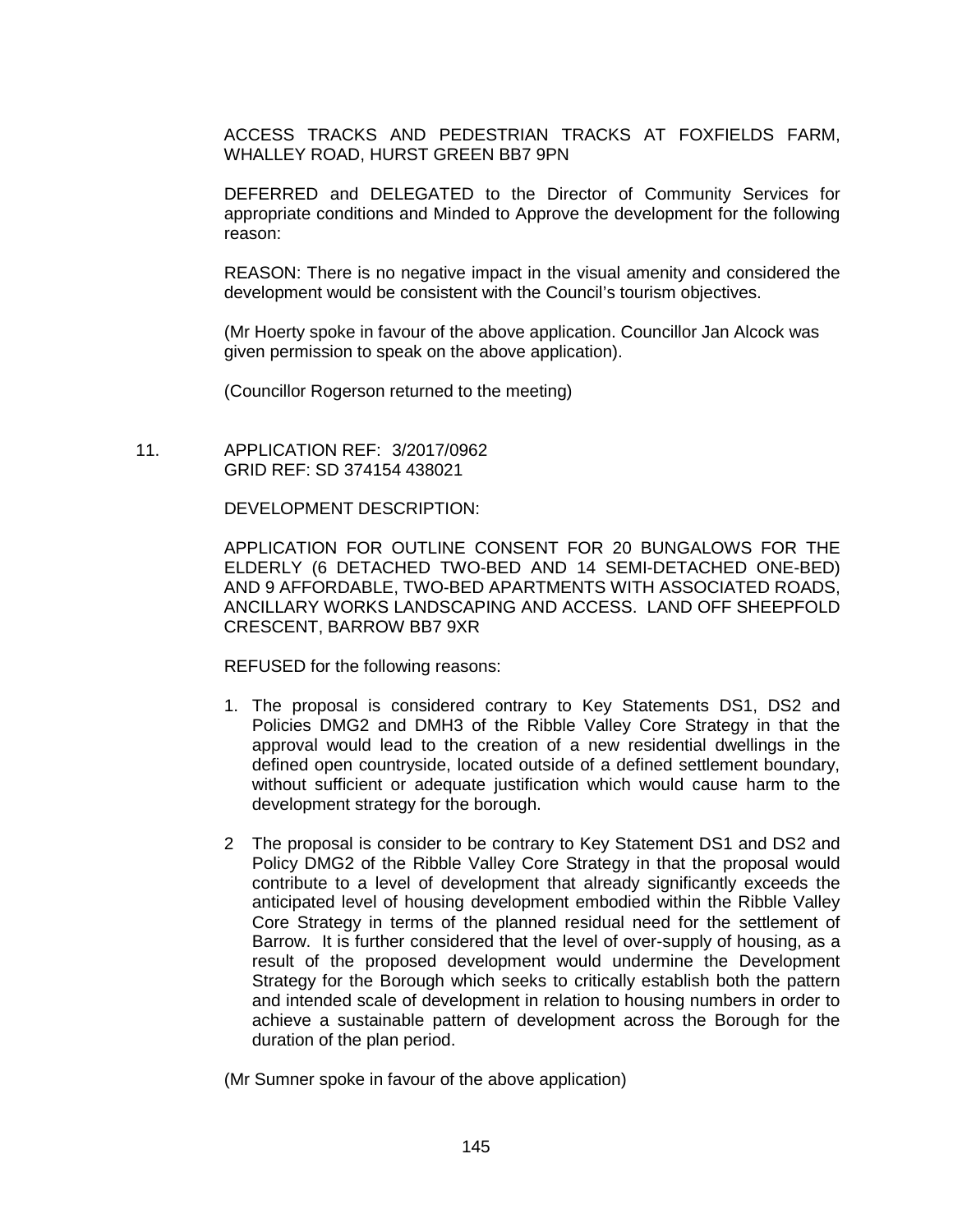12. APPLICATION REF: 3/2017/0433 GRID REF: SD 373290 440609

DEVELOPMENT DESCRIPTION:

APPLICATION FOR OUTLINE PLANNING PERMISSION FOR UP TO 24 NEW DWELLINGS AND ASSOCIATED INFRASTRUCTURE ON LAND BEHIND 115 KEMPLE VIEW, CLITHEROE INCLUDING ACCESS VIA HENTHORN ROAD. LAND OFF HENTHORN ROAD, CLITHEROE BB7 2QF.

DEFERRED and DELEGATED to the Director of Community Services for approval following the satisfactory completion of a Legal Agreement, within 3 months from the date of this Committee meeting or delegated to the Director of Community Services in conjunction with the Chairperson and Vice Chairperson of Planning and Development Committee should exceptional circumstances exist beyond the period of 3 months and subject to the following conditions:

1. No part of the development hereby permitted shall be commenced on any part of the development hereby approved until full details of the layout, scale and appearance of the buildings and landscaping within that phase (hereinafter called 'the reserved matters') have been submitted to and approved in writing by the Local Planning Authority.

In relation to landscaping, the details for each phase (where relevant) shall include: the types and numbers of trees and shrubs to be planted, their distribution on site, those areas to be seeded, turfed, paved or hard landscaped, including details of any changes of level or landform, full specifications of all boundary treatments and a scheme of maintenance, including long term design objectives.

The submitted landscape details shall take full account of the Landscape Strategy Plan (Job 2741 Dwg No: 201 Rev: F) and the mitigation and enhancement measures as contained within the submitted Phase 1 Habitat Survey (March 2017) and subsequent Ecological Addendum (Dated  $12<sup>th</sup>$ November 2017).

REASON: As the application is outline only and to define the scope of the reserved matters in accordance with Policies DMG1 and DME3 of the Ribble Valley Core Strategy.

2. No more than 24 dwellings shall be developed within the application site edged red on the submitted Location Plan (Drawing 17/08/L01 Revision B)

REASON: For the avoidance of doubt and to clarify the scope of the permission in accordance with keys Statement DS1 and Policy DMG1 of the Ribble Valley Core Strategy.

3. Application(s) for approval of all of the outstanding reserved matters related to the consent hereby approved must be made not later than the expiration of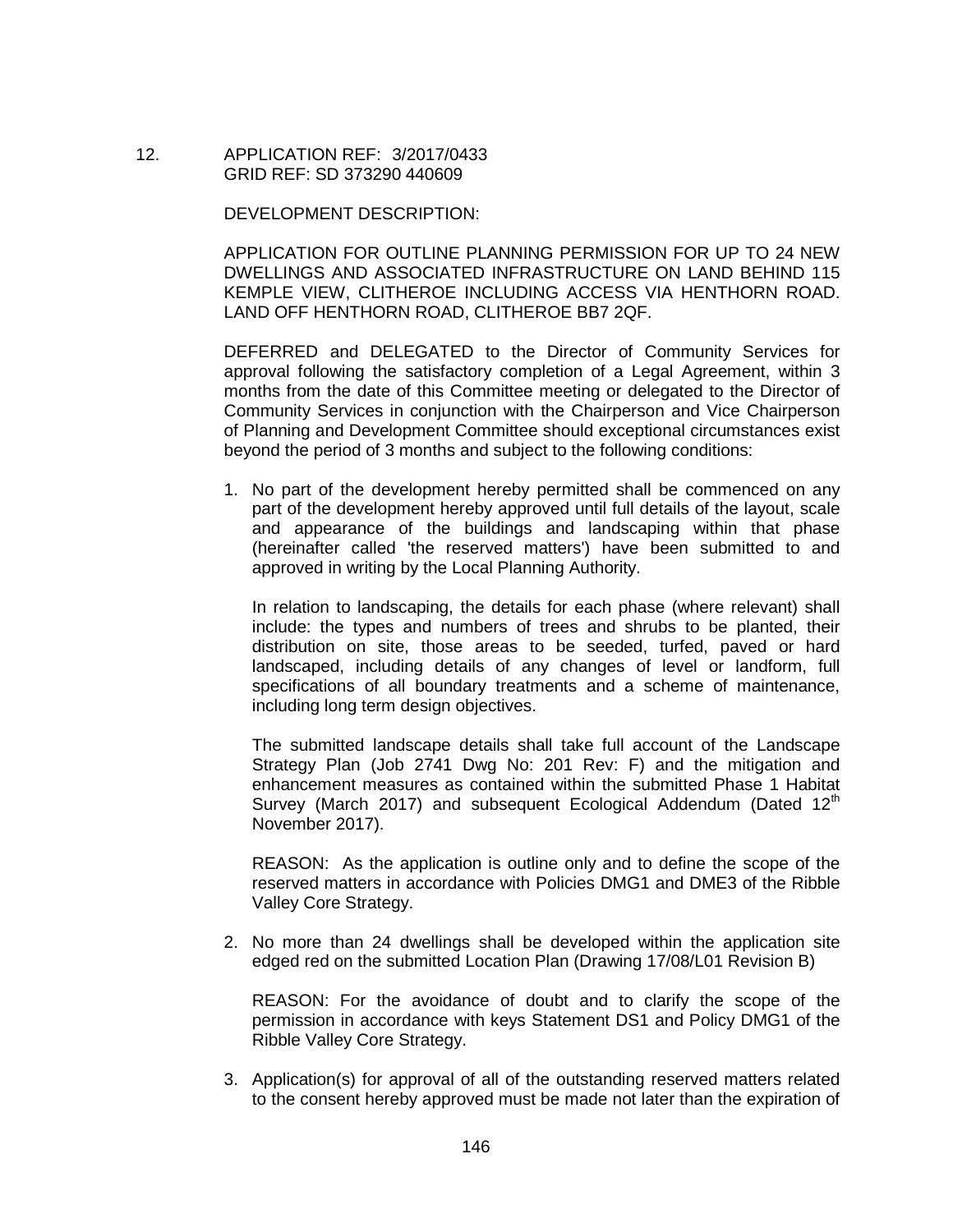three years beginning with the date of this permission and the development must be begun not later than whichever is the later of the following dates.

- (a) The expiration of three years from the date of this permission; or
- (b) The expiration of two years from the final approval of the reserved matters or, in the case of approval on different dates, the final approval of the last such matter to be approved.

REASON: Required to be imposed pursuant to Section 91 of the Town and Country Planning Act 1990 as amended by Section 51 of the Planning and Compulsory Purchase Act 2004.

- 4. The details in respect of the submission of any subsequent reserved matters shall be in strict accordance with the design principles, parameters and landscape strategy as set out in the following approved documentation:
	- Landscape Strategy Plan: Drawing 201 Revision F
	- Indicative Proposed Site Plan: Drawing 17/018/P01 Revision A
	- Indicative Proposed Street Scene: Drawing 17/018/P02 Revision A
	- Design & Access Statement (Revised October 2017)

REASON: To ensure the development accords with the agreed general principles in relation to design, green infrastructure and pedestrian and vehicular movement within the site in accordance with Policies DMG1, DMG3, DME1, DME2 DME3, DMI2, DMB4, DMB5 and Key Statements EN3 and EN4 of the Ribble Valley Core Strategy.

5. Notwithstanding the submitted details, the height of any of the dwellings proposed in any subsequent reserved matters application(s) shall not exceed two storeys in height.

REASON: In the interests of the visual amenities and character of the area and to ensure that the proposed development remains compatible with the landscape character of the area and responds appropriately to the topography of the site so as to minimise undue visual impact in accordance with Policies DMG1 and DMG2 of the Ribble Valley Core Strategy.

6. Applications for the approval of reserved matters shall be accompanied by full details of existing and proposed ground levels and proposed building finished floor levels (all relative to ground levels adjoining the site) including the levels of the proposed roads.

For the avoidance of doubt the submitted information shall include existing and proposed sections through the site including details of the height, scale and location of proposed housing in relation to adjacent existing development/built form (where applicable). The development shall be carried out in strict accordance with the approved details.

REASON: To ensure a satisfactory form of development, its visual compatibility with the defined open countryside, in the interests of visual and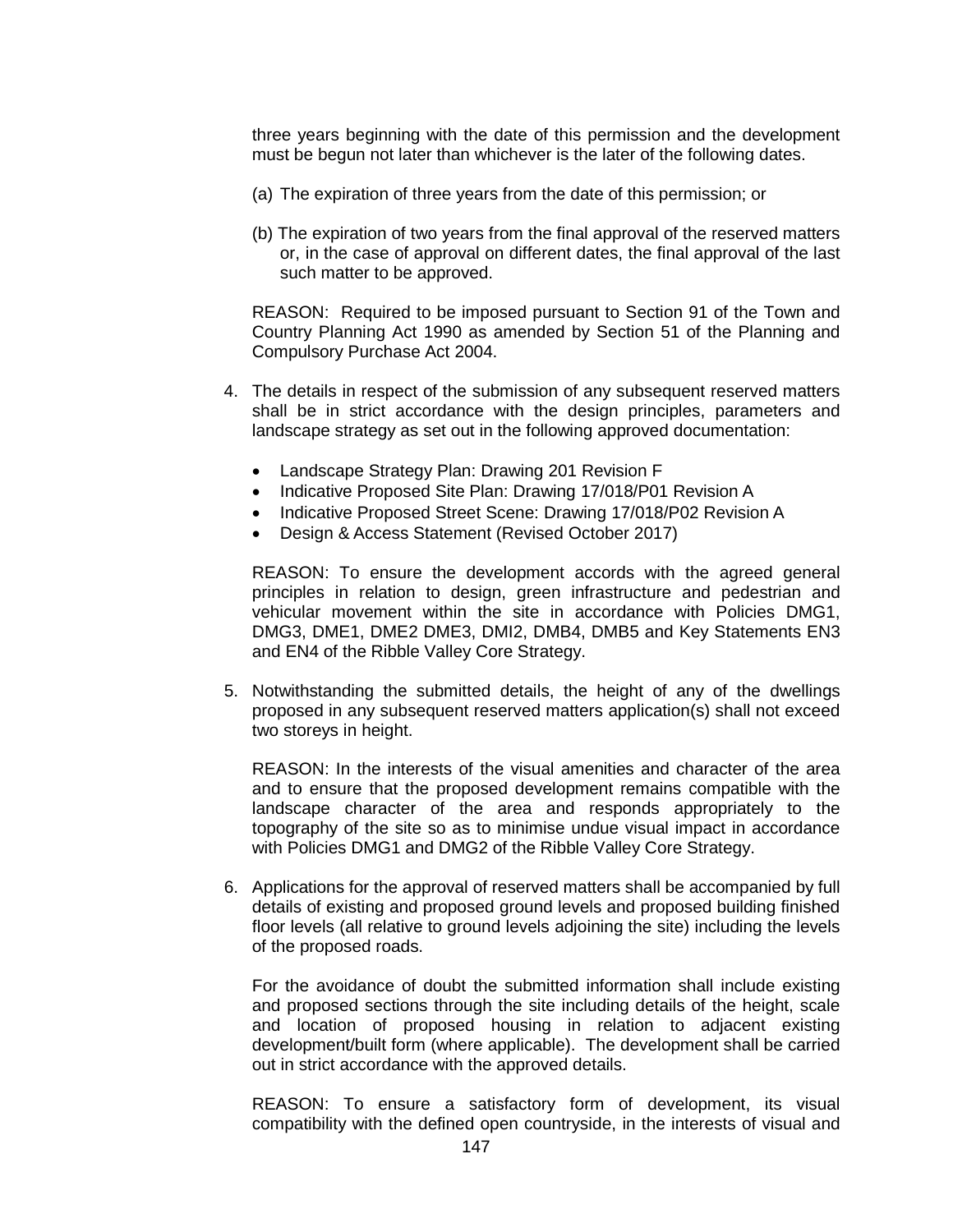residential amenities and to ensure the Local planning Authority can make an accurate assessment of the potential impacts upon existing nearby residential amenity in accordance with Policies DMG1 and DMG2 of the Ribble Valley Core Strategy.

7. As part of any subsequent reserved matters application relating to layout and prior to the commencement of any development, precise specifications and details of the proposed pedestrian routes/footways interface with the adjacent Public Right of Way (Footpath 17), including a scheme for the improvement of the portion of the aforementioned existing Right of Way that is within the red edge of the application site (where applicable), shall have been submitted to and approved in writing by the Local Planning Authority in partnership with Lancashire County Council. The development shall be carried out in strict accordance with the approved details.

REASON: In the interests of the visual amenities and character of the area and to ensure that the proposed development interfaces with the adjacent Public Right of Way in a manner that will not compromise its safe operation and to secure enhancement of the existing footpath route in accordance with Policies DMG1, DMG2 and DMB5 of the Ribble Valley Core Strategy)

8. Applications for the approval of reserved matters shall be accompanied by full details of the proposed surface water attenuation pond(s) on site.

For the avoidance of doubt the submitted information shall include existing and proposed sections through each pond including relevant existing and proposed land levels and details of all associated landscaping and boundary treatments where applicable. The development shall be carried out in strict accordance with the approved details.

REASON: To ensure a satisfactory form of development in the interests of visual and residential amenities and to ensure the Local planning Authority can make an accurate assessment of the details relating to matters of flood risk and sustainable drainage in accordance with Policies DMG1 and DME6 of the Ribble Valley Core Strategy.

9. Foul and surface water shall be drained on separate systems.

REASON: To secure proper drainage and to manage the risk of flooding and pollution in accordance with Policies DMG1 and Dme6 of the Ribble Valley Core Strategy.

10. Prior to the commencement of any development, a surface water drainage scheme, based on the hierarchy of drainage options in the National Planning Practice Guidance with evidence of an assessment of the site conditions shall be submitted to and approved in writing by the Local Planning Authority.

The surface water drainage scheme must be in accordance with the Non-Statutory Technical Standards for Sustainable Drainage Systems (March 2015) or any subsequent replacement national standards and unless otherwise agreed in writing by the Local Planning Authority, no surface water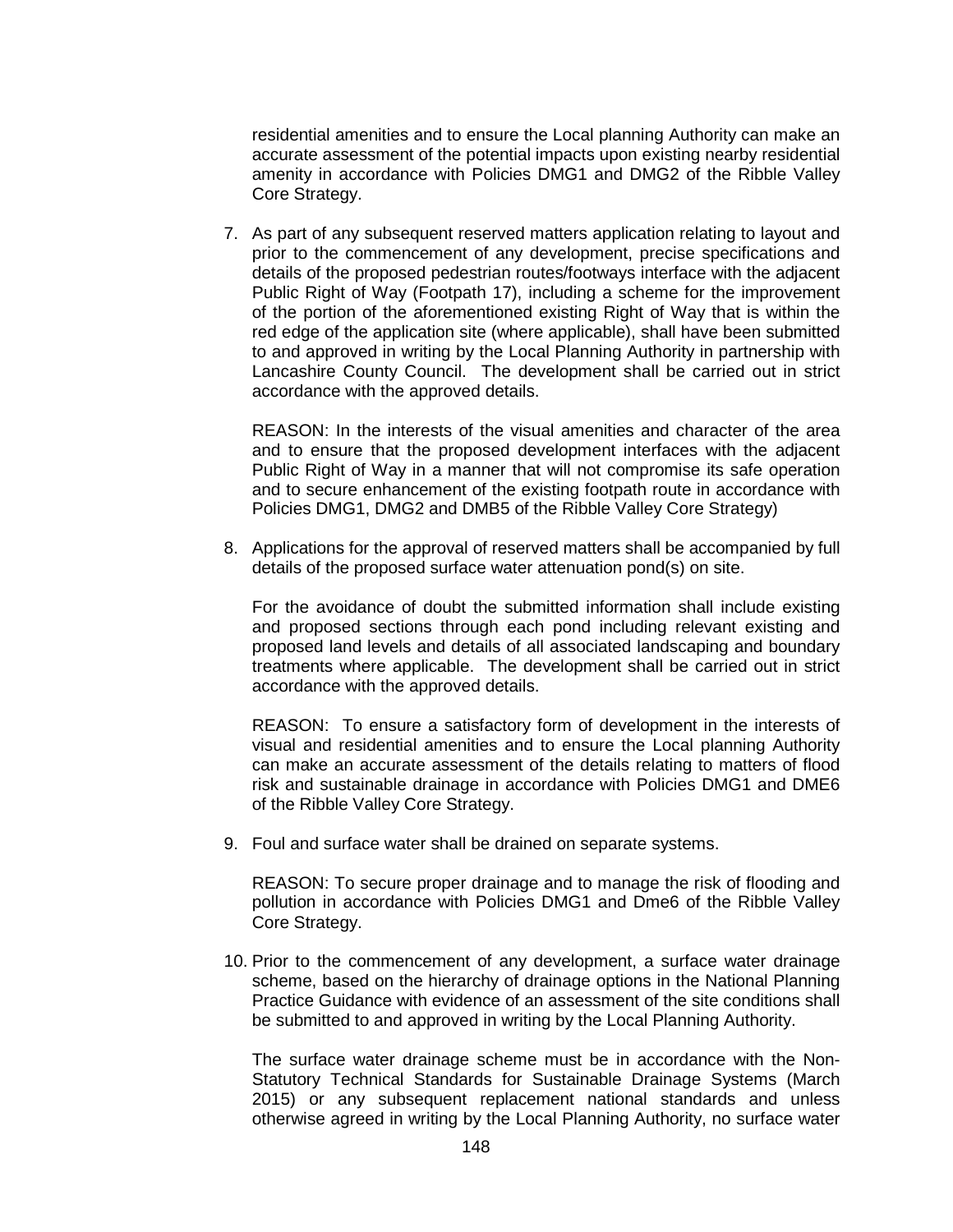shall discharge to the public sewerage system either directly or indirectly. The development shall be completed in strict accordance with the approved details.

REASON: To promote sustainable development, secure proper drainage and to manage the risk of flooding and pollution in accordance with Policies DMG1 and DME6 of the Ribble Valley Core Strategy.

- 11. The development permitted by this planning permission shall only be carried out in accordance with the approved Flood Risk Assessment (FRA) 3886/FRA/Final/v1.0/2017-07-27 and the following mitigation measures detailed within the FRA:
	- All development to be located in Flood Zone 1.
	- Finished floor levels are set no lower than 0.15 m above existing ground level.
	- An 8 m undeveloped buffer strip will be provided from the top of bank of Pendleton Brook. No development, such as new dwellings, private gardens and fences, will be located within this 8 m easement.

The mitigation measures shall be fully implemented prior to occupation and subsequently in accordance with the timing/phasing arrangements embodied within the scheme, or within any other period as may subsequently be agreed, in writing, by the Local Planning Authority.

REASON: To reduce the risk of flooding to the proposed development and future occupants in accordance with Policies DMG1 and DME6 of the Ribble Valley Core Strategy.

12. As part of any subsequent reserved matters application relating to layout and prior to the commencement of any development, the following details shall be submitted to, and approved in writing by, the local planning authority, in consultation with the Lead Local Flood Authority.

Surface water drainage scheme which as a minimum shall include:

- a) Information about the lifetime of the development design storm period and intensity (1 in 30 & 1 in 100 year + allowance for climate change – see EA advicehttps://www.gov.uk/guidance/flood-risk-assessments-climatechange-allowances), discharge rates and volumes (both pre and post development), temporary storage facilities, means of access for maintenance and easements where applicable, the methods employed to delay and control surface water discharged from the site, and the measures taken to prevent flooding and pollution of the receiving groundwater and/or surface waters, including watercourses, and details of flood levels in AOD;
- b) The drainage scheme should demonstrate that surface water run-off must not exceed the existing pre-development greenfield runoff rate for the corresponding rainfall event. The scheme shall subsequently be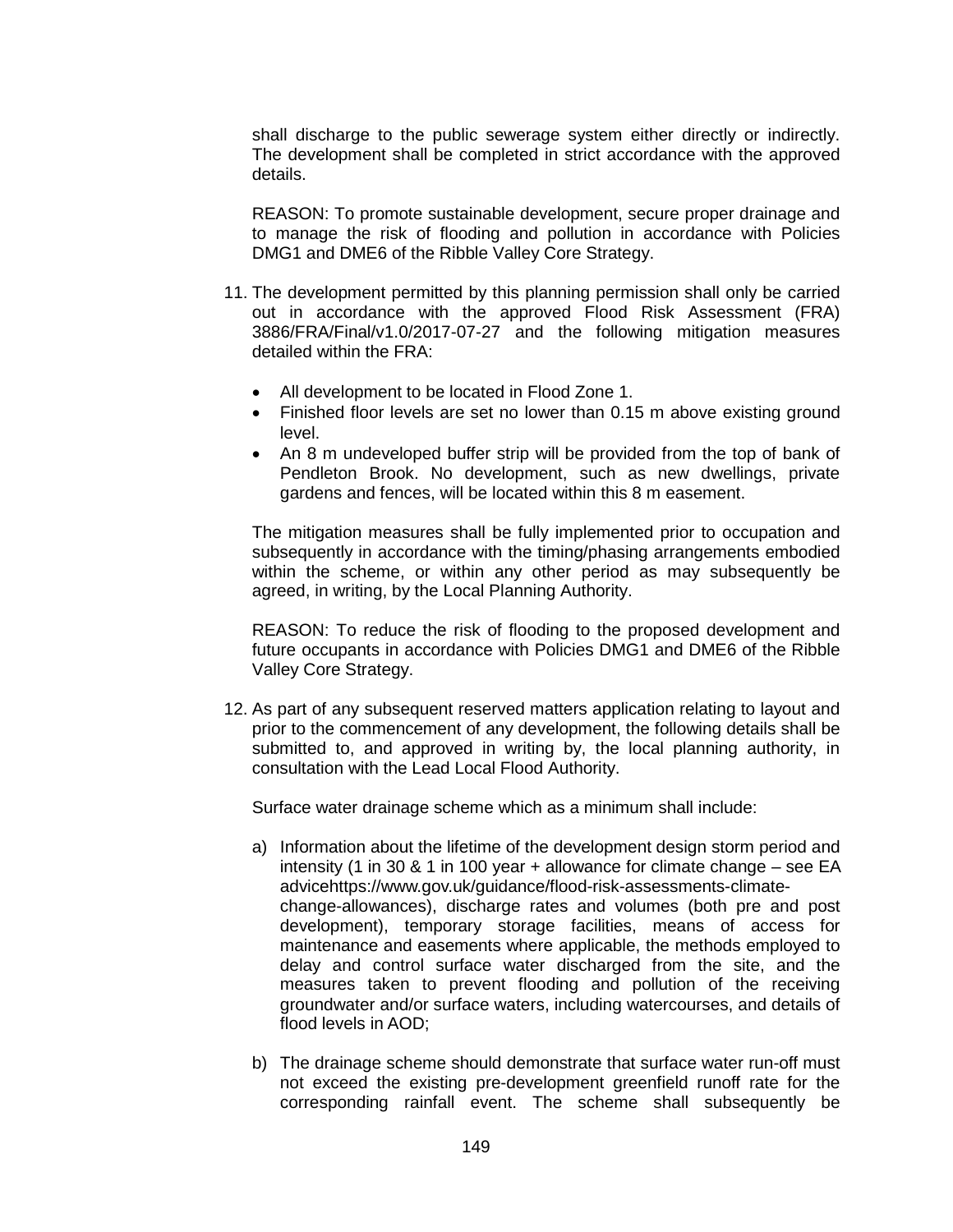implemented in accordance with the approved details before the development is completed.

- c) Any works required on or off-site to ensure the adequate discharge of surface water without causing flooding or pollution (which should include the refurbishment or removal of any existing watercourses, culverts, headwalls or unused culverts where relevant);
- d) Flood water exceedance routes, both on and off site;
- e) A timetable for implementation, including phasing where applicable;
- f) Site investigation and test results to confirm infiltrations rates;
- g) Details of water quality controls, where applicable.

The scheme shall be fully implemented and subsequently maintained, in accordance with the timing / phasing arrangements embodied within the scheme, or within any other period as may subsequently be agreed, in writing, by the local planning authority.

REASON: To prevent flooding by ensuring the satisfactory storage of/disposal of surface water from the site, to reduce the risk of flooding to the proposed development, elsewhere and to future users and to ensure that water quality is not detrimentally impacted by the development proposal in accordance with Policies DMG1 and DME6 of the Ribble Valley Core Strategy.

- 13. No development shall commence until details of an appropriate management and maintenance plan for the sustainable drainage system for the lifetime of the development have been submitted which, as a minimum, shall include:
	- a) the arrangements for adoption by an appropriate public body or statutory undertaker, management and maintenance by a Residents' Management **Company**
	- b) arrangements concerning appropriate funding mechanisms for its ongoing maintenance of all elements of the sustainable drainage system (including mechanical components) and will include elements such as:
		- i. on-going inspections relating to performance and asset condition assessments
		- ii. operation costs for regular maintenance, remedial works and irregular maintenance caused by less sustainable limited life assets or any other arrangements to secure the operation of the surface water drainage scheme throughout its lifetime;
	- c) Means of access for maintenance and easements where applicable.

The plan shall be implemented in accordance with the approved details prior to first occupation of any of the approved dwellings, or completion of the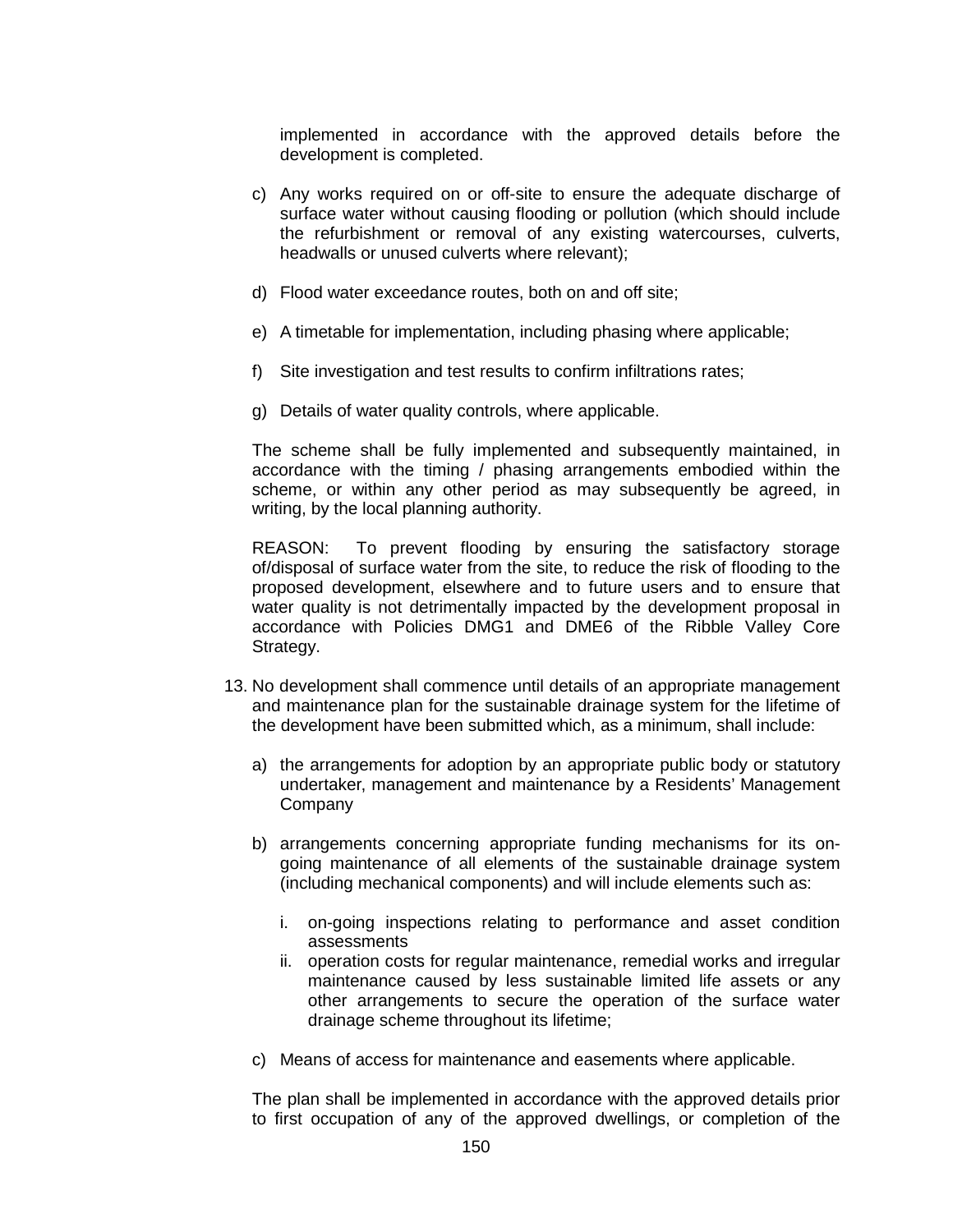development, whichever is the sooner. Thereafter the sustainable drainage system shall be managed and maintained in accordance with the approved details.

REASON: To ensure that appropriate and sufficient funding and maintenance mechanisms are put in place for the lifetime of the development, to reduce the flood risk to the development as a result of inadequate maintenance and to identify the responsible organisation/body/company/undertaker for the sustainable drainage system.

14. Notwithstanding the submitted details, no development, including any site preparation, demolition, scrub/hedgerow clearance or tree works/removal shall commence or be undertaken on site unless and until a scheme for protective fencing for trees within and adjacent to the site, has been submitted to and approved in writing by the Local Planning Authority.

Such fencing shall be in accordance with BS5837 (2012): 'Trees in Relation to Construction'. Such fencing shall be erected in its entirety prior to any other operations taking place on the site. This fencing should not be breached or removed during development. Furthermore within the areas so fenced the existing ground level shall be neither raised nor lowered and there shall be no development or development-related activity of any description including the deposit of spoil or the storage of materials unless expressly agreed by the Local Planning Authority. The development shall be carried out in strict accordance with the approved details.

REASON: To protect trees/hedging of landscape and visual amenity value on and adjacent to the site or those likely to be affected by the proposed development in accordance with Key Statement EN4 and Policies DMG1 and DME1 of the Ribble Valley Core Strategy.

15. Notwithstanding the submitted details, no development, including any site preparation, demolition, scrub/hedgerow clearance or tree works/removal shall commence or be undertaken on site until details of the proposes enhancement and/or mitigation measures contained within the submitted Phase 1 Habitat Survey (March 2017) and subsequent Ecological Addendum (Dated 12th November 2017) has been submitted to and approved in writing by the Local Planning Authority.

For the avoidance of doubt the mitigation shall include, but not be limited to the provision for bat and bird boxes (building and pole-mounted), Barn Owl Boxes (Tree Mounted), wildflower grassland and scrub-planting.

The submitted details shall include the timing and phasing for the creation/installation of enhancement/mitigation measures and a scheme for their future management and maintenance. The submitted details shall further indicate the precise location, siting and nature of all bat/bird/owl box provision.

The agreed artificial bird/bat boxes to be building mounted shall be incorporated into their respective individual dwellings during the construction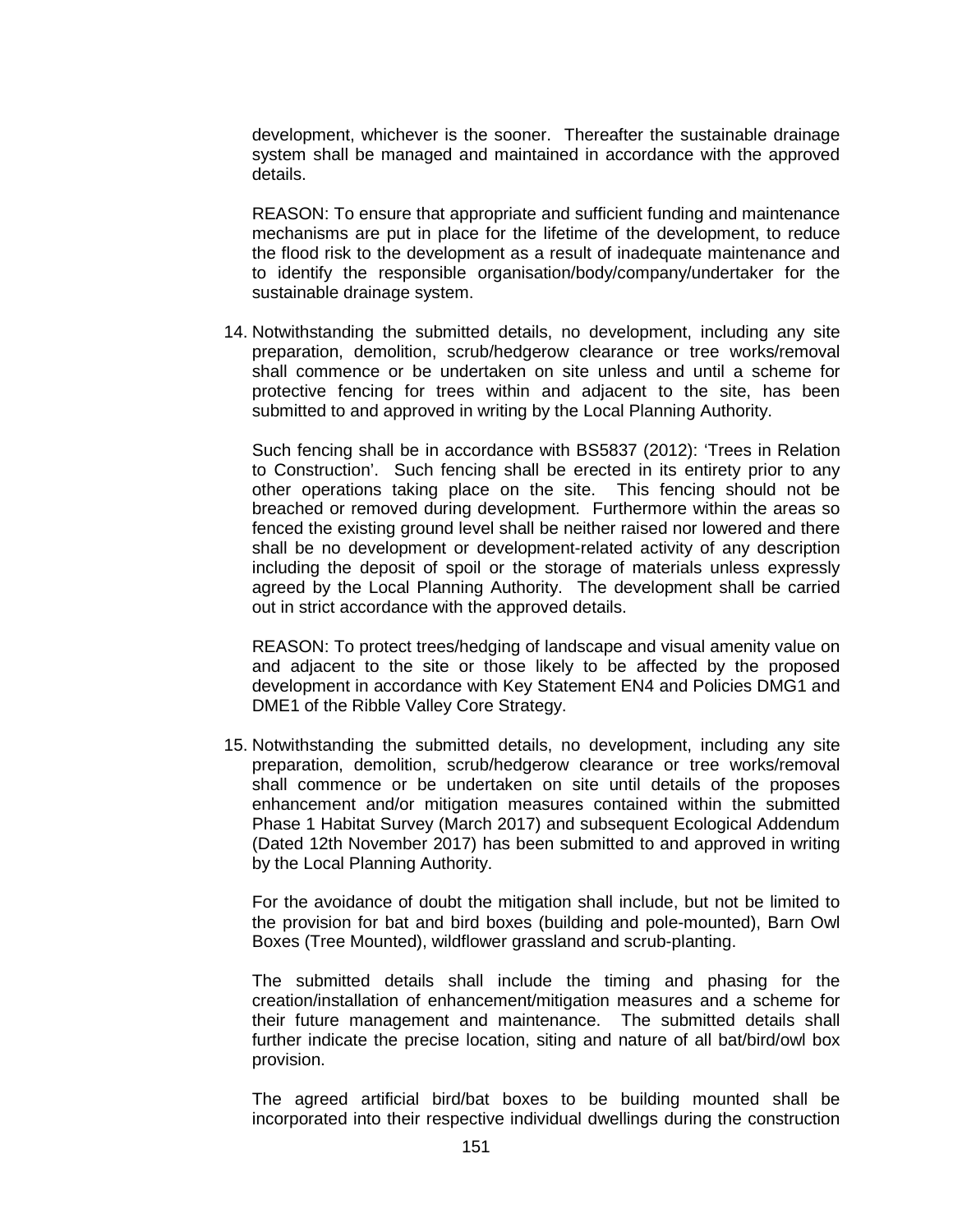of those dwellings and be made available for use before each such dwelling is occupied and thereafter retained. The development shall be carried out in strict accordance with the approved details including the timings and methodology for all installation.

REASON: In the interests of biodiversity and to enhance nesting/roosting opportunities for species of conservation concern and to reduce the impact of development in accordance with Policies DMG1, DME3 and Key Statement EN4 of the Ribble Valley Core Strategy.

16. Applications for the approval of reserved matters shall be accompanied by elevational and locational details including the height and appearance of all boundary treatments, fencing, walling, retaining wall structures and gates to be erected within the development.

For the avoidance of doubt the submitted details shall include the precise nature and location for the provision of measures to maintain and enhance wildlife movement within and around the site by virtue of the inclusion of suitable sized gaps/corridors at ground level. The development shall be carried out in strict accordance with the approved details.

REASON: To comply with Key Statement EN4 and Policies DMG1 and DME3 of the Ribble Valley Core Strategy, to ensure a satisfactory standard of appearance in the interests of the visual amenities of the area and to minimise the potential impacts of the development through the inclusion of measures to retain and enhance habitat connectivity for species of importance or conservation concern.

17. Applications for the approval of reserved matters, where relevant, shall be accompanied by full details of all proposed usable public open space and associated street furnishings/play equipment.

For the avoidance of doubt the submitted details shall include the specification and nature of all proposed surfacing, street furniture, informal/formal play equipment and details of existing and proposed land levels and all associated landscaping and boundary treatments (where applicable). The development shall be carried out in strict accordance with the approved details unless otherwise agreed in writing by the Local Planning Authority.

REASON: In order that the Local Planning Authority may ensure that the detailed design of the proposal is appropriate to the locality and allows for the provision of an acceptable and adequate form of usable public open space in accordance with Policies DMG1 and DMB4 of the Ribble Valley Core Strategy.

18. Notwithstanding the submitted details, no development, including any site preparation or demolition shall commence or be undertaken on site until the new estate road/access point between the proposal site and the adjacent land to the north shall have been constructed in accordance with the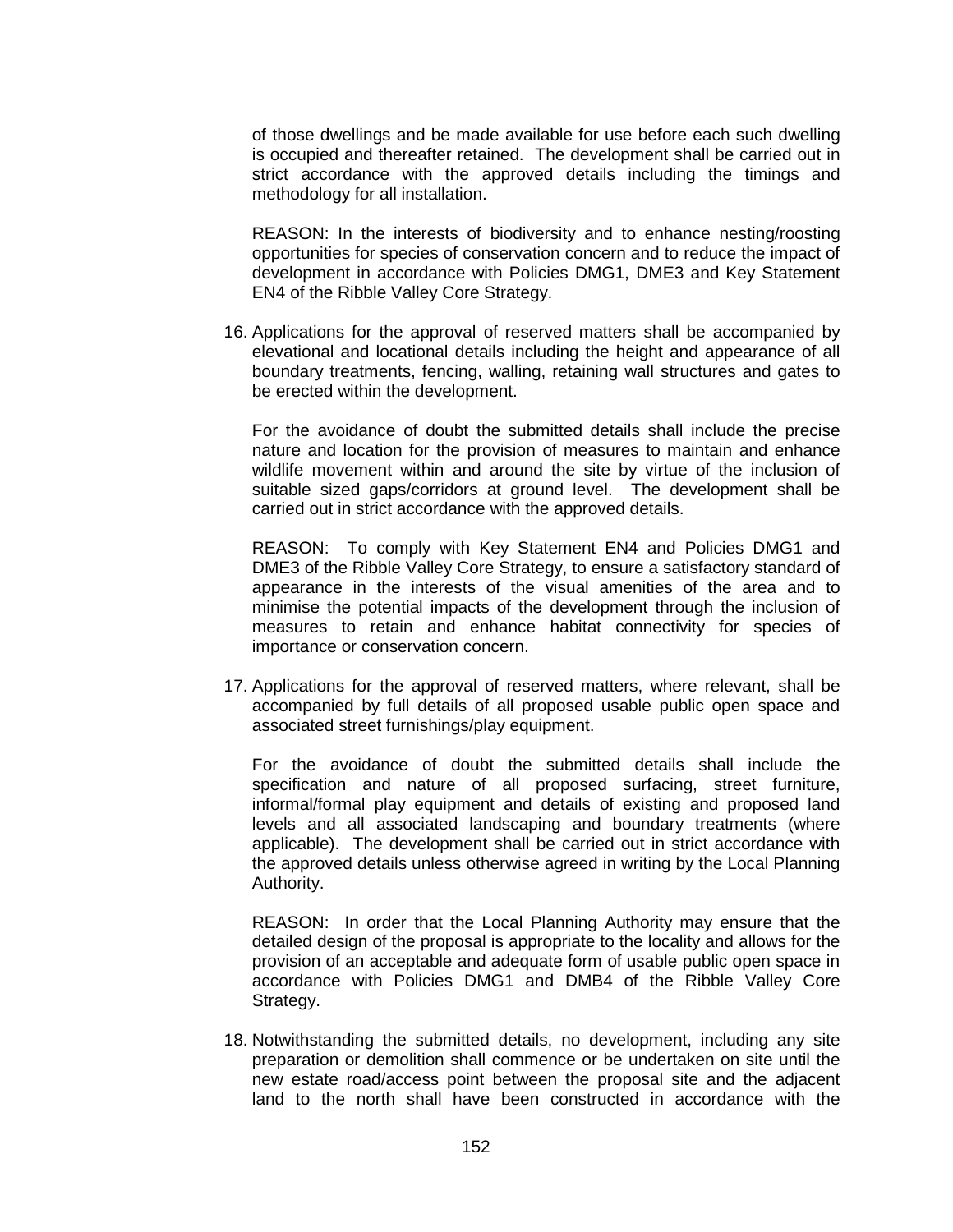Lancashire County Council Specification for Construction of Estate Roads to at least base course level.

REASON: To ensure that satisfactory access is provided to the site before the development hereby permitted becomes operative and to ensure the safe operation of the highway during the construction phase of the development in accordance with Key Statement DMI2 and Policy DMG3 of the Ribble Valley Core Strategy.

19. Notwithstanding the submitted details, no development, including any site preparation, demolition, scrub/hedgerow clearance or tree works/removal shall commence or be undertaken on site until full engineering, drainage, street lighting and constructional details of the streets proposed for adoption by the Highway Authority have been submitted to and approved in writing by the Local Planning Authority. The development shall be carried out in accordance with the approved details unless otherwise agreed in writing with the Local Planning Authority.

REASON: In the interest of highway safety; to ensure a satisfactory appearance to the highways infrastructure serving the approved development; and to safeguard the visual amenities of the locality and users of the highway in accordance with Policies DMG1 and DMG3 of the Ribble Valley Core Strategy.

20. The submission of reserved matters in respect of layout shall include details of the phasing and timings for the delivery/installation/construction of the proposed footpaths/pedestrian routes (formal and informal), public open space provision, landscaping and attenuation pond shall be submitted to and approved in writing by the Local Planning Authority. The development shall be carried out in strict accordance with the approved details.

REASON: To ensure that adequate usable public open space/recreational areas are delivered on an appropriately phased basis to ensure that adequate provision is provided to serve the occupants of the development in accordance with Policies DMG1, DMB4 and DMB5 of the Ribble Valley Core Strategy.

- 21. No development shall take place until a Construction Method Statement for the relevant phase has been submitted to and approved in writing by the local planning authority. For the avoidance of doubt the submitted statement shall provide details of:
	- A. The location of parking of vehicles of site operatives and visitors
	- B. The location for the loading and unloading of plant and materials
	- C. The location of storage of plant and materials used in constructing the development
	- D. The locations of security hoarding
	- E. The location and nature of wheel washing facilities to prevent mud and stones/debris being carried onto the Highway (For the avoidance of doubt such facilities shall remain in place for the duration of the construction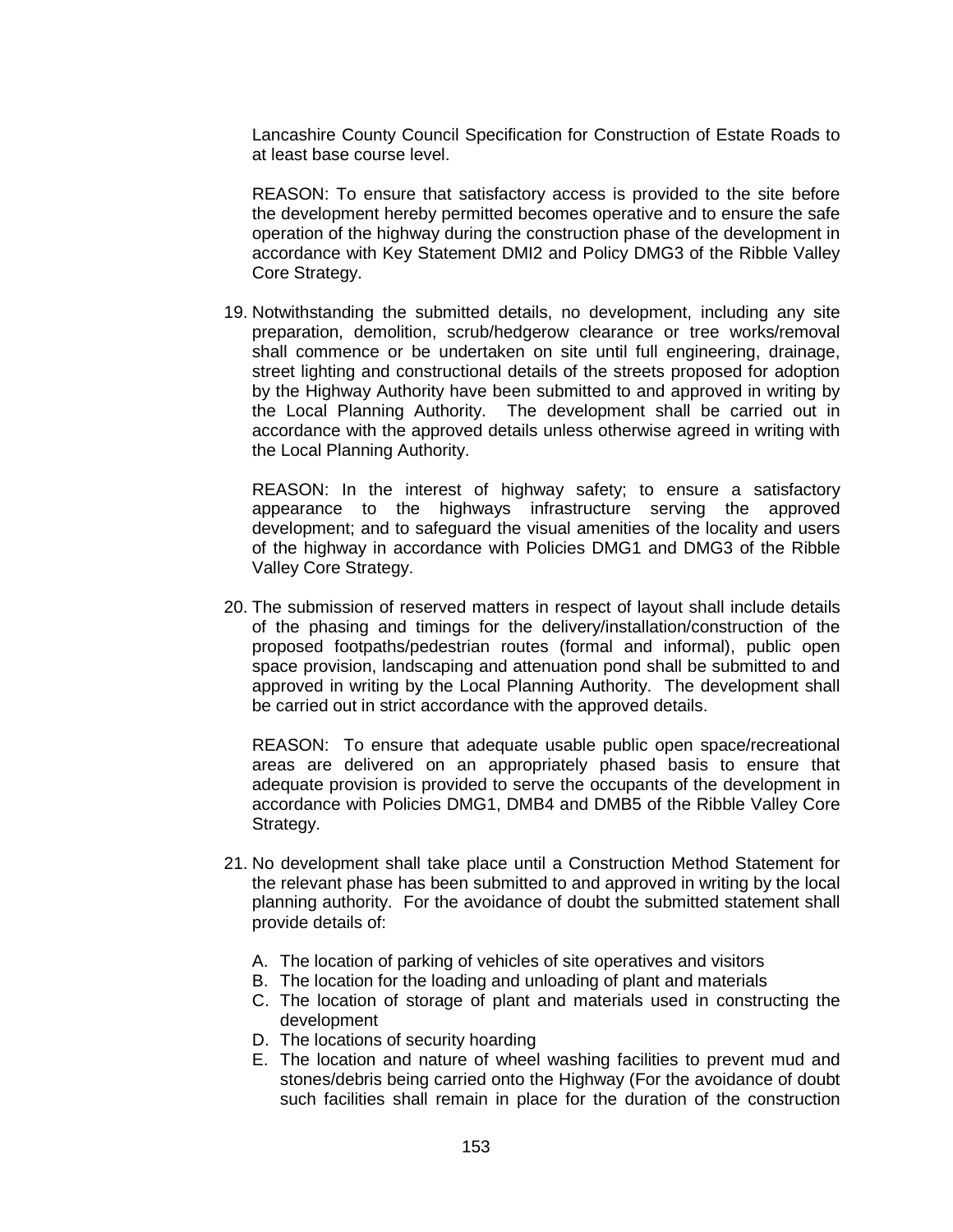phase of the development) and the timings/frequencies of mechanical sweeping of the adjacent roads/highway

- F. Periods when plant and materials trips should not be made to and from the site (mainly peak hours but the developer to identify times when trips of this nature should not be made)
- G. The highway routes of plant and material deliveries to and from the site.
- H. Measures to ensure that construction and delivery vehicles do not impede access to adjoining properties.
- I. Days and hours of operation for all construction works.

The approved statement shall be adhered to throughout the construction period of the development.

REASON: In the interests of protecting residential amenity from noise and disturbance and to ensure the safe operation of the Highway in accordance with Policies DMG1 and DMG3 of the Ribble Valley Core Strategy.

(Ms Thompson spoke in favour of the above application. Mrs Fenton spoke against the above application).

### 455 SECTION 106 APPLICATIONS

| <b>Plan No</b> | Location                       | Date to<br><b>Committee</b> | <b>Number</b><br><u>of</u> | <b>Progress</b> |
|----------------|--------------------------------|-----------------------------|----------------------------|-----------------|
|                |                                |                             | <b>Dwellings</b>           |                 |
|                | 3/2017/0133 Land off Dale View | 31/8/17                     | 41                         | With Legal,     |
|                | <b>Billington</b>              |                             |                            | Housing &       |
|                |                                |                             |                            | Planning        |
| 3/2017/0573    | Land off Union Street          | 26/10/17                    | 36                         | With Legal &    |
|                | Clitheroe                      |                             |                            | <b>LCC</b>      |
| 3/2017/0616    | <b>Former Clitheroe</b>        | 26/10/17                    | 60                         | With Legal &    |
|                | Hospital                       |                             |                            | <b>LCC</b>      |
|                | <b>Chatburn Road</b>           |                             |                            |                 |
|                | Clitheroe                      |                             |                            |                 |

#### 456 APPLICATIONS WITHDRAWN

#### **Plan No Proposal Location** 3/2017/0742 Demolish existing farmhouse and Startifants Farm rebuild. Change of use of agricultural barn to two dwellings. Change of use of mono-pitch farm building to a garage for the barn conversion. Demolish four farm buildings. Dismantle and rebuild one timber framed agricultural building in new location on the site. Reorientation of one steel framed agricultural building Longridge Road **Chipping** 3/2017/0772 Erection of one new dwelling in garden 20 Abbey Fields

of 20 Abbey Fields including new Whalley vehicular access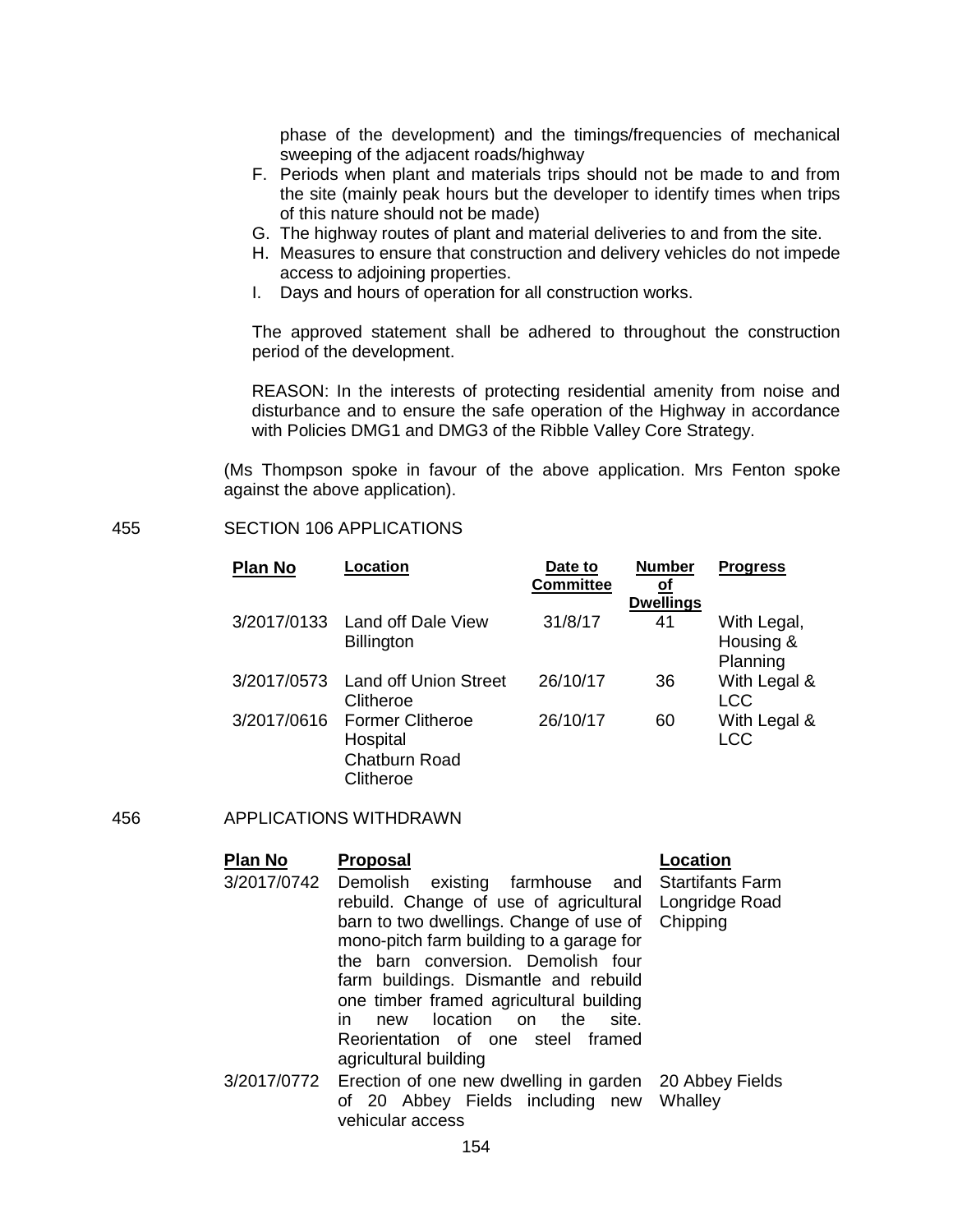|             | 3/2017/0901 Four dingle storey (two bedroom) Sunnyside<br>holiday units with associated access Longridge Road<br>and car parking                                                          | Clayton le Dale                                |
|-------------|-------------------------------------------------------------------------------------------------------------------------------------------------------------------------------------------|------------------------------------------------|
|             | 3/2017/0987 Provision of additional hand-railing to a St Mary's Churchyard<br>section of footpath leading from the Church Street<br>church grounds down towards Church Clitheroe<br>Close |                                                |
| 3/2017/0939 | Two new semi-detached two storey<br>dwellings                                                                                                                                             | Land adjacent to<br>5 Beech Close<br>Clitheroe |

# 457 APPEALS UPDATE

| <b>Application</b><br>No and<br>reason for<br>appeal | <b>Date</b><br>Received/<br><b>Appeal</b><br><b>Start Date</b> | <b>Site Address</b>                                                         | <u>Type of</u><br><b>Appeal</b><br><b>Procedure</b>                       | Date of<br><b>Inquiry/Hearing</b><br>if applicable | <b>Progress</b>                        |
|------------------------------------------------------|----------------------------------------------------------------|-----------------------------------------------------------------------------|---------------------------------------------------------------------------|----------------------------------------------------|----------------------------------------|
| 3/2015/0393<br>R                                     | 10/08/16                                                       | Land west of<br><b>Preston Road</b><br>Longridge<br>(Grimbaldeston<br>Farm) | Inquiry                                                                   |                                                    | Appeal<br>Withdrawn<br>2/11/17         |
| 3/2017/0088<br>R                                     | 03/07/17                                                       | 1 and $2$<br>Abbeycroft<br><b>The Sands</b><br>Whalley                      | <b>WR</b>                                                                 |                                                    | Appeal<br>Dismissed<br>3/11/17         |
| 3/2017/0039<br>R                                     | 07/08/17                                                       | 18 Netherwood<br><b>Gardens Brockhall</b><br>Langho                         | HH                                                                        |                                                    | Appeal<br><b>Dismissed</b><br>25/10/17 |
| 3/2016/1196<br>$\mathsf{R}$                          | 03/07/17                                                       | Lower Standen<br>Farm, Whalley<br>Road, Pendleton                           | <b>WR</b>                                                                 |                                                    | Appeal<br><b>Dismissed</b><br>25/10/17 |
| 3/2017/0029<br>$\mathsf{R}$                          | 24/07/17                                                       | <b>Field at Hellifield</b><br>Road, Gisburn                                 | WR to be<br>changed to<br>Hearing by<br>$PINS - no$<br>date<br>set<br>yet |                                                    | Awaiting<br>Decision                   |
| 3/2017/0045<br>R LDC                                 | 30/10/17                                                       | <b>Newton Hall</b><br>Newton in<br><b>Bowland</b>                           | <b>WR</b>                                                                 |                                                    | Appeal<br>Withdrawn<br>13/11/17        |
| 3/2016/1202<br>R                                     | 17/08/17                                                       | Barn within the<br>grounds of<br>Greengore Farm                             | <b>WR</b>                                                                 |                                                    | Appeal<br><b>Dismissed</b><br>9/11/17  |
| 3/2017/0192<br>$\mathsf{R}$                          | 19/07/17                                                       | <b>Countess Hey</b><br>Elmridge Lane<br>Chipping                            | <b>WR</b>                                                                 |                                                    | Awaiting<br>Decision                   |
| 3/2017/0308<br>$\mathsf{R}$                          | 10/08/17                                                       | Fields Farm Barn<br><b>Back Lane</b><br>Chipping                            | <b>HH</b>                                                                 |                                                    | Appeal<br>Allowed<br>02/11/17          |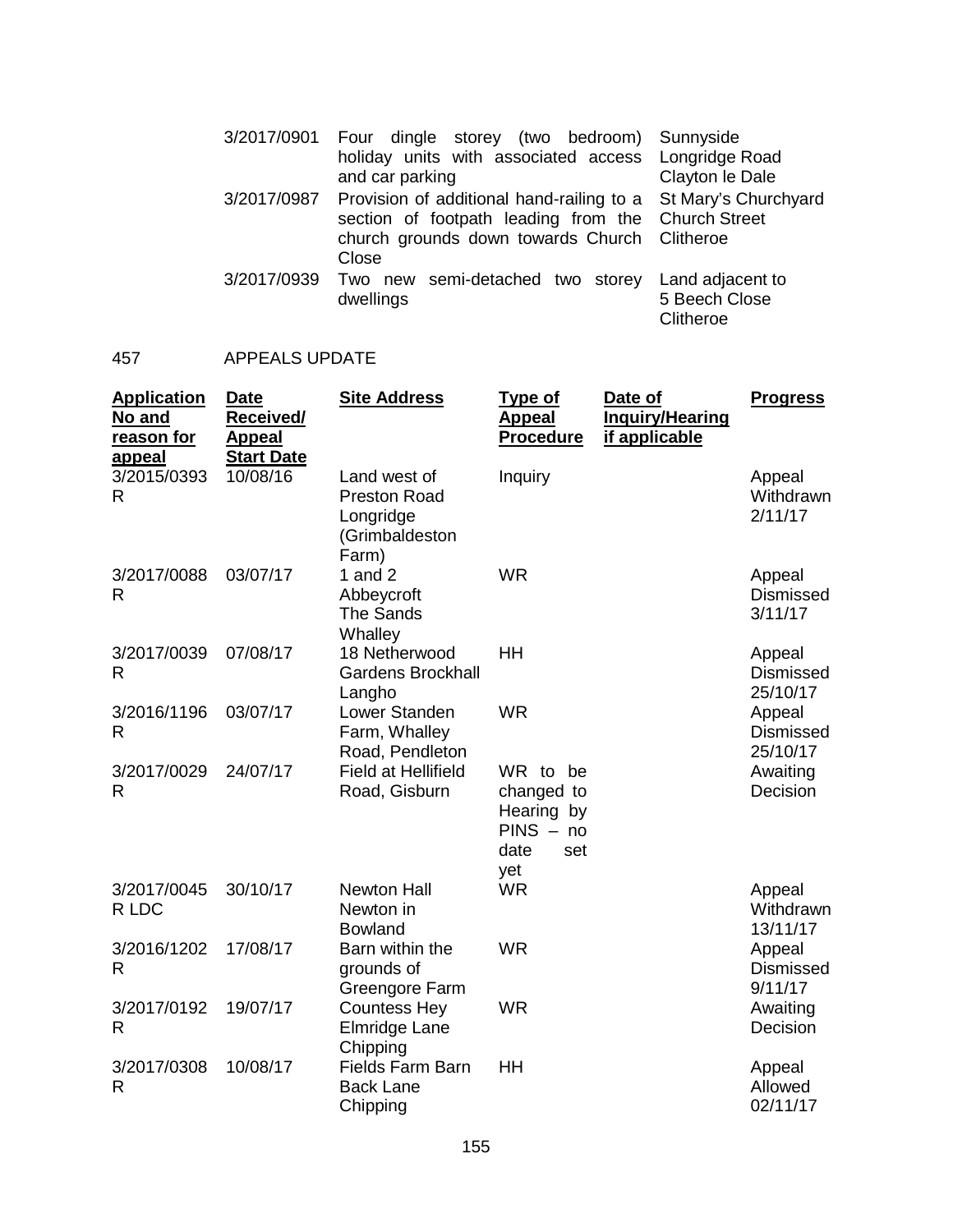| <b>Application</b><br>No and<br>reason for<br><u>appeal</u> | <u>Date</u><br>Received/<br><b>Appeal</b><br><b>Start Date</b> | <b>Site Address</b>                                  | <u>Type of</u><br><u>Appeal</u><br><b>Procedure</b> | Date of<br><u>Inquiry/Hearing</u><br>if applicable | <u>Progress</u>              |
|-------------------------------------------------------------|----------------------------------------------------------------|------------------------------------------------------|-----------------------------------------------------|----------------------------------------------------|------------------------------|
| 3/2017/0220<br>R                                            | 07/08/17                                                       | 2a Whittingham<br>Road, Longridge                    | WR.                                                 |                                                    | Awaiting<br>Decision         |
| Enforcement                                                 | Awaiting<br>date<br>start<br>from PINS                         | Demesne Farm<br>Newsholme<br>Gisburn                 | Hearing (to<br>be<br>confirmed)                     |                                                    |                              |
| 3/2017/0441<br>R                                            | Awaiting<br>date<br>start<br>from PINS                         | 19 Woodfield View<br>Whalley                         | WR (to be<br>confirmed)                             |                                                    |                              |
| 3/2016/0999<br>R                                            | 24/10/17                                                       | Land at Dale<br>View, Billington                     | WR.                                                 |                                                    | Statement<br>due<br>28/11/17 |
| 3/2016/0980<br>R                                            | 24/10/17                                                       | Land off Dale<br>View, Billington                    | <b>WR</b>                                           |                                                    | Statement<br>due<br>28/11/17 |
| 3/2016/1192<br>R                                            | Awaiting<br>date<br>start<br>from PINS                         | <b>Hammond Ground</b><br><b>Whalley Road</b><br>Read | Inquiry<br>(to<br>be<br>confirmed)                  |                                                    |                              |
| 3/3016/1082<br>R                                            | Awaiting<br>date<br>start<br>from PINS                         | 74 Higher Road<br>Longridge and<br>land to the rear  | WR (to be<br>confirmed)                             |                                                    |                              |

## 458 BOLTON-BY-BOWLAND AND GISBURN FOREST NEIGHBOURHOOD PLAN – UPDATE

The Chief Executive submitted a report giving an update on the Bolton by Bowland and Gisburn Forest Neighbourhood Plan. The draft plan was the subject of public engagement and consultation in accord with the applicable regulations and a revised plan had been submitted to the Ribble Valley Borough Council. Members had considered the submitted plan and agreed to appoint an Independent Examiner to carry out the Examination of the plan. The Examiner found that the plan could move to Referendum subject to certain changes to the plan to make the plan sound. The Parish Council had held an extraordinary meeting at which they had resolved to withdraw the Neighbourhood Plan due to the plan being considered to differ too greatly from the submission plan. A withdrawal notice has subsequently been received by the Council.

RESOLVED: That Committee note the recommendations of the Examiner but in the light of the Parish council resolution to withdraw the plan, agree that no further action is taken on the Bolton by Bowland and Gisburn Forest Neighbourhood Plan.

459 TREE PRESERVATION ORDER 3/19/3/206 ST MARY'S CENTRE, CLITHEROE

The Director of Community Services submitted a report asking Committee to consider objections to the St Mary's Centre Tree Preservation Order and decide whether the order should be confirmed. Following the submission of an application to fell the tree under the Planning (Listed Buildings and Conservation Areas) Act 1990 on 15 June 2017 which was refused on 19 July 2017, a tree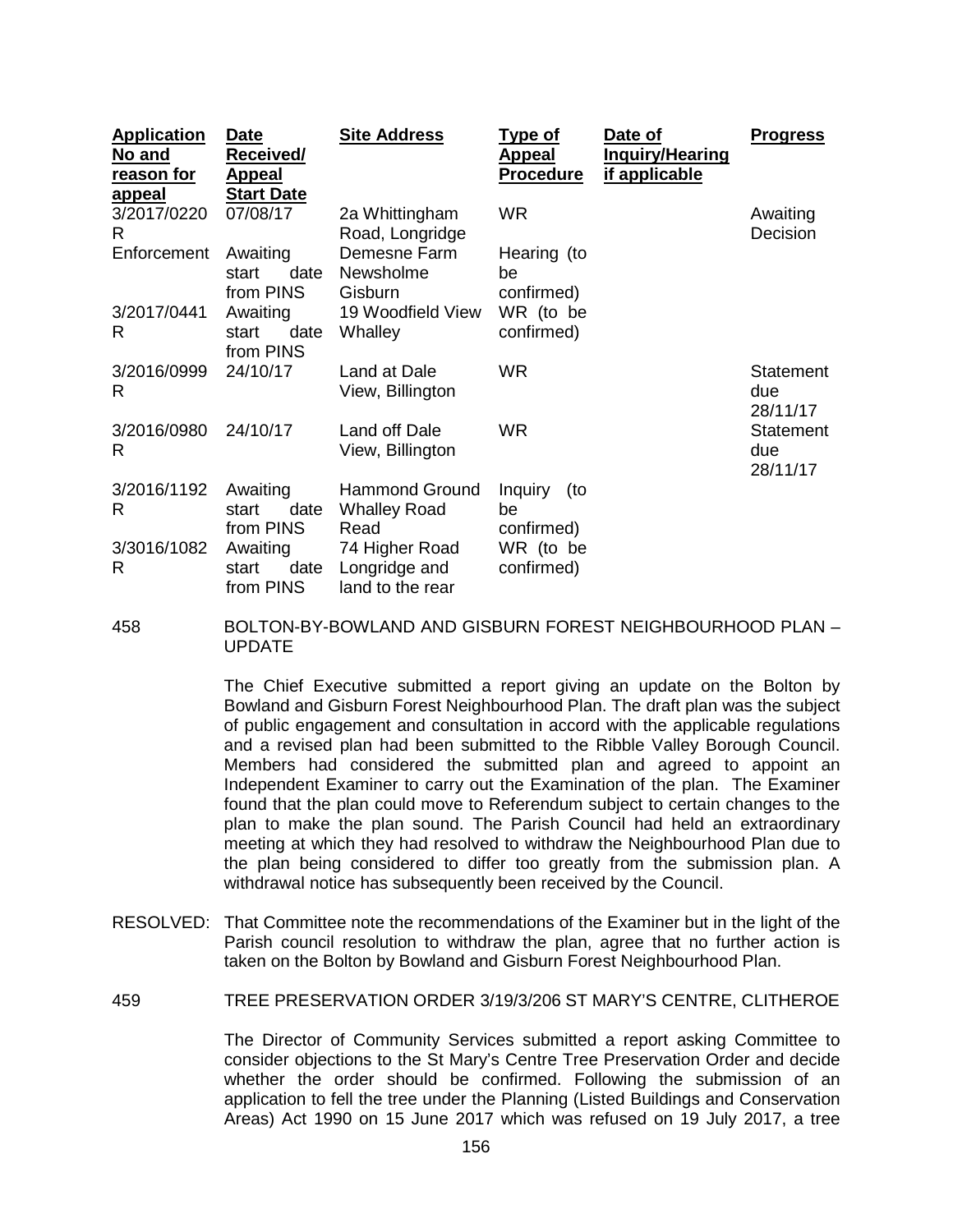preservation order was served on 20 July. Objections to the preservation order have been made. The tree is considered to be of visual amenity value to the locality and to the wider tree scape and therefore in the interests of amenity, it was considered expedient to protect the tree growing on land included in a Conservation Area. The applicant has claimed that the boundary wall fronting York Street is being undermined by the tree and is in a dangerous condition. This has not been substantiated by any definitive evidence.

Members considered the situation with the tree in question with particular regard to the safety issues involved. It was brought to Members' attention that having a tree preservation order on this tree does not preclude a planning application being submitted or determined and in instances where a planning permission is granted and where the details indicate which trees are to be removed as part of the detailed consent, the planning permission supersedes a tree preservation order and the loss can be mitigated.

- RESOLVED: That Committee defer confirming the tree preservation order at St Mary's Centre, Clitheroe until the next meeting of Committee subject to receipt of a detailed report regarding condition of the boundary wall on York Street, Clitheroe.
- 460 RIBBLE VALLEY BROWN FIELD LAND REGISTER

The Chief Executive submitted a report informing Committee regarding the government requirement for all local authorities to produce a public Brownfield Land Register of sites capable of being developed for housing and that may potentially be subsequently be given a permission in principle to be developed for future housing and to describe the register's detailed structure.

- RESOLVED: That the report be noted.
- 461 HOUSING LAND AVAILABILITY

The Chief Executive submitted a report providing Members with key information on the results of the most recent Housing Land Availability Survey October 2017 which has a base date of 30 September 2017.

RESOLVED: That the report be noted.

# 462 MINOR CHANGES TO THE DEVELOPMENT MANAGEMENT PROTOCOL

The Director of Community Services submitted a report advising Members of minor changes to the Development Management Protocol in relation to the section on pre-application advice. The section had been altered to emphasise the importance and benefits to developers of the importance of pre-application advice and that officers will not normally engage in significant discussion during the application process when the pre-application service has not been used.

RESOLVED: That the report be noted.